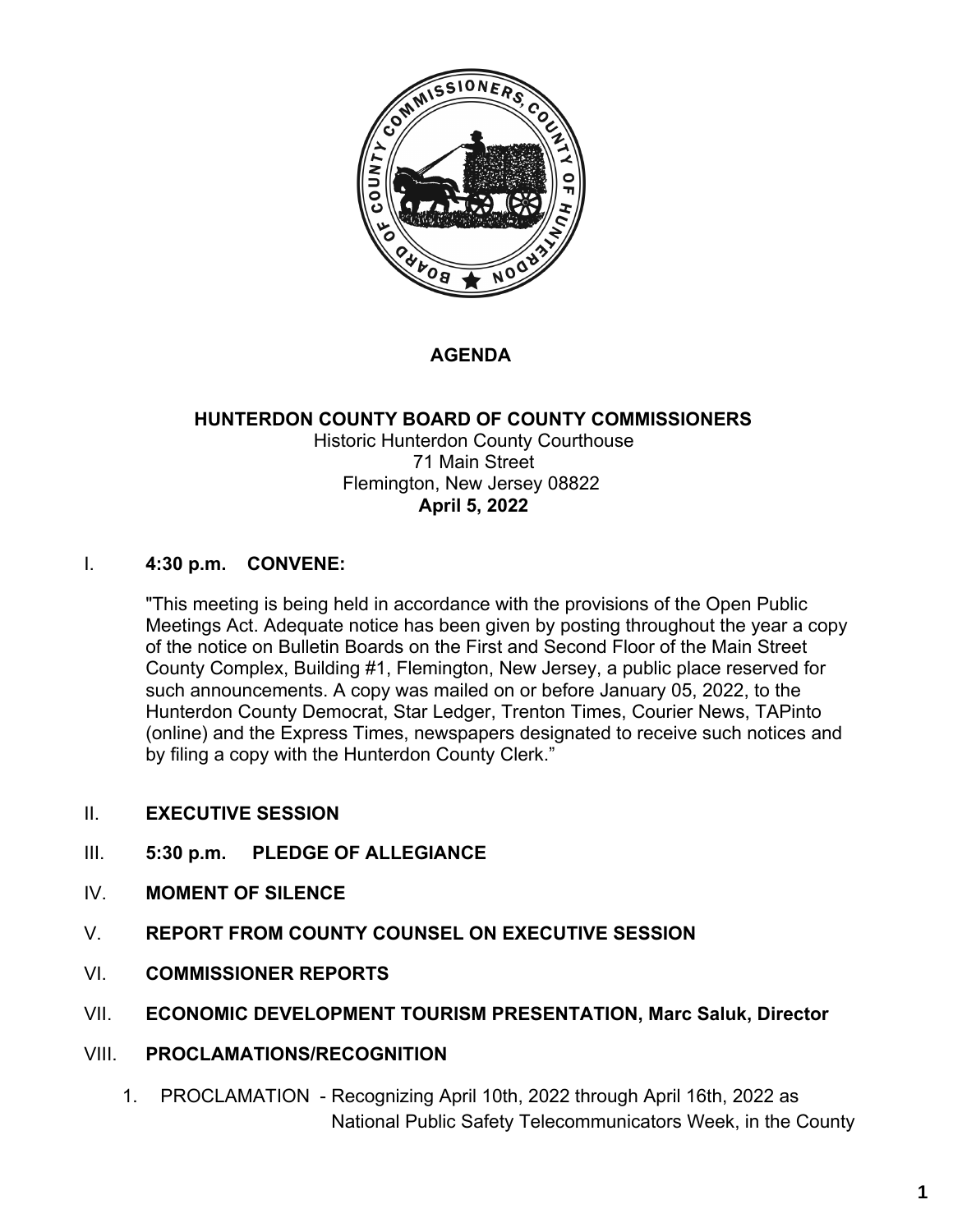of Hunterdon.

- 2. PROCLAMATION Recognizing Emily Stiff, Senior Telecommunicator, for her exemplary job performance.
- 3. PROCLAMATION Recognizing Hunterdon County Supervising Public Safety Telecommunicator Bill Powell on becoming a Certified Homeland Protection Professional.
- 4. PROCLAMATION Recognizing April 2022 as Autism Awareness Month in Hunterdon County.
- 5. PROCLAMATION Designating April 4th, 2022 through April 10th, 2022 as Public Health Appreciation Week in the County of Hunterdon.
- 6. PROCLAMATION Recognizing Meals on Wheels during the 50th Anniversary of Older Americans Act Nutrition Program.
- IX. **PUBLIC COMMENT, Limited to 2 minutes per person. (Comments exceeding 2 minutes will be entertained later in the agenda)**

#### X. **HUNTERDON COUNTY CLERK, MARY H. MELFI**

- 1. AGENDA ITEM Update on the Hunterdon County Clerk's Office.
- XI. **PARKS, Carrie Fellows, Director of Planning and Land Use** Public Hearing: Ordinance 2022-01, Battery Powered Model Aircraft
	- 1. PUBLIC HEARING Rules and Regulations Regarding Battery Powered Aircraft in - Hunterdon County Parks
	- 2. ORDINANCE Approving the Rules and Regulations and fee structure associated with the use of Battery Powered Model Aircraft at the South County Park in an approved flight box for the purpose of public recreation and reinforcing activity in Hunterdon County Parks (Adoption).

#### XII. **PUBLIC HEARING ON TIPPING FEES FOR MUNICIPAL SOLID WASTE AT THE COUNTY'S TRANSFER STATION**

1. AGENDA ITEM - Notice of Public Hearing on tipping fees for Municipal Solid Waste at the Hunterdon County's Transfer Station.

#### XIII. **GRANTS, Michael Franchini, Assistant to the CFO**

1. RESOLUTION - Authorizing the Commissioner Director to sign and accept on behalf of the County, an amended Victims of Crime Act (VOCA)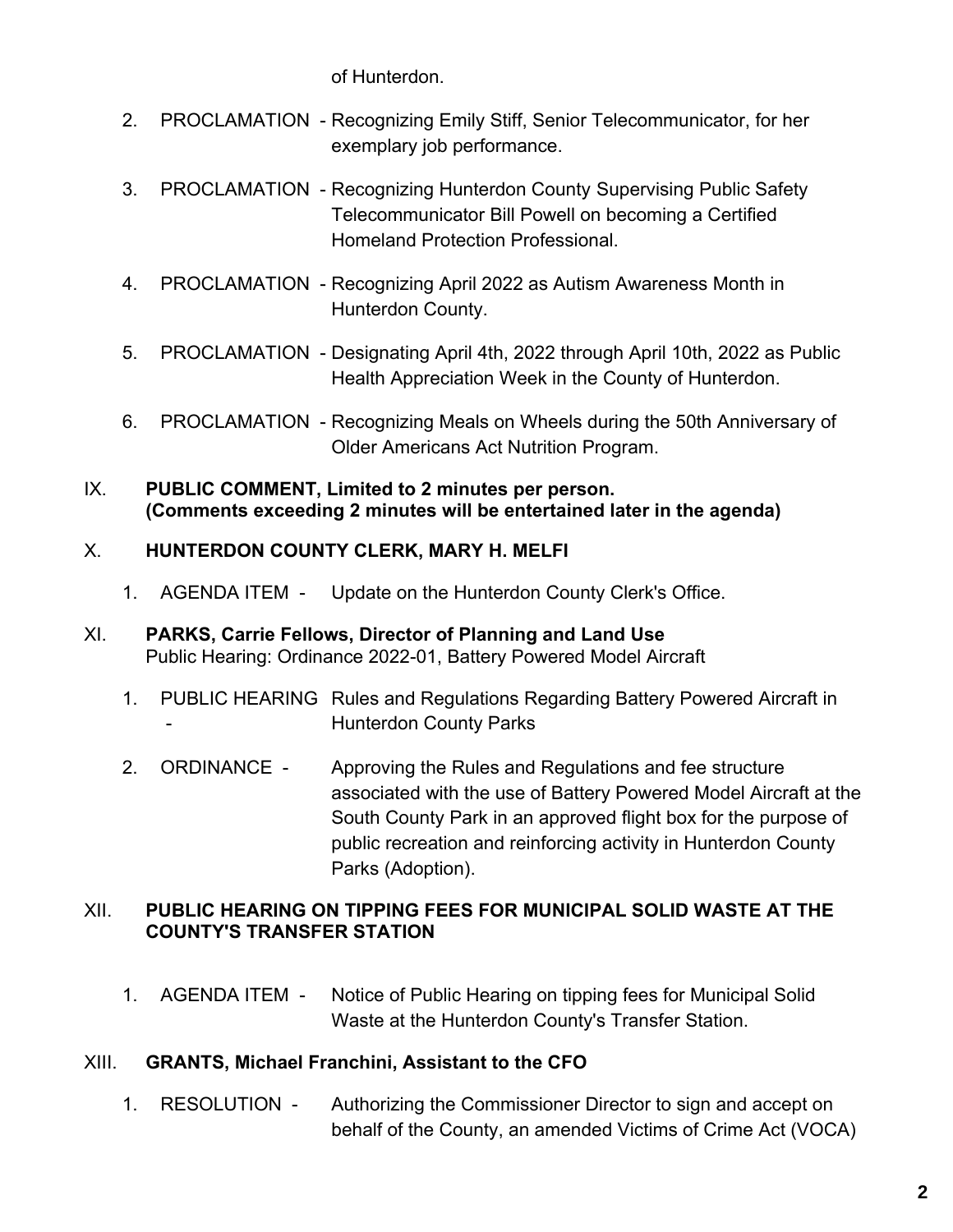Application for the Hunterdon County Victim Assistance Project/ Victims of Crime Act, with the New Jersey Department of Law and Public Safety, Division of Criminal Justice, Office of the Attorney General, in the amended amount of \$399,215.00, for the period of July 1, 2022 through June 30, 2023, for the Office of the Hunterdon County Prosecutor.

- 2. RESOLUTION Authorizing the Commissioner Director to sign and accept on behalf of the County, an amended Stop Violence Against Women Act (VAWA) Grant Application, for the Hunterdon County Victim Witness Assistance Victim Services Project, with the New Jersey Department of Law and Public Safety, Division of Criminal Justice, Office of the Attorney General, in the amended amount of \$15,815.00, for the period of July 1, 2022 to June 30, 2023, for the Office of the Hunterdon County Prosecutor.
- 3. RESOLUTION Authorizing the Department of Health to apply, and authorizing the Commissioner Director to sign all documents associated with the renewal of the Childhood Lead Exposure Prevention Grant, with the New Jersey Department of Health, in the amount of \$49,800.00 for the period of July 1, 2022 through June 30, 2023.
- 4. RESOLUTION Authorizing the Commissioner Director to sign and accept on behalf of the County, a County Gangs, Guns, & Narcotics (JAG) Application and Subaward, for the Hunterdon County Gangs, Guns & Narcotics Task Force, with the New Jersey Department of Law and Public Safety, Division of Criminal Justice, Office of the Attorney General, in the amount of \$66,692.00, for the period of July 1, 2019 through June 30, 2020 for the Office of the Hunterdon County Prosecutor.
- 5. RESOLUTION Authorizing the Commissioner Director to sign and accept on behalf of the Hunterdon County Department of Health, the Tier 1 Medical Reserve Corps (MRC) Respond, Innovate, Sustain, and Equip (RISE) Award, in the amount of \$25,000.00, for the period of May 1, 2022 through December 31, 2022.
- 6. RESOLUTION Authorizing the Hunterdon County Department of Health to accept on behalf of the County, the Vaccination Supplemental Funding Program 2023, Year 2 allocation, in the amount of \$150,000.00, for the period of July 1, 2022, through June 30,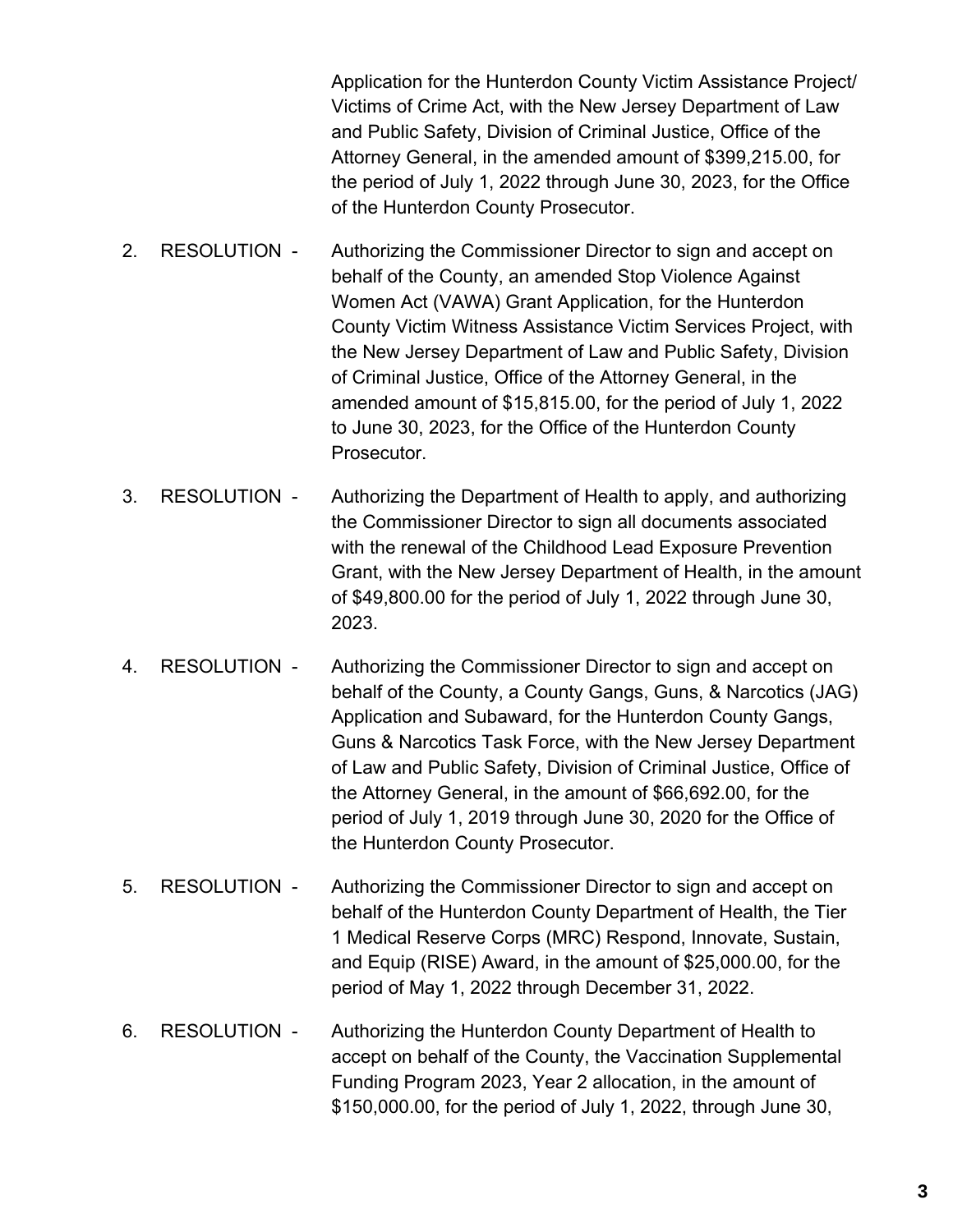2023, and authorizing the Commissioner Director to sign any documents associated with this grant award on behalf of the County of Hunterdon.

#### XIV. **PLANNING & LAND USE, Carrie Fellows, Director**

- 1. RESOLUTION Authorizing the Commissioner Director to sign on behalf of the Hunterdon County Cultural & Heritage Commission, an agreement with *Americans for the Arts*, for the participation in the Arts & Economic Prosperity 6 Study, in the amount of \$4,350.00 (Grant Funding), for the period of March 18, 2022 through December 31, 2023.
- 2. RESOLUTION Approving a grant preliminary approval for the Barnes Farm, located in the Township of Kingwood, Block 6, Lot 23.02, pursuant to the County Comprehensive Farmland Preservation Plan and the State Agriculture Retention and Development Act, and authorizing the appraisals for this application, as recommended by the County Agriculture Development Board (CADB).

#### XV. **PURCHASING, Ray Rule, QPA**

1. RESOLUTION - Approving requisition #R2-01963 with Murray Paving & Concrete, for the removal of stone and plants. installation of weed barrier, topsoil, sod, plants, mulch, pavers, bench paver pads, and benches at the North Branch County Library, in an amount not to exceed \$96,252.14 (County Funds: \$25,000, Library Trust Account: \$71,252.14).

#### XVI. **COUNTY ADMINISTRATOR, Kevin Davis**

#### XVII. **CONSENT AGENDA**

"All matters listed under the Consent Agenda are considered to be routine by the Board of County Commissioners of the County of Hunterdon and will be enacted by one motion in the form listed below. There will be no separate discussion of these items. If discussion is desired that item will be removed from the Consent Agenda and will be considered separately."

- 1. AGENDA ITEM Approval of the claims register dated April 5, 2022.
- 2. RESOLUTION Approving the executive session and regular meeting minutes from March 15, 2022.
- 3. RESOLUTION Establishing the salaries for employees covered under the CWA Local 1036 Supervisory bargaining unit.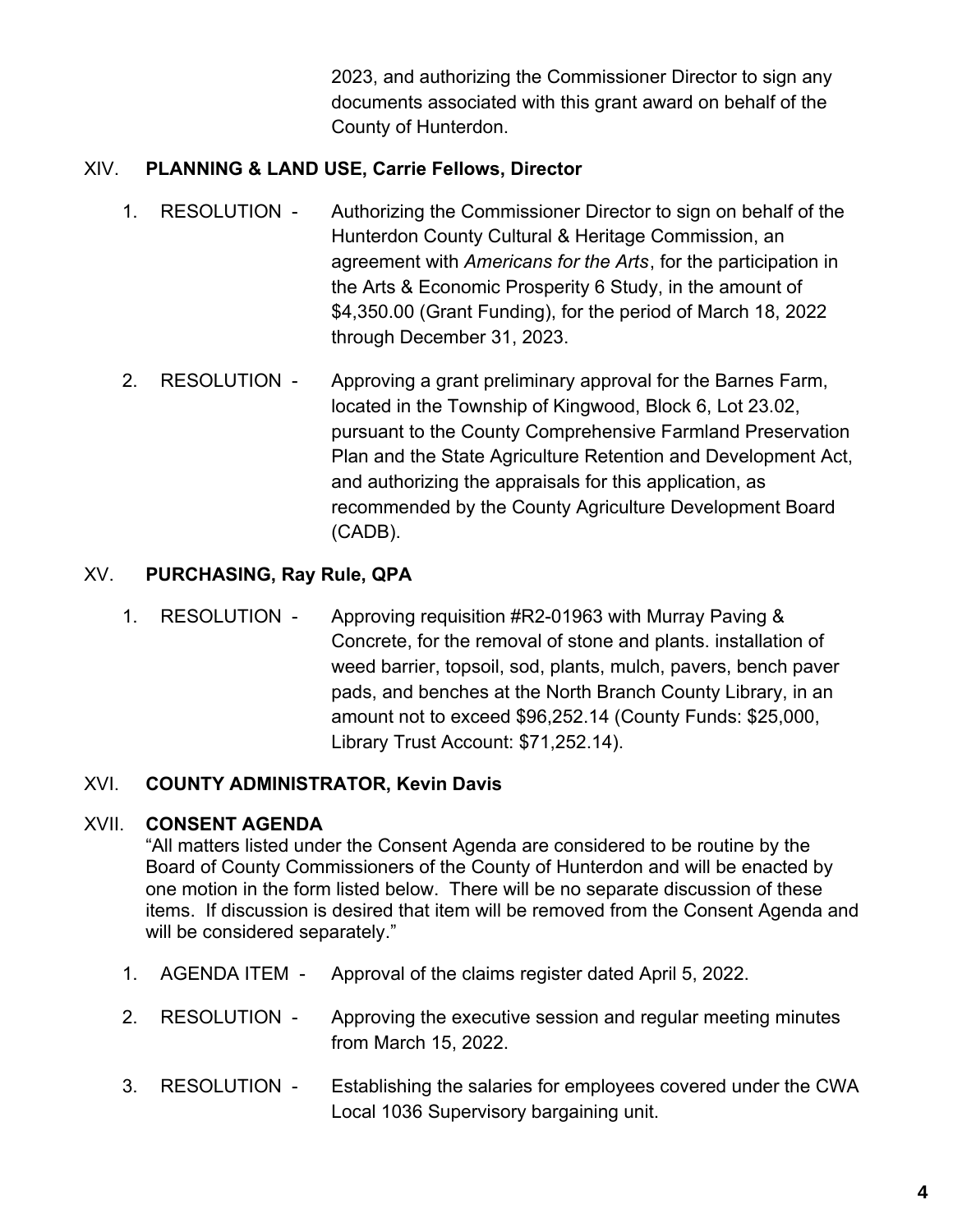- 4. RESOLUTION Establishing the salaries for the employees covered under the CWA 1036 Supervisory Unit in the Division of Social Services.
- 5. RESOLUTION Approving the promotion, provisional appointment and salary adjustment of Matthew Suydam as a Road Repairer 1 in the Hunterdon County Department of Public Works, Roads Division.
- 6. RESOLUTION Approving the hire and provisional appointment of Kevin Dunn as a Keyboarding Clerk 2 in the Hunterdon County Department of Planning and Land Use, Rutgers Cooperative Extension.
- 7. RESOLUTION Approving the hire and regular appointment of Martin Walsh, as an Inspector Trainee, Mosquito Extermination in the Hunterdon County Department of Health, Division of Mosquito and Vector Control.
- 8. RESOLUTION Approving the per-diem appointment of Jill Dextraze as a Fitness Instructor in the Department of Human Services, Division of Senior Services.
- 9. RESOLUTION Approving the promotion and provisional appointment of Daniel Zmuda as a Supervising Mechanic in the Hunterdon County Department of Administrative Services, Division of Vehicle Services.
- 10. RESOLUTION Authorizing the Commissioner Director to execute on behalf of the County, a Collective Bargaining Agreement between the Hunterdon County Corrections Officers Association, FOP Lodge #94 and the County of Hunterdon for the period of January 1, 2020 through December 31, 2023.
- 11. RESOLUTION Authorizing the Commissioner Director to execute on behalf of the County, a Collective Bargaining Agreement between the County of Hunterdon and Communications Workers of America, CWA Local 1036, Rank and File Unit, for the period of January 1, 2021, through December 31, 2025.
- 12. RESOLUTION Authorizing the Commissioner Director to send a letter of support, on behalf of the Hunterdon Land Trust, to the New Jersey Historic Trust for historic preservation work at the Case-Dvoor Farm.
- 13. RESOLUTION Authorizing the Commissioner Director to execute a Consultant Agreement Contract with Transpo Group USA, Inc., for the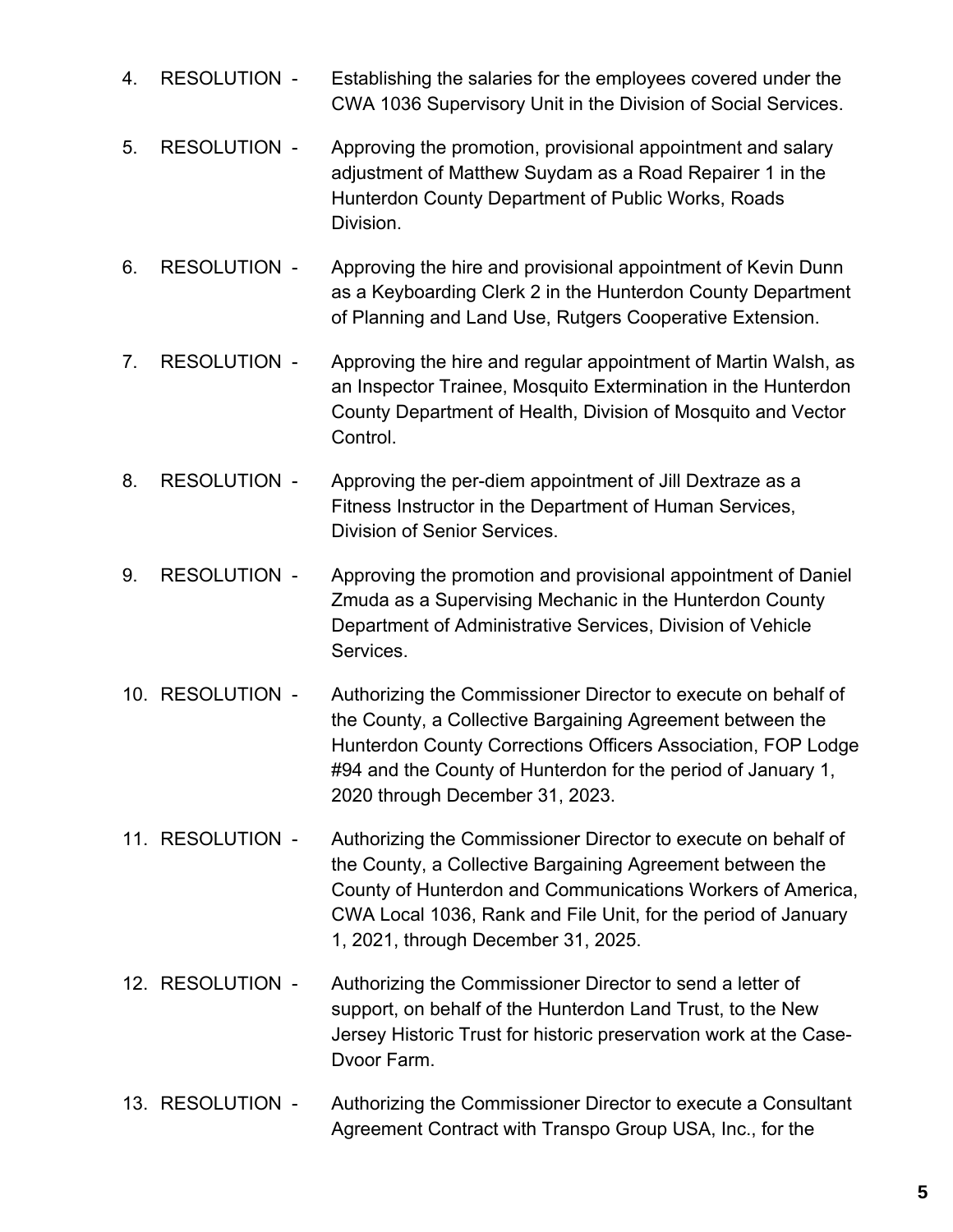provision of a limited focus Hunterdon County Consolidated Transportation System Study, pursuant to the terms and conditions set forth in the Department of Human Services Request for Proposals 0085-2021, in an amount not to exceed \$50,000.00 (Grant Funded), for the period of March 1, 2022, through December 31, 2022.

- 14. RESOLUTION Approving the request from the East Amwell Township School PTO to host their second annual Color Run/ Fun Walk on Saturday, May 14, 2022 from 10 a.m. to 1 p.m., with a portion of the road closed on Wertsville Road closed in East Amwell Township.
- 15. RESOLUTION Approving a request from the National Psoriasis Foundation to host a cycling event on Saturday, May 7, 2022 on various county roads throughout the County of Hunterdon.
- 16. RESOLUTION Approving a request from Team Somerset Bicycling Club to host a bicycling event on various County Roads, on Saturday, May 14th, 2022 from 8:00 a.m. to 9:30 a.m.
- 17. RESOLUTION Approving a request application from the South Branch Emergency Services to host a coin toss on Saturday, April 23<sup>rd</sup>, 2022, from 9 a.m. to 1:30 p.m., at the South Branch Emergency Services Station #3 in the Borough of High Bridge, with a rain date of Sunday, April 24<sup>th</sup>, 2022, and on Saturday, October 8<sup>th</sup>, 2022, from 9 a.m. to 1:30 p.m., at the South Branch Emergency Services Station #3 in the Borough of High Bridge, with a rain date of Sunday, October 9<sup>th</sup>, 2022.
- 18. RESOLUTION Approving a request from the Whitehouse Fire Company No.1, Inc., to host a coin toss on Friday, June 3<sup>rd</sup>, 2022, from 12 p.m. to 8 p.m. and Saturday June 4<sup>th</sup>, 2022, from 7 a.m. to 7 p.m., on County Route 523, in front of 271 Main Street in Whitehouse Station, with rain dates of Friday June 10<sup>th</sup>, 2022, from 12 p.m. to 8 p.m. and Saturday, June 11, 2022, from 7 a.m. to 7 p.m.
- 19. RESOLUTION Approving a request from Milford Fire Company to host a coin toss on Saturday, April 9th, 2022 at Water Street, Bridge Street, Railroad Ave, and Frenchtown Road, with a rain date of Saturday, April 16, 2022.
- 20. RESOLUTION Authorizing Commissioner Director and Clerk of the Board of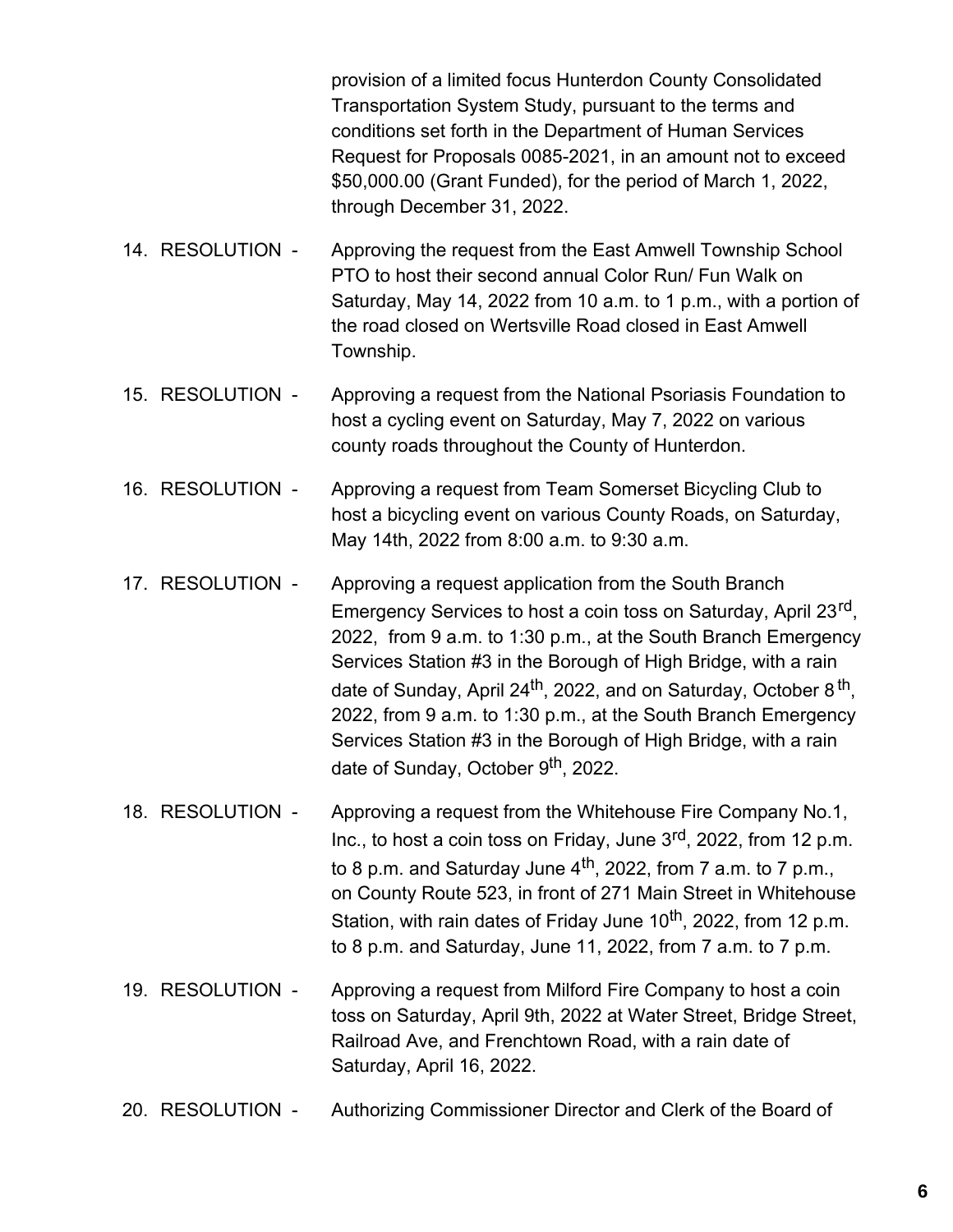County Commissioners of the County of Hunterdon are hereby authorized to sign on behalf of the County, a Vehicle Services Title, Registration and Transfer Authorization.

21. RESOLUTION - Approving a request from the Hunterdon County Federated Republican Women (HCFRW), to host a prayer vigil for Ukraine, on Sunday, April 10, 2022, at 7:00 PM on the steps of the Historic Hunterdon County Courthouse and to waive the insurance requirement associated with this application.

#### XVIII. **CORRESPONDENCE**

- 1. RESOLUTION Approving a request from Truehart Productions to film elements of a documentary in the Hunterdon County Historic Courthouse and Courtroom on Friday, April 22, 2022, from 10 a.m. to 12 p.m.
- 2. RESOLUTION Approving a request from the Hunterdon County Bar Association to host their annual Law Day program at the Historic Hunterdon County Courthouse on Wednesday, May 4th, 2022, and waiving any fees associated with this request.
- 3. RESOLUTION Approving the request from Rolling Thunder to host an event at the South County Park and the Roger K. Everitt Fair Grounds on Sunday, May 29, 2022, between 8 a.m. and 4 p.m., and waiving any fees associated with this request.

#### XIX. **ADDITIONAL COMMISSIONER COMMENTS**

- XX. **OPEN TO THE PUBLIC**
- XXI. **EXECUTIVE SESSION (Reconvene if necessary)**
- XXII. **ADJOURNMENT**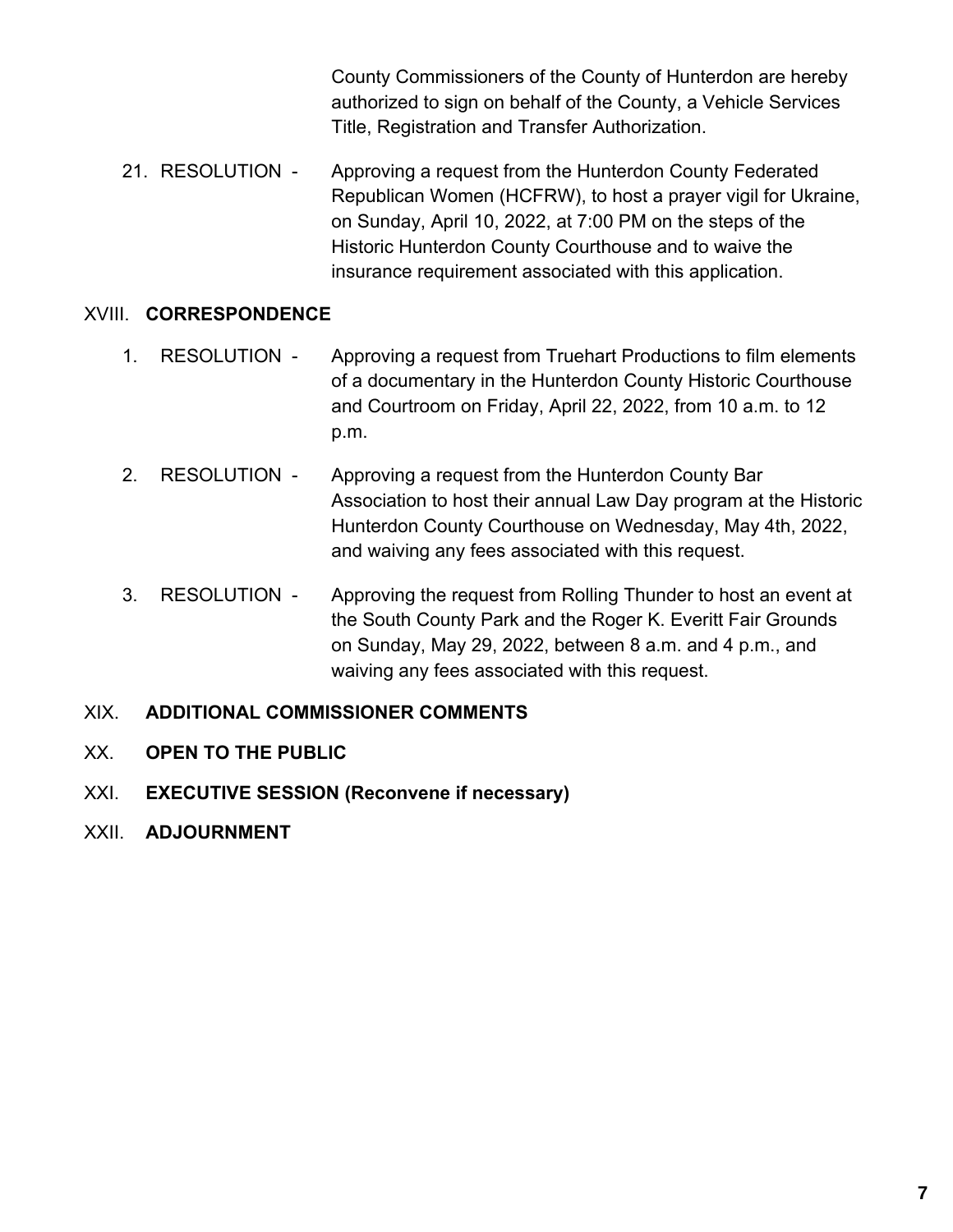### **PROCLAMATION**

**2022-14**

Proclamation 2022-14: National Public Safety Telecommunicators Week

**WHEREAS,** emergencies can occur at any time that require police, fire, or emergency medical services; and

**WHEREAS**, when an emergency occurs the prompt response of police officers, firefighters and paramedics is critical to the protection of life and preservation of property; and

**WHEREAS**, the safety of our police officers and firefighters is dependent upon the quality and accuracy of information obtained from citizens who telephone the Hunterdon County Communications Center; and

**WHEREAS,** Public Safety Telecommunicators are the first and most critical contact our citizens have with emergency services; and

**WHEREAS,** Public Safety Telecommunicators are the single vital link for our police officers and firefighters by monitoring their activities by radio, providing them information and ensuring their safety; and

**WHEREAS,** Hunterdon County's Public Safety Telecommunicators have contributed substantially to the apprehension of criminals, suppression of fires and treatment of patients; and

**WHEREAS**, each dispatcher has exhibited compassion, understanding and professionalism during the performance of their job in the past year;

**NOW, THEREFORE, BE IT RESOLVED,** that the Board of County Commissioners of the County of Hunterdon does hereby declare the week of April 10th through April 16th, 2022, to be National Public Safety Telecommunicators Week, in Hunterdon County, in honor of the men and women whose diligence and professionalism keeps our County and citizens safe.

| <b>ROLL CALL</b>                           | <b>MOVED</b> | <b>SECONDED</b> | <b>AYES</b> | <b>NAYS</b> | <b>ABSTAIN</b> | <b>ABSENT</b> |
|--------------------------------------------|--------------|-----------------|-------------|-------------|----------------|---------------|
| John E. Lanza, Director                    |              |                 |             |             |                |               |
| Zachary T. Rich, Deputy<br><b>Director</b> |              |                 |             |             |                |               |
| J. Matthew Holt, Commissioner              |              |                 |             |             |                |               |
| Susan J. Soloway,<br><b>Commissioner</b>   |              |                 |             |             |                |               |
| Shaun C. Van Doren,<br><b>Commissioner</b> |              |                 |             |             |                |               |

#### **ADOPTED** April 5, 2022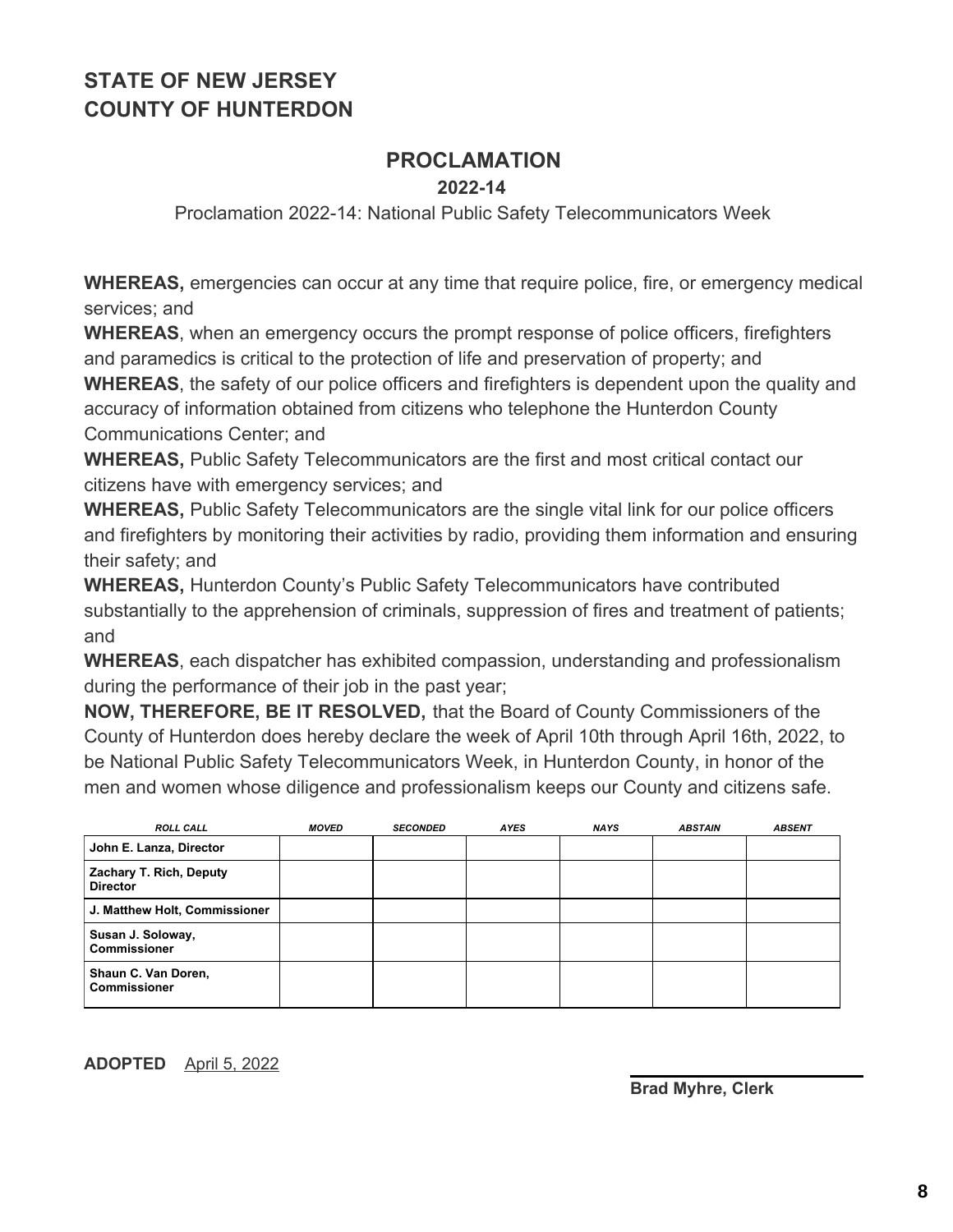### **PROCLAMATION**

**2022-15**

#### Proclamation 2022-15: Emily Stiff, Senior Telecommunicator

**WHEREAS** the Hunterdon County Board of County Commissioners would like to recognize Senior Telecommunicator, Emily Stiff for her exemplary job performance in the first quarter of 2022; and

**WHEREAS** Emily Stiff went above and beyond her duties while assisting a 9-1-1 caller in need during a life-threatening domestic violence situation; and

**WHERAS**, Emily Stiff's caller was unable to speak during the call, but Emily was able to obtain pertinent details from the caller, while at the same time, initiating law enforcement to the location, and kept the caller on the line offering reassurance until help reached the victim; and

**WHEREAS**, on March 8<sup>th</sup> , 2022, Ms. Stiff was recognized by SAFE in Hunterdon, an organization that helps serve survivors of domestic violence and sexual assault in Hunterdon County, for her commendable actions and professionalism in handling this emergency.

**NOW THEREFORE BE IT RESOLVED** that the Hunterdon County Board of County Commissioners thanks Senior Telecommunicator Emily Stiff for her lifesaving help and assistance to the caller, and for her outstanding job performance and training.

| <b>ROLL CALL</b>                           | MOVED | <b>SECONDED</b> | <b>AYES</b> | <b>NAYS</b> | <b>ABSTAIN</b> | <b>ABSENT</b> |
|--------------------------------------------|-------|-----------------|-------------|-------------|----------------|---------------|
| John E. Lanza, Director                    |       |                 |             |             |                |               |
| Zachary T. Rich, Deputy<br><b>Director</b> |       |                 |             |             |                |               |
| J. Matthew Holt, Commissioner              |       |                 |             |             |                |               |
| Susan J. Soloway,<br><b>Commissioner</b>   |       |                 |             |             |                |               |
| Shaun C. Van Doren,<br><b>Commissioner</b> |       |                 |             |             |                |               |

**ADOPTED** April 5, 2022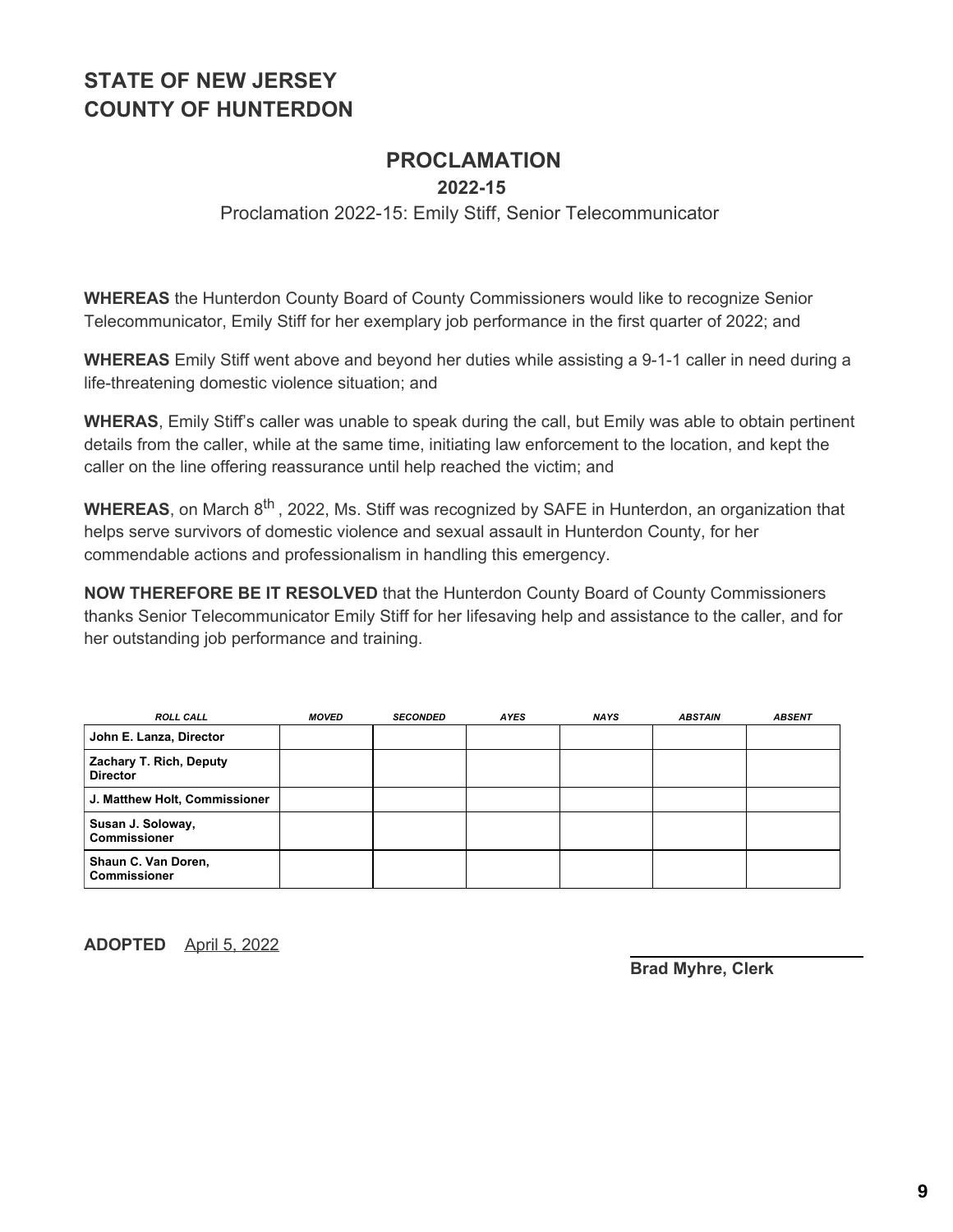## **PROCLAMATION**

**2022-16**

Proclamation 2022-16: Bill Powell, Certified Homeland Protection Professional

**WHEREAS** William Powell recently completed the requirements to earn the Certified Homeland Protection Professional (CHPP) designation; and

**WHEREAS** the CHPP program was established by the National Sheriff's Association's Global Center for Public Safety and this designation creates a group of Homeland Protection Professional who are prepared to help their organizations to prevent, protect against, prepare for, respond to, mitigate, and recover from all hazards that may happen; and

**WHEREAS** William Powell's knowledge and skills in the field of homeland security combined with his enhanced training demonstrate his commitment to the safety and well-being of the residents of Hunterdon County, State of New Jersey, and the United States of America; and

**WHEREAS** William Powell continues to enjoy a proud career in Emergency Management and Communications on behalf of the County of Hunterdon.

**NOW, THEREFORE, BE IT RESOLVED,** that the Hunterdon County Board of County Commissioners hereby recognize William Powell for his dedicated service to the County of Hunterdon, and all its residents; and

**BE IT FURTHER RESOLVED,** the Hunterdon County Board of County Commissioners extends its best wishes and congratulations to William Powell on his new designation as a Certified Homeland Protection Professional (CHPP)

| <b>ROLL CALL</b>                           | <b>MOVED</b> | <b>SECONDED</b> | <b>AYES</b> | <b>NAYS</b> | <b>ABSTAIN</b> | <b>ABSENT</b> |
|--------------------------------------------|--------------|-----------------|-------------|-------------|----------------|---------------|
| John E. Lanza, Director                    |              |                 |             |             |                |               |
| Zachary T. Rich, Deputy<br><b>Director</b> |              |                 |             |             |                |               |
| J. Matthew Holt, Commissioner              |              |                 |             |             |                |               |
| Susan J. Soloway,<br><b>Commissioner</b>   |              |                 |             |             |                |               |
| Shaun C. Van Doren,<br><b>Commissioner</b> |              |                 |             |             |                |               |

**ADOPTED** April 5, 2022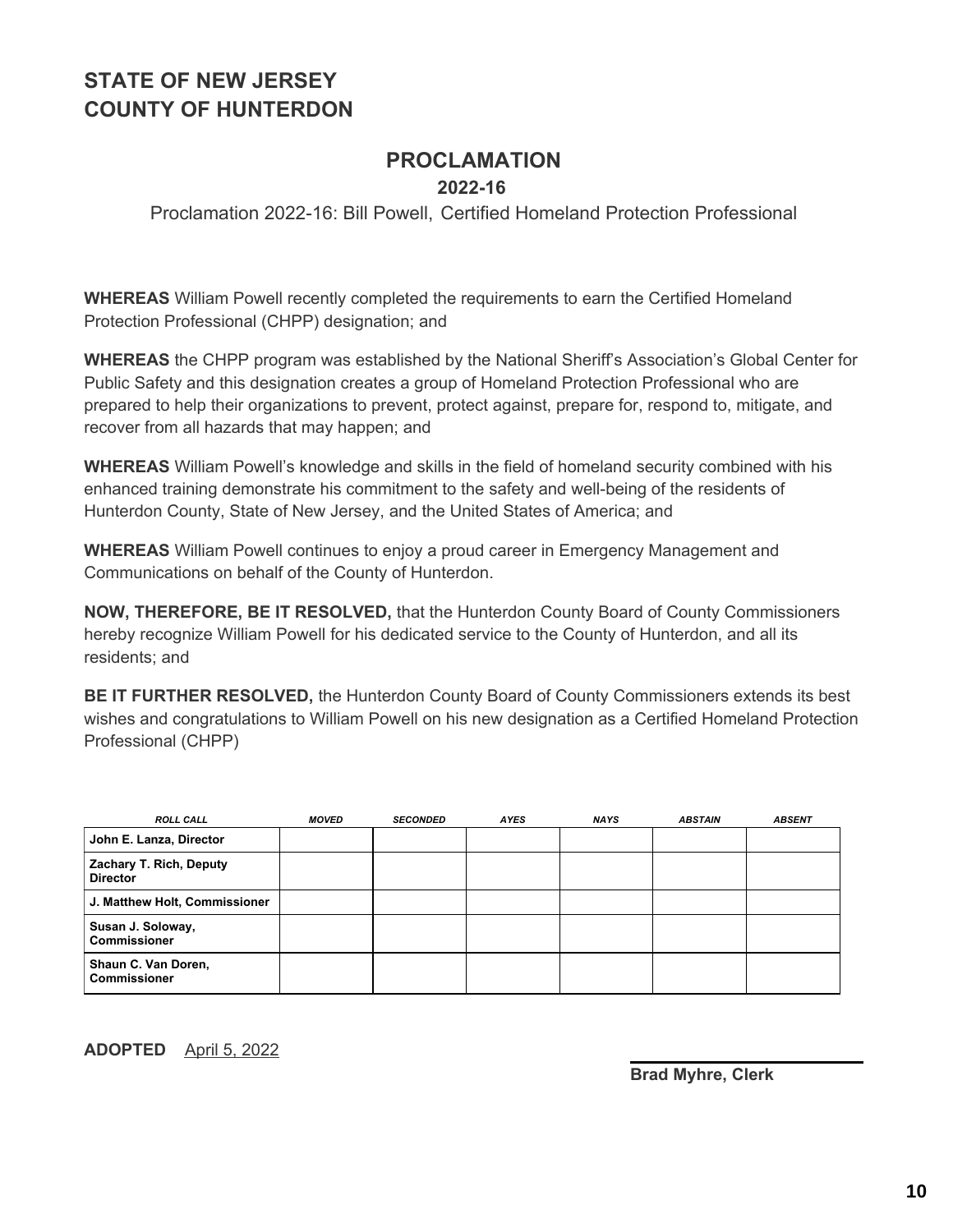### **PROCLAMATION**

**2022-17**

Proclamation 2022-17: Autism Awareness Month

**WHEREAS,** Autism is a Pervasive Developmental Disorder that manifests itself and affects the social, learning, and behavioral skills of those affected by it; and

**WHEREAS,** Autism is currently estimated to affect 1 in every 45 people nationally, numbers devastatingly rising from the 1 in 68 in 2014, with rates being highest in New Jersey; and

**WHEREAS,** Autism is said to affect boys four times more than girls and knows no racial, ethnic, or social boundaries, and neither income, lifestyle, nor education affects the occurrence; and

**WHEREAS**, a single specific cause of autism is not known, but current research links it to biological or neurological differences in the brain, as well as environmental assaults and neurotoxins. Outdated theories and myths have been proven false, such as autism being a mental illness, better diagnosing, or any fault of the mother; and

**WHEREAS**, accurate, early diagnosis and the resulting appropriate education and medical interventions are vital to the growth and development of the individual; and

**WHEREAS**, the diagnosis of autism is not reserved for the individual affected by it but that the entire family has to recover; and

**WHEREAS**, New Jersey offers a wide range of services and support to this population through various organizations for Autism; and

**WHEREAS**, those with Autism need equal access to education, employment opportunities, community-based housing, family services, coaching and support, and medical treatment.

**NOW, THEREFORE, BE IT RESOLVED**, that the Board of County Commissioners of the County of Hunterdon does hereby proclaim April 2022 as Autism Awareness Month, in the County of Hunterdon.

| <b>ROLL CALL</b>                           | <b>MOVED</b> | <b>SECONDED</b> | <b>AYES</b> | <b>NAYS</b> | <b>ABSTAIN</b> | <b>ABSENT</b> |
|--------------------------------------------|--------------|-----------------|-------------|-------------|----------------|---------------|
| John E. Lanza, Director                    |              |                 |             |             |                |               |
| Zachary T. Rich, Deputy<br><b>Director</b> |              |                 |             |             |                |               |
| J. Matthew Holt, Commissioner              |              |                 |             |             |                |               |
| Susan J. Soloway,<br><b>Commissioner</b>   |              |                 |             |             |                |               |
| Shaun C. Van Doren,<br><b>Commissioner</b> |              |                 |             |             |                |               |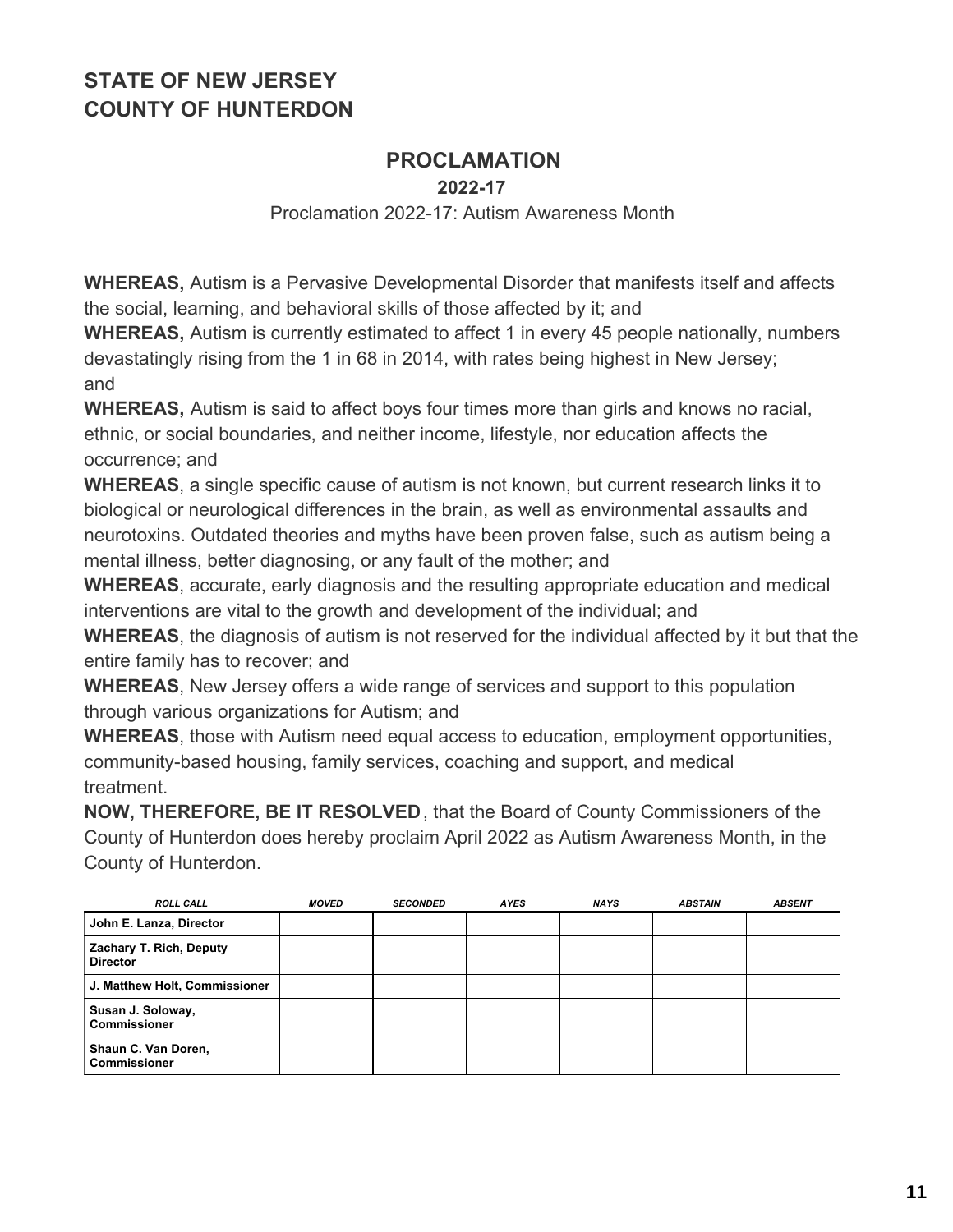#### **ADOPTED** April 5, 2022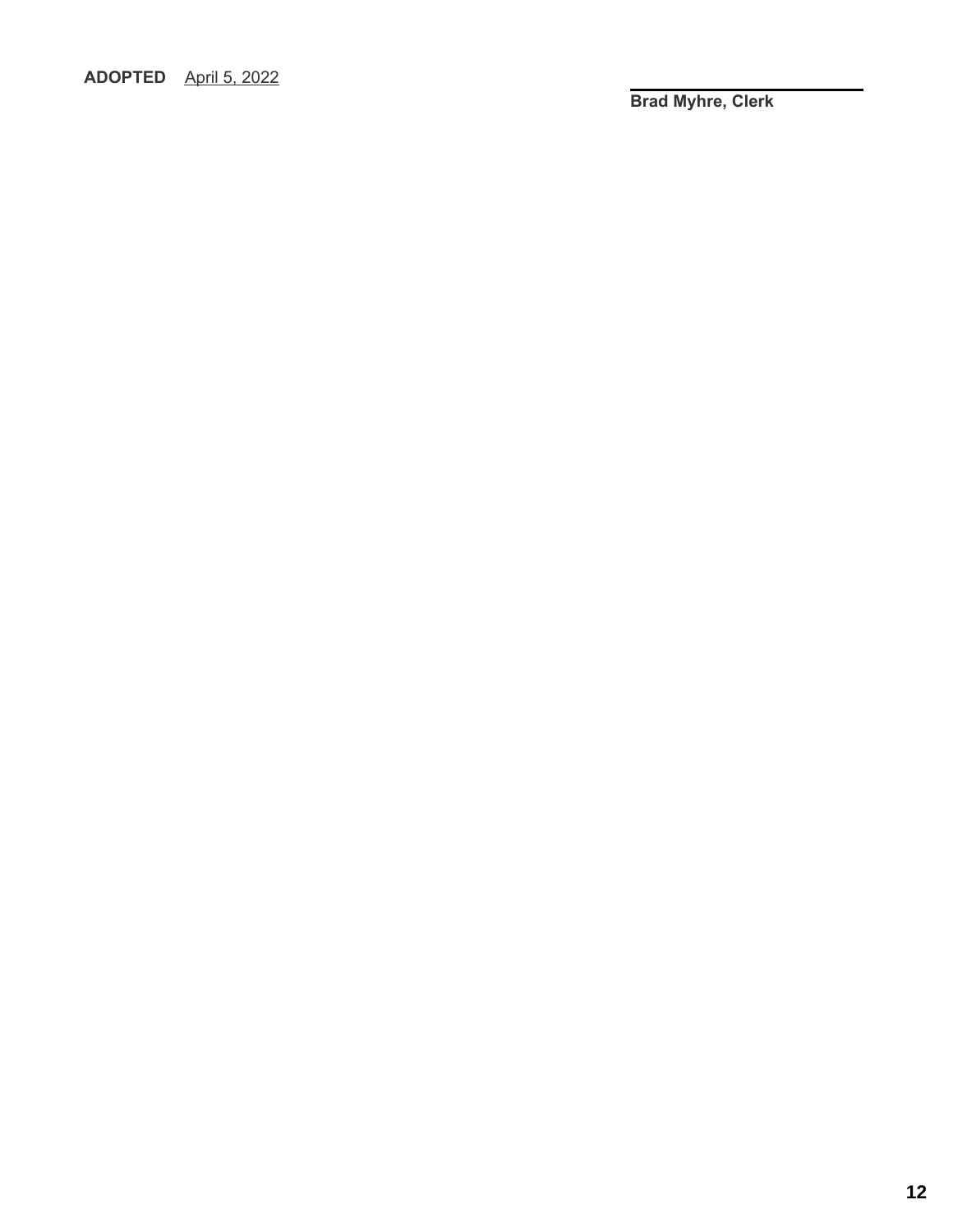#### **PROCLAMATION 2022-18**

Recognizing National Public Health Appreciation Week, April 4 – 10, 2022

**WHEREAS** National Public Health Appreciation Week is a time specifically set aside to recognize the contributions of those providing public health services, most particularly the public health professionals who have been tested as never before over the course of the last two years during the Covid-19 pandemic, and

**WHEREAS**, while the extraordinary sacrifice, dedication, and courage of all public health workers throughout the nation during the pandemic warrants recognition, the personnel serving the public in the Hunterdon County Department of Health deserve special acclaim for performing their duties at the highest level of competence, through one of the most difficult and threatening health periods in our history, and

**WHEREAS**, protecting the public health in Hunterdon County has long been a shared service provided for all of the County's municipalities by the County government, services that include public health nursing, protecting environmental health, retail food inspections, hazardous materials response and enforcement, mosquito and vector control, rabies control, septic system inspection, public health preparedness, recycling, weights and measures consumer protection, disease control, and numerous other programs, and

**WHERAS**, the Department of Health's staff is a multi-disciplinary group, working as a team, that includes a trained, certified, and experienced Licensed Health Officer and Epidemiologist, as well as Public Health Nurses, Registered Environmental Health Specialists, Health Educators, Entomologists, and Infectious Disease Specialists, and

**WHEREAS** no recognition and appreciation of the efforts to protect the public health in Hunterdon County, particularly during the pandemic, would be complete without the acknowledgment of the incredible volunteer services of the County's Medical Reserve Corps, a group of medical professionals who continue to dedicate their time for the people of Hunterdon County,

**NOW THEREFORE BE IT PROCLAIMED** by the County of Hunterdon, Board of County Commissioners, that the week of April 4th through April 10th, 2022, is hereby dedicated as Public Health Appreciation Week and that the Board expresses its sincere gratitude and appreciation to the many public health professionals and workers, both in the Hunterdon County Department of Health and throughout the nation, for their remarkable efforts to protect the public health,

**BE IT FURTHER PROCLAINED**, that the Board of County Commissioners call upon the residents of Hunterdon County to take a moment during this week to reflect upon the ongoing sacrifice and dedication of our County's public health professionals, workers, and volunteers.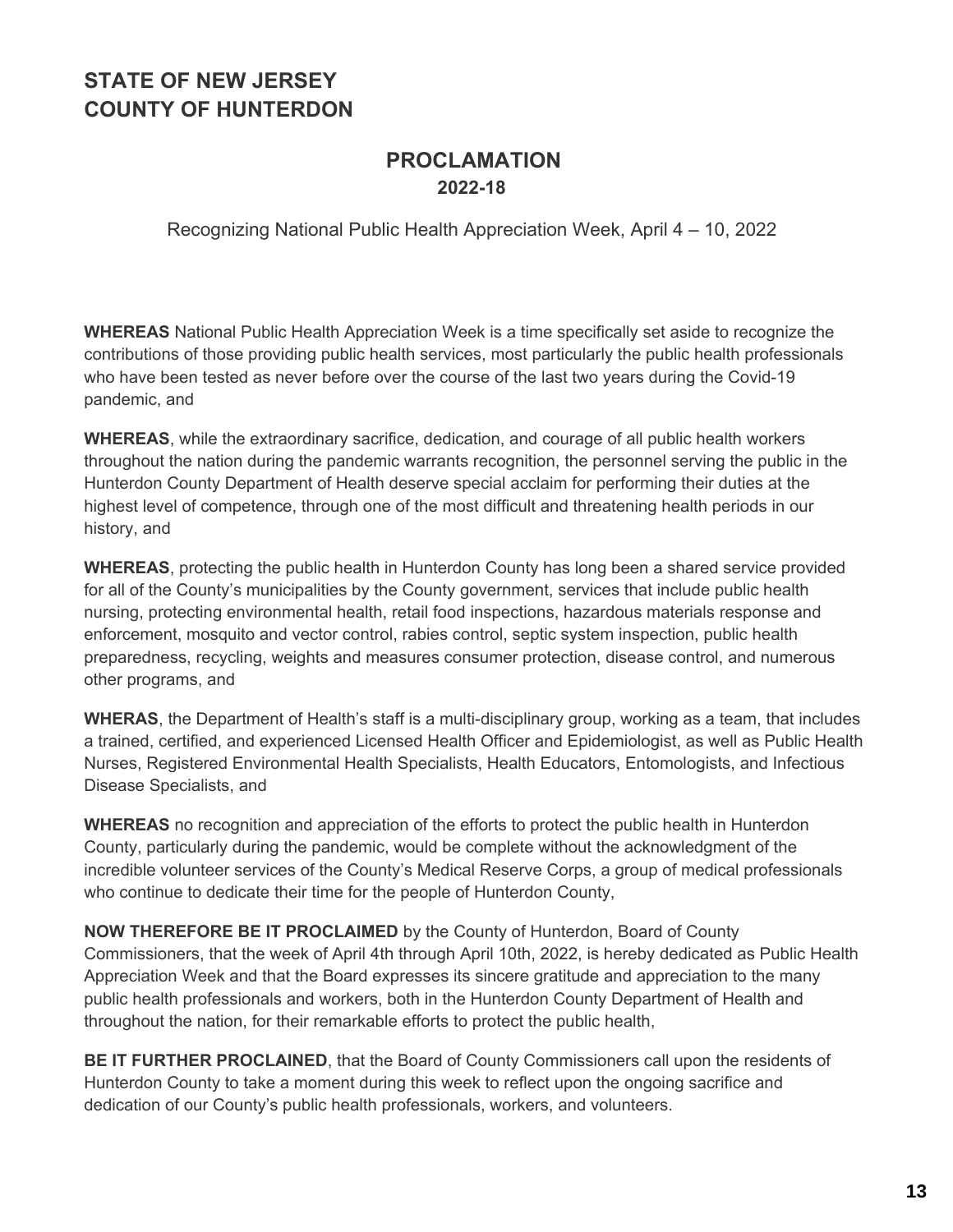| <b>ROLL CALL</b>                           | <b>MOVED</b> | <b>SECONDED</b> | <b>AYES</b> | <b>NAYS</b> | <b>ABSTAIN</b> | <b>ABSENT</b> |
|--------------------------------------------|--------------|-----------------|-------------|-------------|----------------|---------------|
| John E. Lanza, Director                    |              |                 |             |             |                |               |
| Zachary T. Rich, Deputy<br><b>Director</b> |              |                 |             |             |                |               |
| J. Matthew Holt, Commissioner              |              |                 |             |             |                |               |
| Susan J. Soloway,<br><b>Commissioner</b>   |              |                 |             |             |                |               |
| Shaun C. Van Doren,<br><b>Commissioner</b> |              |                 |             |             |                |               |

**ADOPTED** April 5, 2022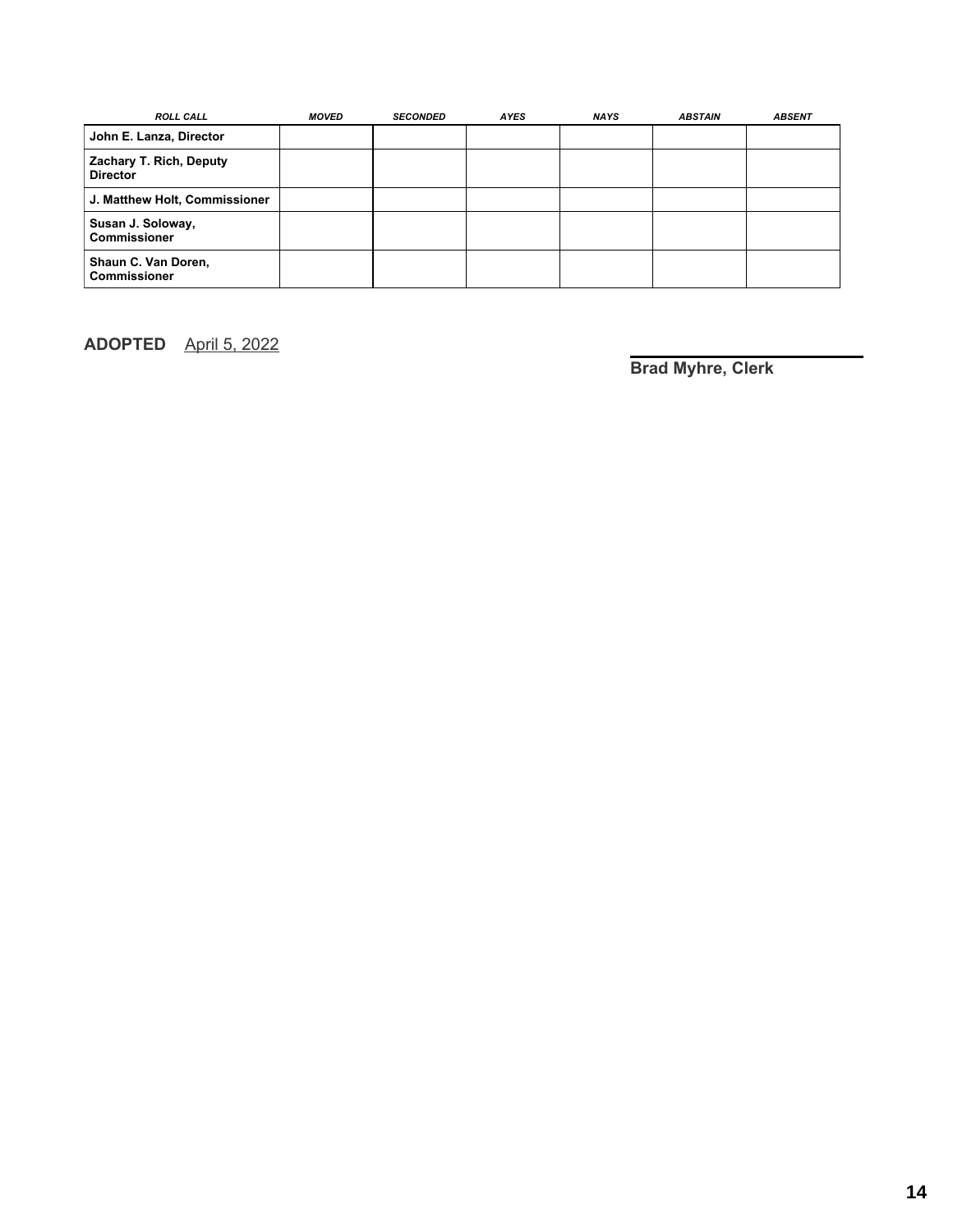# **PROCLAMATION**

## **2022-19**

Proclamation 2022-19: Recognizing Meals on Wheels during the 50th Anniversary of Older Americans Act Nutrition Program

**WHEREAS** Hunterdon County recognized the *March for Meals* celebration which celebrated the **50th anniversary of the Older Americans Act Nutrition Program,** the federal legislation that helps to fund community-based programs like Meals on Wheels; and

**WHEREAS,** to help raise awareness for the growing number of older adults in our community facing hunger and isolation participants in this year's March for Meals campaign delivered over 100 meals a day during the Community Champions Week that occurred from March 21 through March 25, 2022; and

**WHEREAS** the annual March for Meals celebration commemorates the historic day in March of 1972 when President Nixon signed into law a measure that amended the Older Americans Act of 1965 to include a national nutrition program for seniors 60 years and older; and

**WHEREAS,** this year, Meals on Wheels programs from across the country are joining forces for the awareness campaign to celebrate 50 years of success and gather the support needed to ensure these critical programs can continue to address food insecurity and malnutrition, combat social isolation, enable independence, and improve health for years to come; and

**WHEREAS** Meals on Wheels has two nutrition sites, the Senior Center at 4 Gauntt Place in Flemington Borough and Church of the Holy Spirit at 3 Haytown Road in Lebanon, where staff and volunteers package meals and then deliver them to seniors throughout the County;

**NOW, THEREFORE, BE IT RESOLVED,** that the Hunterdon County Board of County Commissioners wishes to thank Regina Hlasney and the entire staff at Meals on Wheels for their continued pivotal work on behalf of underserved individuals throughout Hunterdon County.

| <b>ROLL CALL</b>                           | <b>MOVED</b> | <b>SECONDED</b> | <b>AYES</b> | <b>NAYS</b> | <b>ABSTAIN</b> | <b>ABSENT</b> |
|--------------------------------------------|--------------|-----------------|-------------|-------------|----------------|---------------|
| John E. Lanza, Director                    |              |                 |             |             |                |               |
| Zachary T. Rich, Deputy<br><b>Director</b> |              |                 |             |             |                |               |
| J. Matthew Holt, Commissioner              |              |                 |             |             |                |               |
| Susan J. Soloway,<br><b>Commissioner</b>   |              |                 |             |             |                |               |
| Shaun C. Van Doren,<br><b>Commissioner</b> |              |                 |             |             |                |               |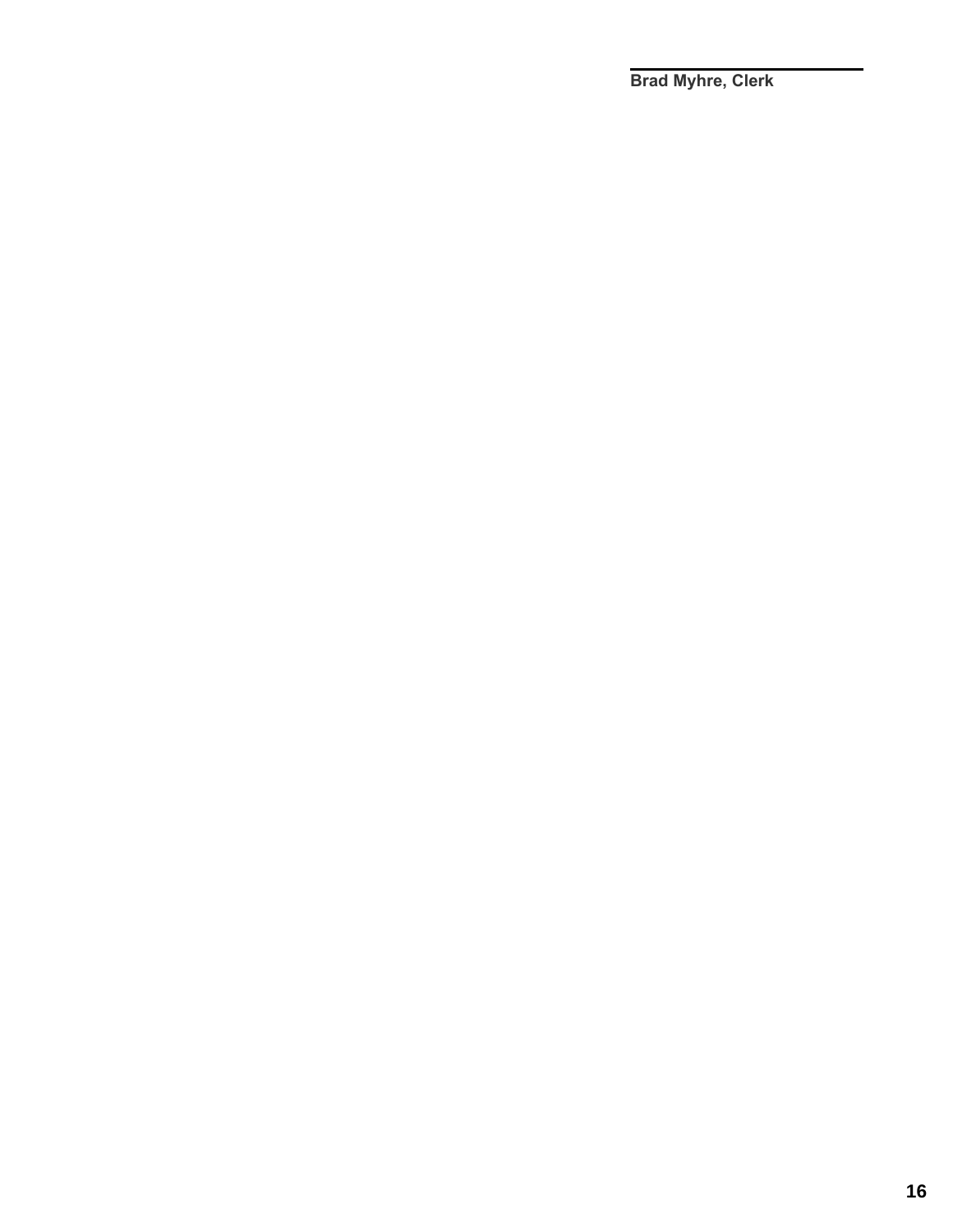### **ORDINANCE**

#### **2022-235**

Rules and Regulations Regarding Battery Powered Aircraft in Hunterdon County Parks

#### **Budget Account #NA**

**WHEREAS** the Hunterdon County Board of County Commissioners in accordance with NJSA 40:32-7.12 readopts the Rules and Regulations of the Division of Hunterdon County Parks in the Department of Planning and Land use with the addition of Fees and Rules and Regulations regarding the use of **Battery Powered Model Aircraft**.

WHEREAS a fee structure will be set to allow permits during the months of April 1<sup>st</sup> to November 31<sup>st</sup> during the calendar year at South County Park on an annual basis.

Fees:

\$25.00 In-County

\$40.00 Out-County

**WHEREAS** the adopted Rules and Regulations regarding the use, along with State and Federal Regulations/Guidelines that must be met to acquire a permit will be adopted.

Required Documents:

AMA card

Photo ID

FAA Registration Card

Insurance documents

**NOW, THEREFORE, BE IT RESOLVED**, the Board of County Commissioners approves the Rules and Regulations and fee structure associated with the use of Battery Powered Model Aircraft at South County Park in an approved flight box for the purpose of public recreation and reinforcing outdoor activity in Hunterdon County Parks.

| <b>ROLL CALL</b>        | <b>MOVED</b> | <b>SECONDED</b> | <b>IYES</b> | <b>NAYS</b> | <b>ABSTAIN</b> | <b>ABSENT</b> |
|-------------------------|--------------|-----------------|-------------|-------------|----------------|---------------|
| John E. Lanza, Director |              |                 |             |             |                |               |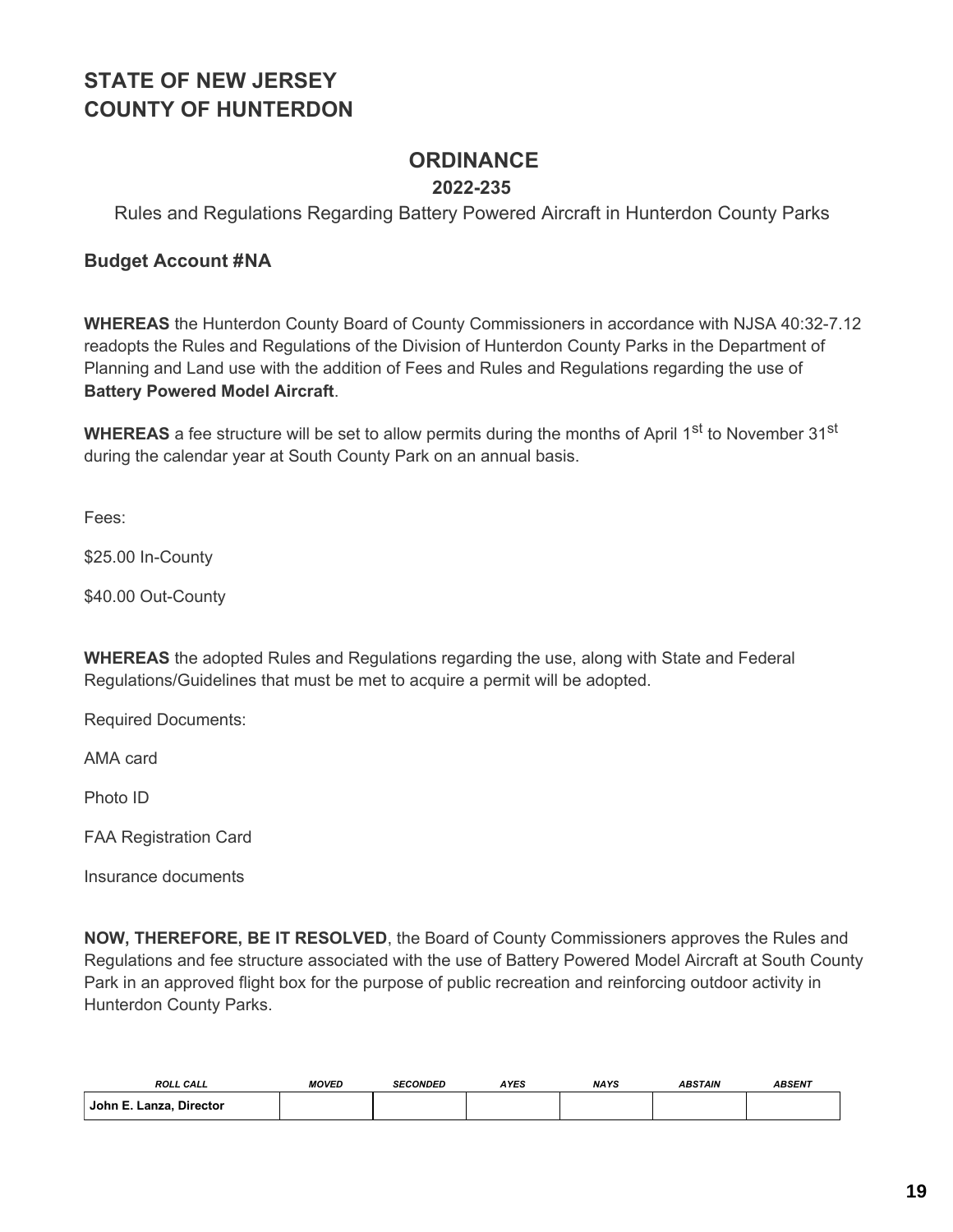| Zachary T. Rich, Deputy<br><b>Director</b> |  |  |  |
|--------------------------------------------|--|--|--|
| J. Matthew Holt, Commissioner              |  |  |  |
| Susan J. Soloway,<br><b>Commissioner</b>   |  |  |  |
| Shaun C. Van Doren,<br><b>Commissioner</b> |  |  |  |

**ADOPTED** April 5, 2022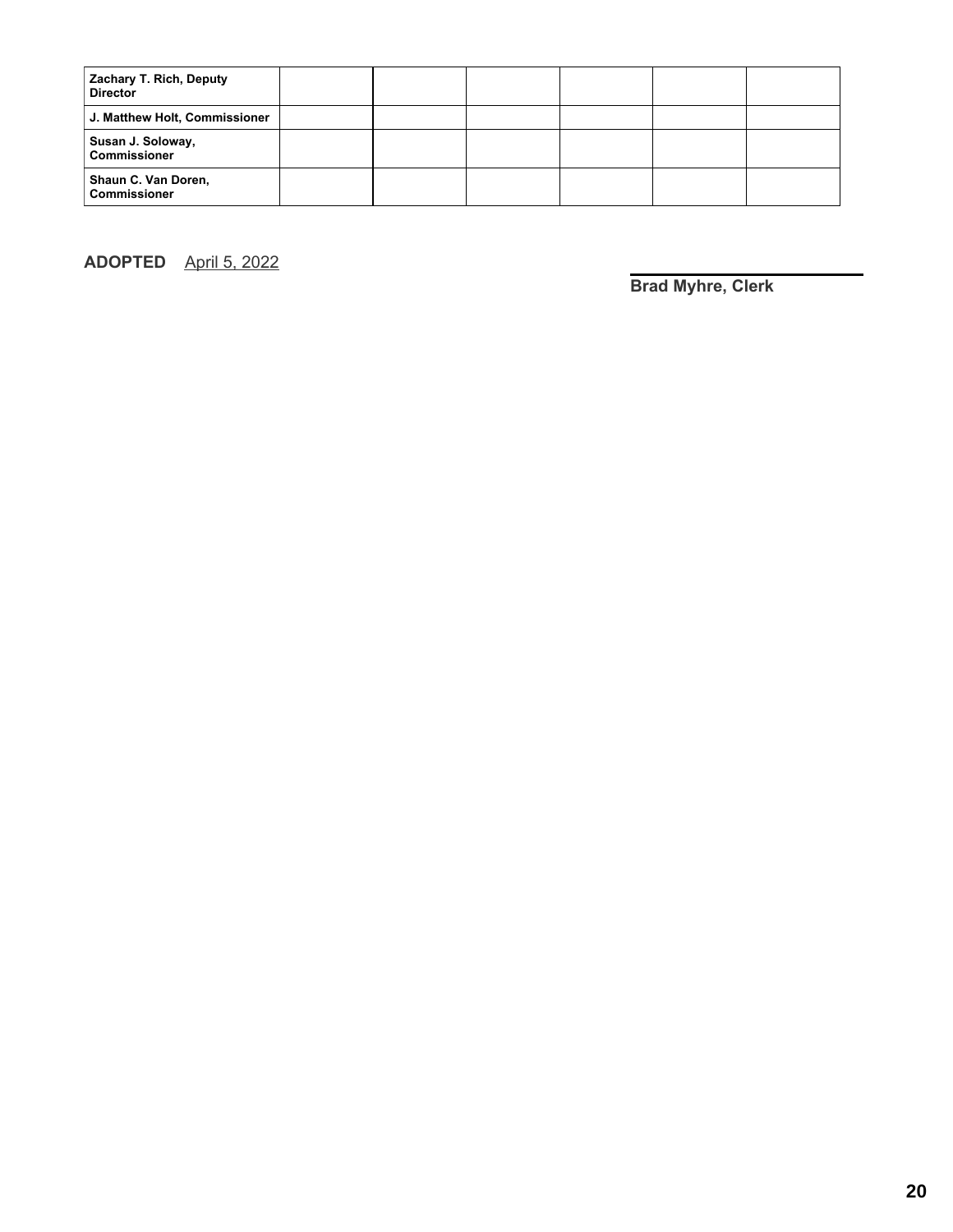### **UPDATE**

#### Notice for tipping fees

#### **NOTICE OF PUBLIC HEARING**

**BY WHOM**: THE COUNTY OF HUNTERDON

**WHERE**: HISTORIC HUNTERDON COUNTY COURTHOUSE, 71 MAIN STREET, 2ND FLOOR, FLEMINGTON, NJ 08822

**WHEN**: TUESDAY, APRIL 5, 2022, AT 5:30 PM

**PURPOSE**: NOTICE IS GIVEN pursuant to N.J.S.A. 40:14(B)-23 that the County of Hunterdon will conduct a public hearing to receive input on Waste Management of New Jersey, Inc.'s ("WMNJ") request to increase tipping fees for Municipal Solid Waste at the County's transfer station, as identified below, effective \_\_\_\_\_\_\_.

Municipal Solid Waste Tipping Fees

Current Proposed \$81.00 per ton \$88.00 per ton

The current tipping fees have been in place since 2018. The County's operating contract with WMNJ provides that WMNJ may petition the County for an increase in the rate to be charged at any time during the term of the agreement. WMNJ proposes this tipping fee increase to continue its efforts to provide the County with the best possible service and to ensure that it manages transfer station operations safely and in accordance with federal, state and local regulations. This proposed tipping fee increase is based on a number of factors, including adjustments to cover increased transportation and disposal costs, increased labor costs, and other costs specific to the waste industry. For all of these reasons, WMNJ asserts that this proposed tipping fee increase is reasonable and necessary. Supporting financial details and data have been provided to the County by WMNJ.

Disposal rates are exclusive of any applicable waste fees, including host community charges. This proposal does not seek an increase of any such waste fees.

Interested persons are invited to attend.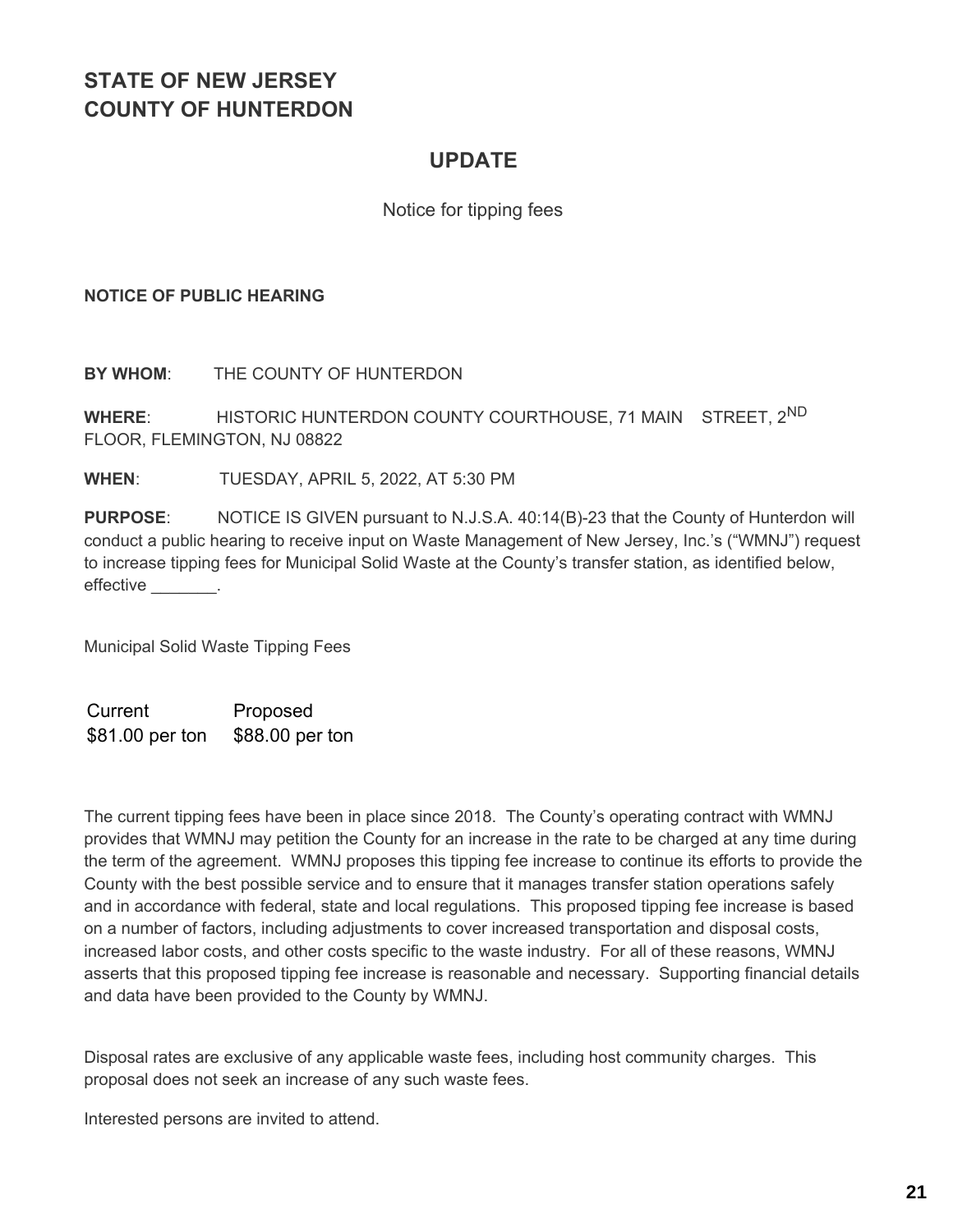#### **PUBLISH:**

The current tipping fees have been in place since 2018. The County's operating contract with WMNJ provides that WMNJ may petition the County for an increase in the rate to be charged at any time during the term of the agreement. WMNJ proposes this tipping fee increase to continue its efforts to provide the County with the best possible service and to ensure that it manages transfer station operations safely and in accordance with federal, state, and local regulations. This proposed tipping fee increase is based on a number of factors, including adjustments to cover increased transportation and disposal costs, increased labor costs, and other costs specific to the waste industry. For all of these reasons, WMNJ asserts that this proposed tipping fee increase is reasonable and necessary. Supporting financial details and data have been provided to the County by WMNJ.

Disposal rates are exclusive of any applicable waste fees, including host community charges. This proposal does not seek an increase of any such waste fees.

Interested persons are invited to attend.

**PUBLISH:**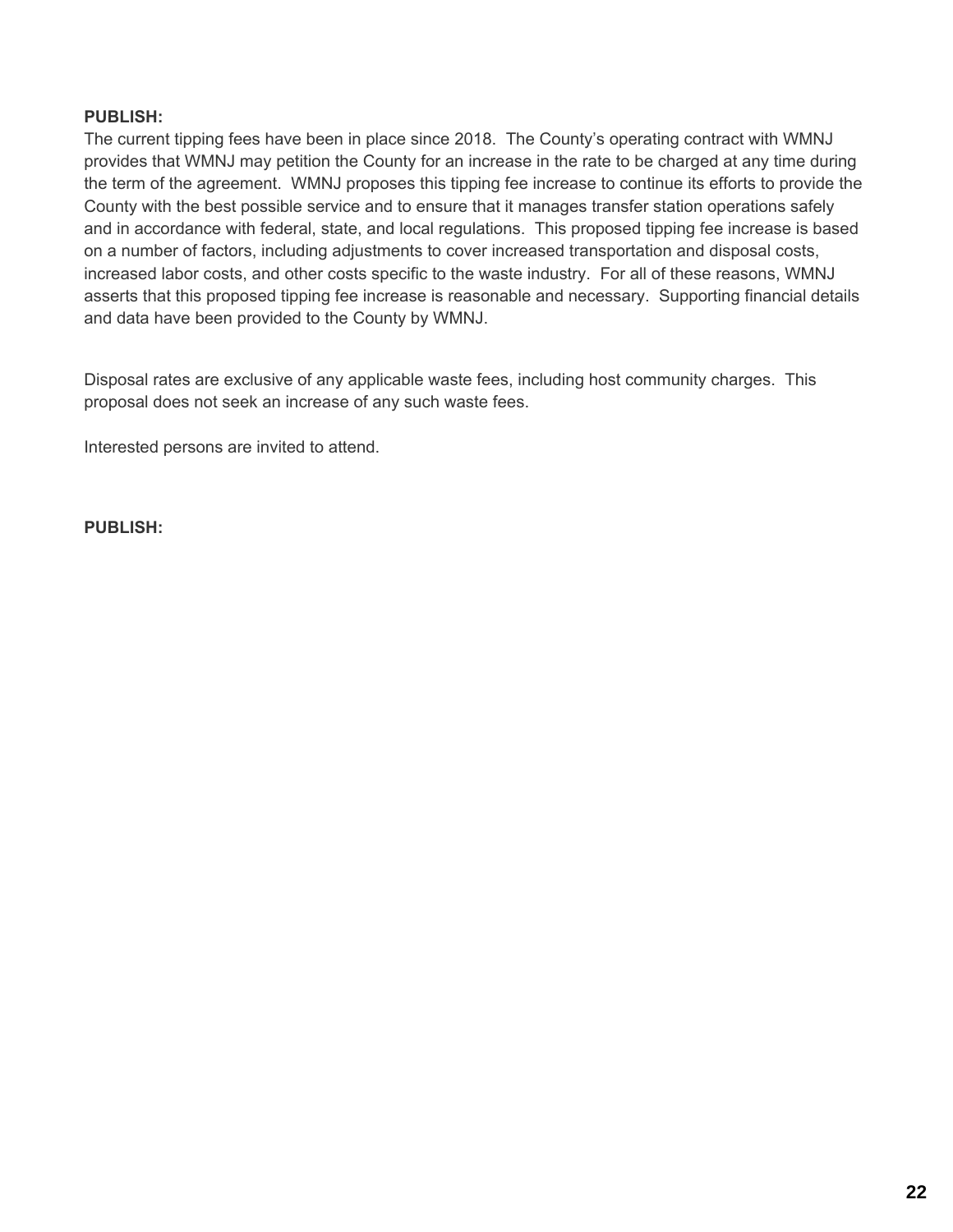### **RESOLUTION**

**2022-236**

Amendment to Resolution 2022-203: VOCA Grant

**Subaward Number: V-10-21**

**BE IT RESOLVED**, that the Director of the Board of County Commissioners, of the County of Hunterdon, is hereby authorized to sign and accept, on behalf of the County, a Victims of Crime Act (VOCA) Application, for the Hunterdon County Victim Assistance Project/Victims of Crime Act, with the New Jersey Department of Law and Public Safety, Division of Criminal Justice, Office of the Attorney General, in the amount of \$399,215.00, for the period of July 1, 2022 to June 30, 2023, for the Office of the Hunterdon County Prosecutor.

Federal Funds: \$251,611.00

County Match: \$147,604.00

**TOTAL PROJECT: \$399,215.00**

| <b>ROLL CALL</b>                           | <b>MOVED</b> | <b>SECONDED</b> | <b>AYES</b> | <b>NAYS</b> | <b>ABSTAIN</b> | <b>ABSENT</b> |
|--------------------------------------------|--------------|-----------------|-------------|-------------|----------------|---------------|
| John E. Lanza, Director                    |              |                 |             |             |                |               |
| Zachary T. Rich, Deputy<br><b>Director</b> |              |                 |             |             |                |               |
| J. Matthew Holt, Commissioner              |              |                 |             |             |                |               |
| Susan J. Soloway,<br><b>Commissioner</b>   |              |                 |             |             |                |               |
| Shaun C. Van Doren,<br><b>Commissioner</b> |              |                 |             |             |                |               |

**ADOPTED** April 5, 2022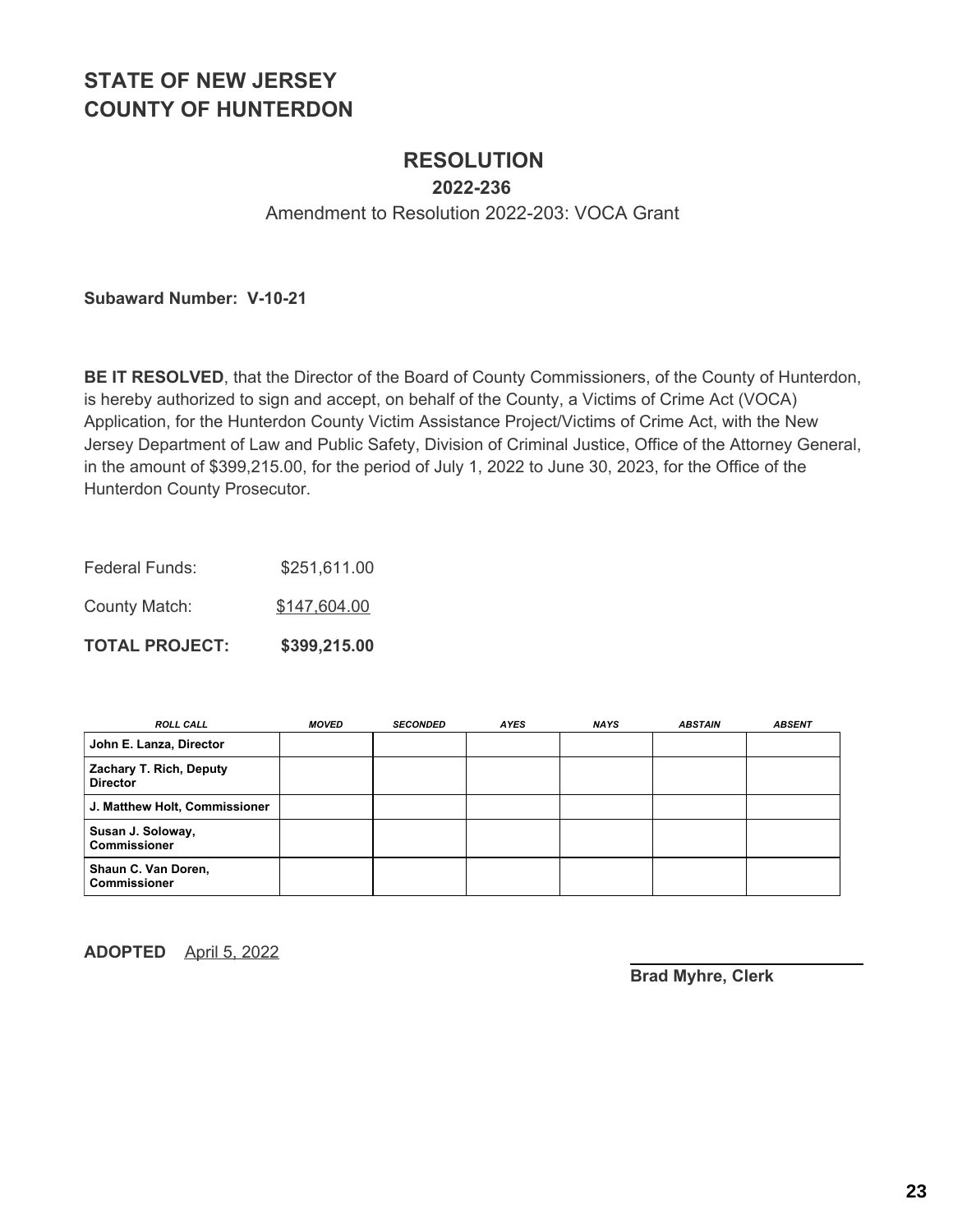### **RESOLUTION**

**2022-237**

Amendment to Resolution 2022-182: VAWA Grant

**Subaward Number: VAWA-40-21**

**BE IT RESOLVED**, that the Director of the Board of Chosen County Commissioners, of the County of Hunterdon, is hereby authorized to sign and accept, on behalf of the County, a Stop Violence Against Women Act (VAWA) Grant Application, for the Hunterdon County Victim Witness Assistance Victim Services Project, with the New Jersey Department of Law and Public Safety, Division of Criminal Justice, Office of the Attorney General, in the amount of \$15,815.00, for the period of July 1, 2022 to June 30, 2023, for the Office of the Hunterdon County Prosecutor.

| <b>TOTAL PROJECT:</b> | \$15,815.00 |
|-----------------------|-------------|
| County Match:         | \$5,506.00  |
| <b>Federal Funds:</b> | \$10,309.00 |

| <b>ROLL CALL</b>                           | <b>MOVED</b> | <b>SECONDED</b> | <b>AYES</b> | <b>NAYS</b> | <b>ABSTAIN</b> | <b>ABSENT</b> |
|--------------------------------------------|--------------|-----------------|-------------|-------------|----------------|---------------|
| John E. Lanza, Director                    |              |                 |             |             |                |               |
| Zachary T. Rich, Deputy<br><b>Director</b> |              |                 |             |             |                |               |
| J. Matthew Holt, Commissioner              |              |                 |             |             |                |               |
| Susan J. Soloway,<br><b>Commissioner</b>   |              |                 |             |             |                |               |
| Shaun C. Van Doren,<br><b>Commissioner</b> |              |                 |             |             |                |               |

**ADOPTED** April 5, 2022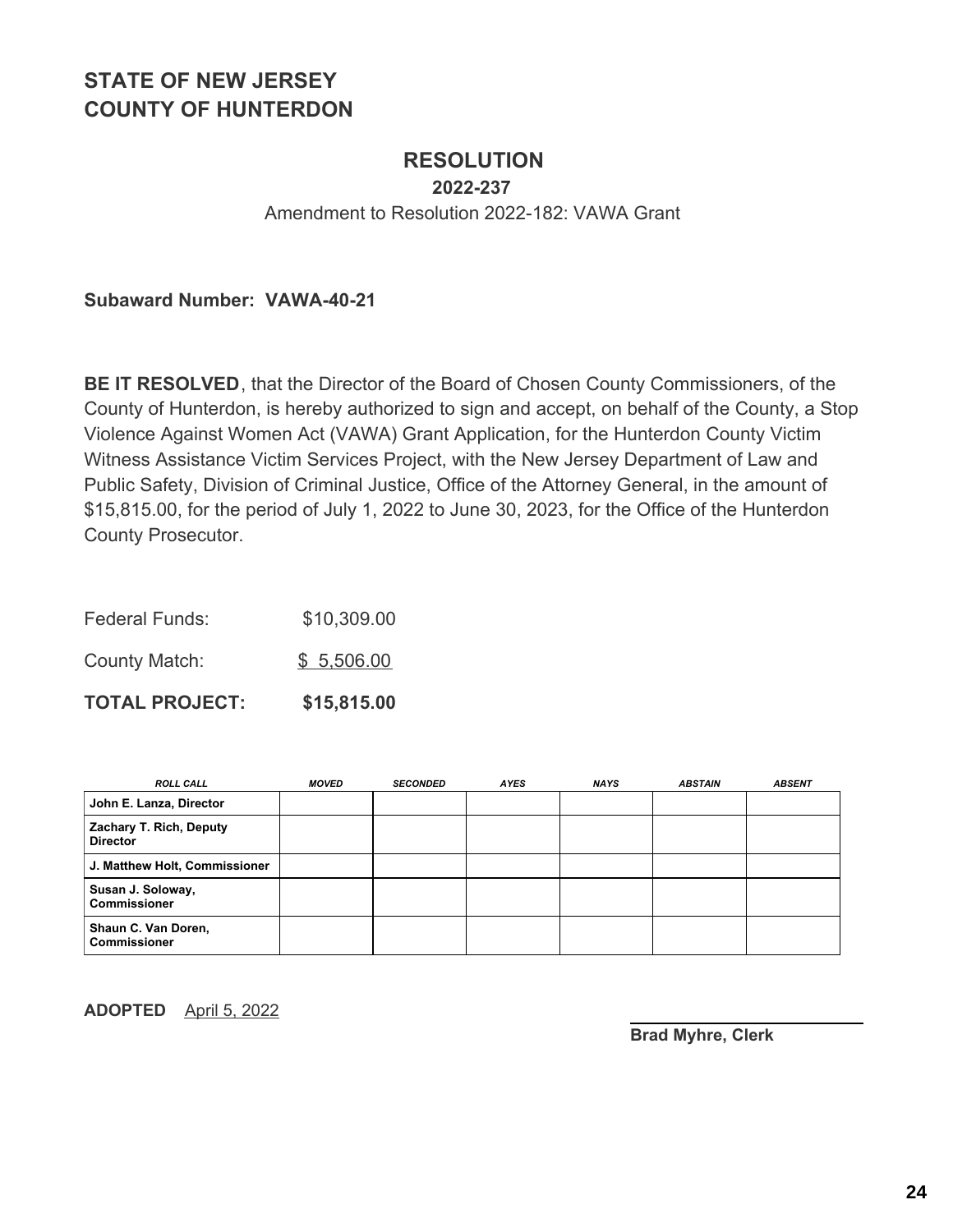# **RESOLUTION**

**2022-238**

Childhood Lead Exposure Prevention (CLEP) Project (2022-2023)

**BE IT RESOLVED,** that the Hunterdon County Board of Commissioners hereby authorizes the Department of Health to apply for a renewal of the Childhood Lead Exposure Prevention Grant with the New Jersey Department of Health for funding in the amount of \$49,800 for the period July 1,2022 through June 30, 2023. This grant application is a collaborative application between Hunterdon, Morris, Sussex and Warren Counties.

**BE IT FURTHER RESOLVED,** that the Director of the Hunterdon County Board of Commissioners is hereby authorized to sign all documents associated with the application

| <b>ROLL CALL</b>                           | MOVED | <b>SECONDED</b> | <b>AYES</b> | <b>NAYS</b> | <b>ABSTAIN</b> | <b>ABSENT</b> |
|--------------------------------------------|-------|-----------------|-------------|-------------|----------------|---------------|
| John E. Lanza, Director                    |       |                 |             |             |                |               |
| Zachary T. Rich, Deputy<br><b>Director</b> |       |                 |             |             |                |               |
| J. Matthew Holt, Commissioner              |       |                 |             |             |                |               |
| Susan J. Soloway,<br><b>Commissioner</b>   |       |                 |             |             |                |               |
| Shaun C. Van Doren,<br><b>Commissioner</b> |       |                 |             |             |                |               |

**ADOPTED** April 5, 2022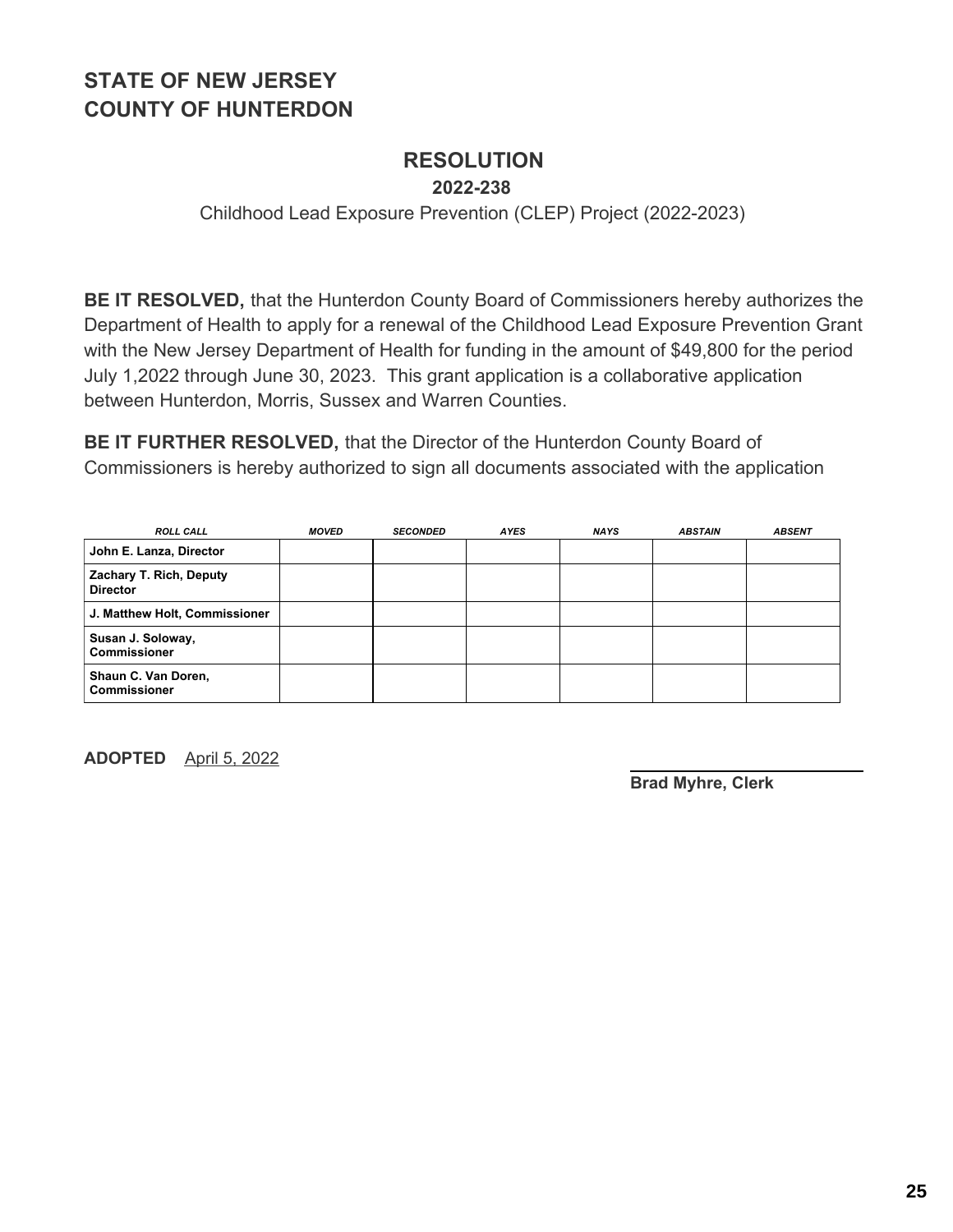#### **RESOLUTION 2022-239**

County Gangs, Guns & Narcotics Task Force Grant Application and Subaward

**BE IT RESOLVED**, that the Director of the Board of County Commissioners, of the County of Hunterdon, is hereby authorized to sign and accept, on behalf of the County, a County Gangs, Guns & Narcotics (JAG) Application and Subaward, for the Hunterdon County Gangs, Guns & Narcotics Task Force, with the New Jersey Department of Law and Public Safety, Division of Criminal Justice, Office of the Attorney General, in the amount of \$66,692.00, for the period of July 1, 2019 to June 30, 2020, for the Office of the Hunterdon County Prosecutor.

| <b>ROLL CALL</b>                                  | <b>MOVED</b> | <b>SECONDED</b> | <b>AYES</b> | <b>NAYS</b> | <b>ABSTAIN</b> | <b>ABSENT</b> |
|---------------------------------------------------|--------------|-----------------|-------------|-------------|----------------|---------------|
| John E. Lanza, Director                           |              |                 |             |             |                |               |
| <b>Zachary T. Rich, Deputy</b><br><b>Director</b> |              |                 |             |             |                |               |
| J. Matthew Holt, Commissioner                     |              |                 |             |             |                |               |
| Susan J. Soloway,<br>l Commissioner               |              |                 |             |             |                |               |
| Shaun C. Van Doren,<br>l Commissioner             |              |                 |             |             |                |               |

**ADOPTED** April 5, 2022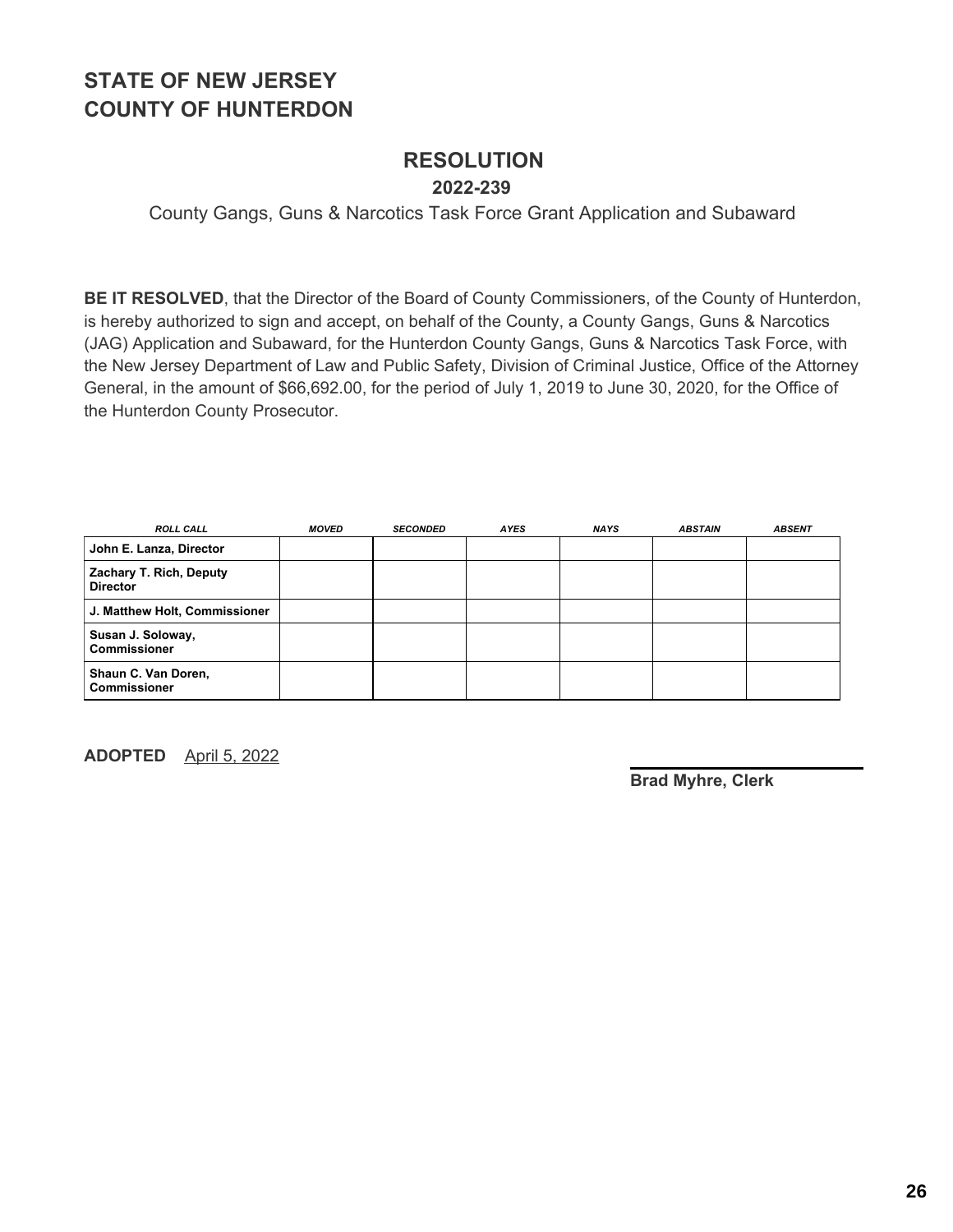#### **RESOLUTION 2022-240**

Medical Reserve Corps COVID-19 Respond, Innovate, Sustain and Equip (RISE) Award

**BE IT RESOLVED** that the Hunterdon County Board of County commissioners does hereby accept on behalf of the Health Department, the Tier 1 Medical Reserve Corps (MRC) Respond, Innovate, Sustain and Equip (RISE) Award in the amount of \$25,000.00. The grant will run from May 1, 2022, through December 31, 2022.

**BE IT FURTHER RESOLVED** that the Commissioner Director is hereby authorized to sign any documents associated with this grant award on behalf of the County of Hunterdon.

| <b>ROLL CALL</b>                                  | <b>MOVED</b> | <b>SECONDED</b> | <b>AYES</b> | <b>NAYS</b> | <b>ABSTAIN</b> | <b>ABSENT</b> |
|---------------------------------------------------|--------------|-----------------|-------------|-------------|----------------|---------------|
| John E. Lanza, Director                           |              |                 |             |             |                |               |
| <b>Zachary T. Rich, Deputy</b><br><b>Director</b> |              |                 |             |             |                |               |
| J. Matthew Holt, Commissioner                     |              |                 |             |             |                |               |
| Susan J. Soloway,<br>l Commissioner               |              |                 |             |             |                |               |
| Shaun C. Van Doren,<br>l Commissioner             |              |                 |             |             |                |               |

**ADOPTED** April 5, 2022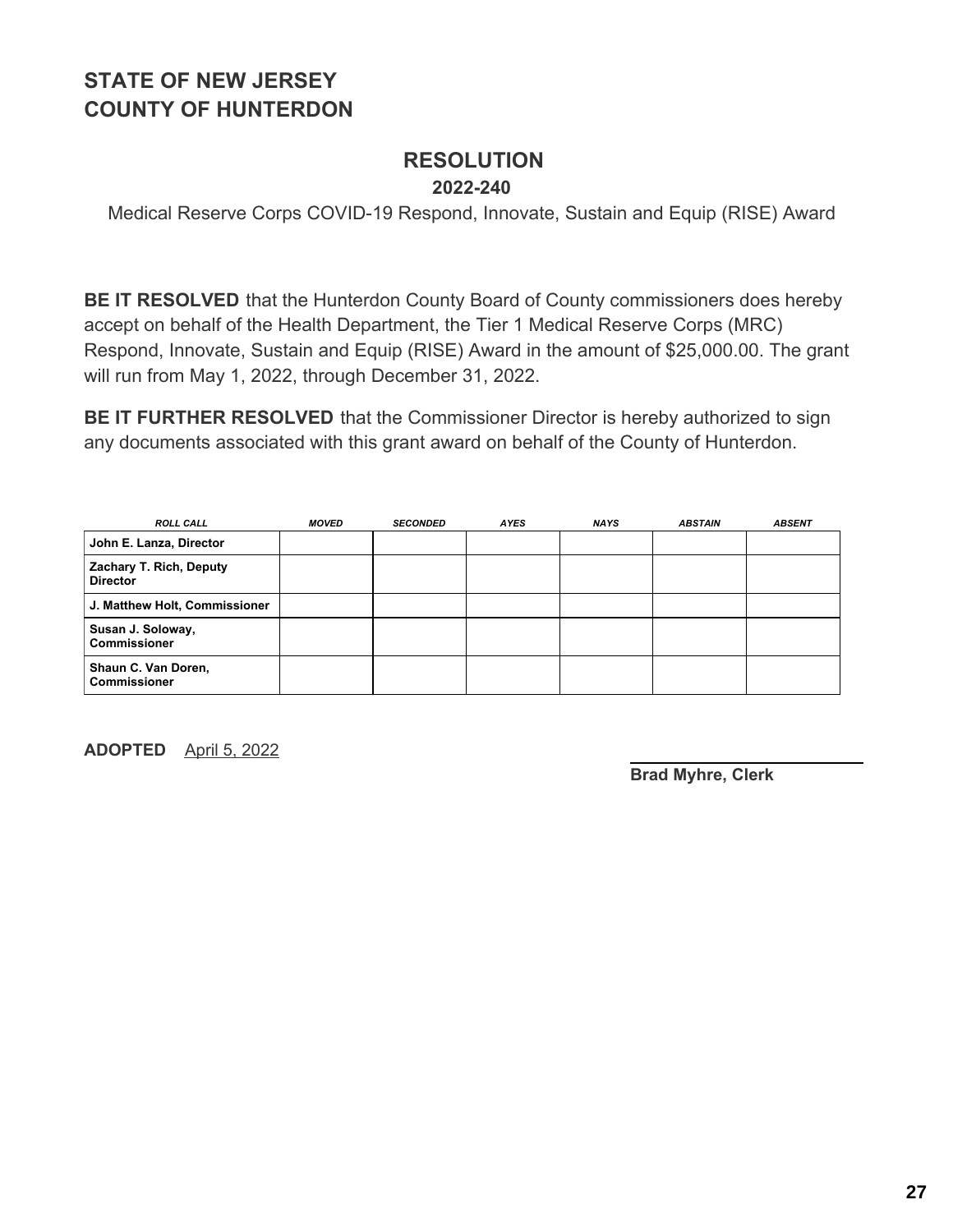### **RESOLUTION**

**2022-241**

Vaccine Supplemental Funding Program -Year 2

**Grant Award #OLPH22VSF008**

**BE IT RESOLVED** that the Hunterdon County Board of County Commissioners does hereby accept on behalf of the Hunterdon County Health Department, the Vaccination Supplemental Funding Program 2023 Year 2 allocation in the amount of \$150,000.00, for the period of July 1, 2022, through June 30, 2023.

| Year 1-7/1/2021-6/30/2022                             | \$150,000.00 |
|-------------------------------------------------------|--------------|
| Year 2-7/1/2022-6/30/2023                             | \$150,000.00 |
| <b>Total Vaccination Supplemental Funding Program</b> | \$300,000.00 |

**BE IT FURTHER RESOLVED** that the Commissioner Director is hereby authorized to sign any documents associated with this grant award on behalf of the County of Hunterdon.

| <b>ROLL CALL</b>                           | <b>MOVED</b> | <b>SECONDED</b> | <b>AYES</b> | <b>NAYS</b> | <b>ABSTAIN</b> | <b>ABSENT</b> |
|--------------------------------------------|--------------|-----------------|-------------|-------------|----------------|---------------|
| John E. Lanza, Director                    |              |                 |             |             |                |               |
| Zachary T. Rich, Deputy<br><b>Director</b> |              |                 |             |             |                |               |
| J. Matthew Holt, Commissioner              |              |                 |             |             |                |               |
| Susan J. Soloway,<br><b>Commissioner</b>   |              |                 |             |             |                |               |
| Shaun C. Van Doren,<br><b>Commissioner</b> |              |                 |             |             |                |               |

**ADOPTED** April 5, 2022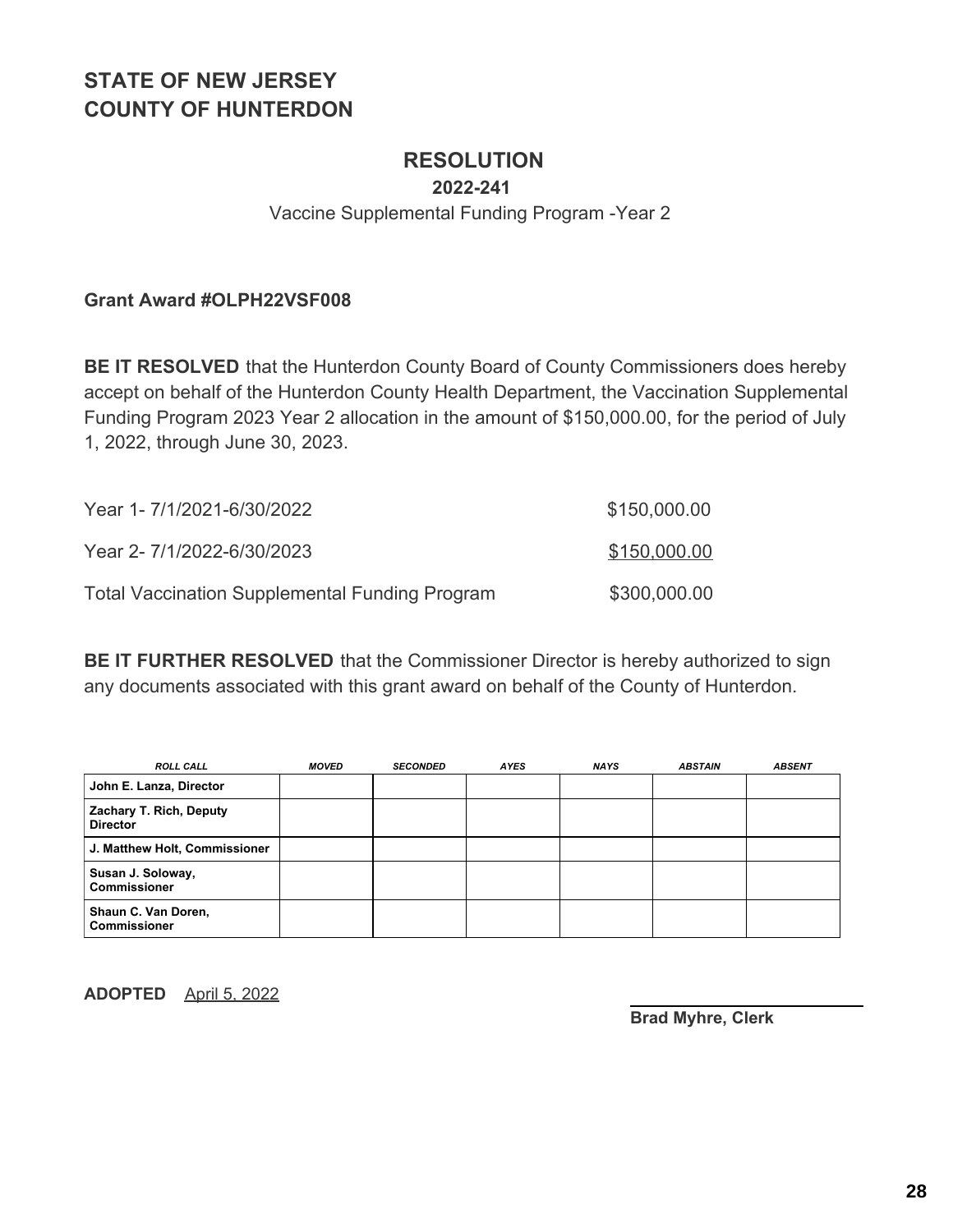#### **RESOLUTION 2022-242**

Executing a contract on behalf of the Cultural & Heritage Commission and Americans for the Arts, for the *Arts & Economic Prosperity 6* study.

#### **Budget Account #G-02-41-7462-023 Local Arts Program (LAP) 2022 R2-02099**

**BE IT RESOLVED** that the Board of County Commissioners does hereby authorize the Commissioner Director to sign on behalf of the County, an agreement with Americans for the Arts, for the Hunterdon County Cultural & Heritage Commission, for the period between March 18, 2022, through December 31, 2023, for participation in the Arts & Economic Prosperity 6 study, in the amount of \$4,350.00.

| <b>ROLL CALL</b>                           | <b>MOVED</b> | <b>SECONDED</b> | <b>AYES</b> | <b>NAYS</b> | <b>ABSTAIN</b> | <b>ABSENT</b> |
|--------------------------------------------|--------------|-----------------|-------------|-------------|----------------|---------------|
| John E. Lanza, Director                    |              |                 |             |             |                |               |
| Zachary T. Rich, Deputy<br><b>Director</b> |              |                 |             |             |                |               |
| J. Matthew Holt, Commissioner              |              |                 |             |             |                |               |
| Susan J. Soloway,<br><b>Commissioner</b>   |              |                 |             |             |                |               |
| Shaun C. Van Doren,<br><b>Commissioner</b> |              |                 |             |             |                |               |

**ADOPTED** April 5, 2022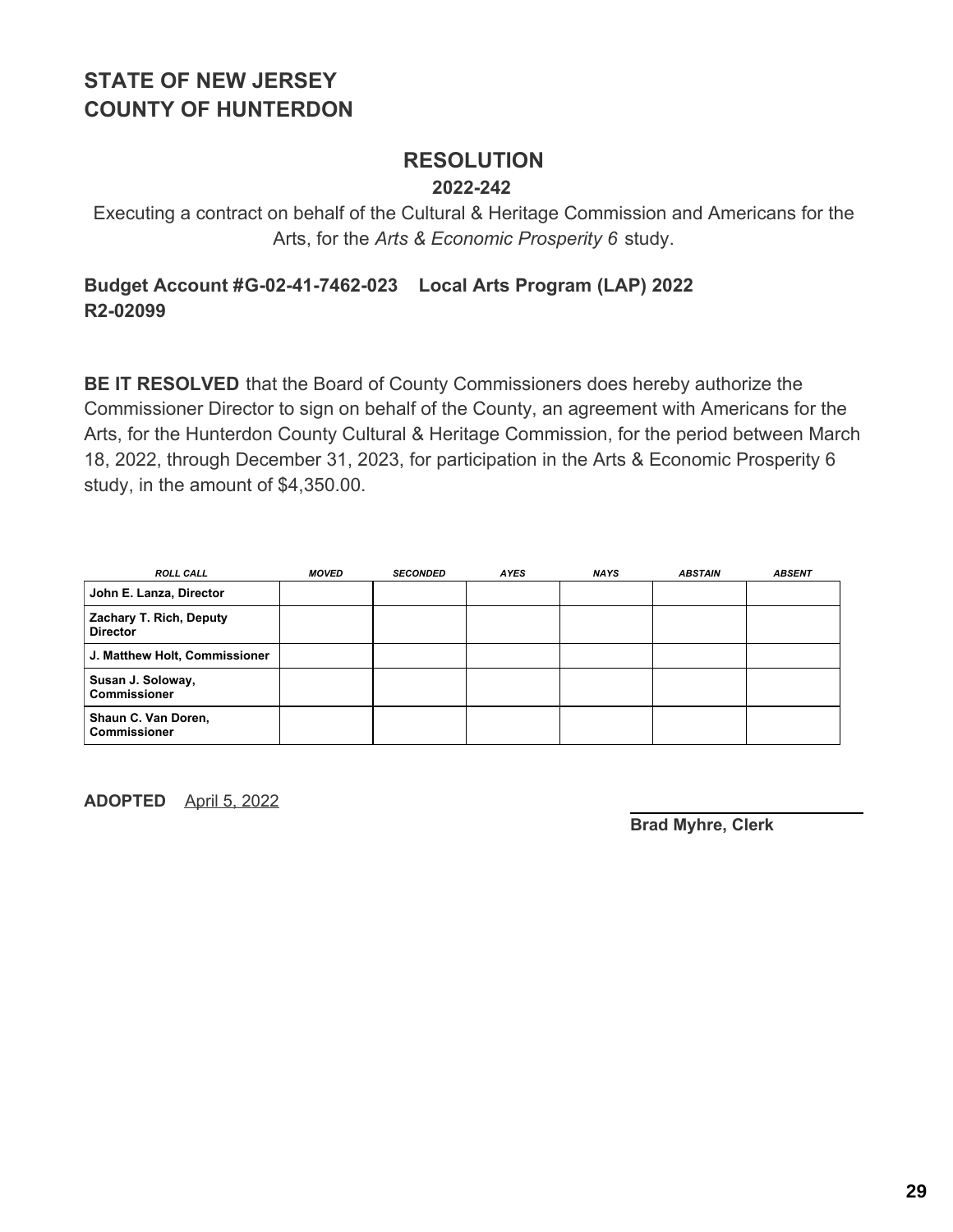### **RESOLUTION**

#### **2022-243**

#### Preliminary Farmland Preservation Approval, Barnes Farm Kingwood, Block 6, Lot 23.02

#### **Budget Account #2-32-00-0004-500 via PO#22-01492 and PO#22-01493**

#### **PRELIMINARY APPROVAL: 2021 ROUND**

#### **FARMLAND PRESERVATION APPLICATIONS**

**WHEREAS** the Hunterdon County Agriculture Development Board (CADB) accepted development easement purchase applications from farms listed as targeted in the Hunterdon County Comprehensive Farmland Preservation Plan to be considered for the 2021 Farmland Preservation Round on a rolling basis, and

**WHEREAS,** on January 13, 2022, the CADB reviewed the Barnes Farm (Kingwood Block 6 Lot 23.02) application in accordance with meeting the eligibility criteria of the CADB: 40 acres or greater unless adjacent to previously preserved farmland, greater than 50% tillable and containing greater than 50% prime or statewide soils, located in an Agriculture Development Area (ADA), as well as in accordance with the eligibility criteria and minimum score of the SADC for Hunterdon County; and

**WHEREAS** the CADB determined that the Barnes Farm met the parameters for preservation and was well suited for Federal Agriculture Land Easement (ALE) funding to offset the Kingwood and County cost share, thereby limiting County expenditures to "soft costs" of appraisal, title, and survey; and

**WHEREAS** Funding necessary for the appraisals is made available from the following source: 2-32-00- 0004-500 via R2-02202 and R2-00205 (PO#22-0XXXX and PO#22-0XXXX); and

**NOW THEREFORE BE IT RESOLVED** that the Hunterdon County Board of County Commissioners grant preliminary approval to the Barnes Farm (Kingwood Block 6 Lot 23.02) application pursuant to the County Comprehensive Farmland Preservation Plan and the State Agriculture Retention and Development Act and authorizes the appraisals for this applications as recommended by the CADB on January 13, 2022.

| <b>ROLL CALL</b>                           | <b>MOVED</b> | <b>SECONDED</b> | <b>AYES</b> | <b>NAYS</b> | <b>ABSTAIN</b> | <b>ABSENT</b> |
|--------------------------------------------|--------------|-----------------|-------------|-------------|----------------|---------------|
| John E. Lanza, Director                    |              |                 |             |             |                |               |
| Zachary T. Rich, Deputy<br><b>Director</b> |              |                 |             |             |                |               |
| J. Matthew Holt, Commissioner              |              |                 |             |             |                |               |
| Susan J. Soloway,<br><b>Commissioner</b>   |              |                 |             |             |                |               |
| Shaun C. Van Doren,<br><b>Commissioner</b> |              |                 |             |             |                |               |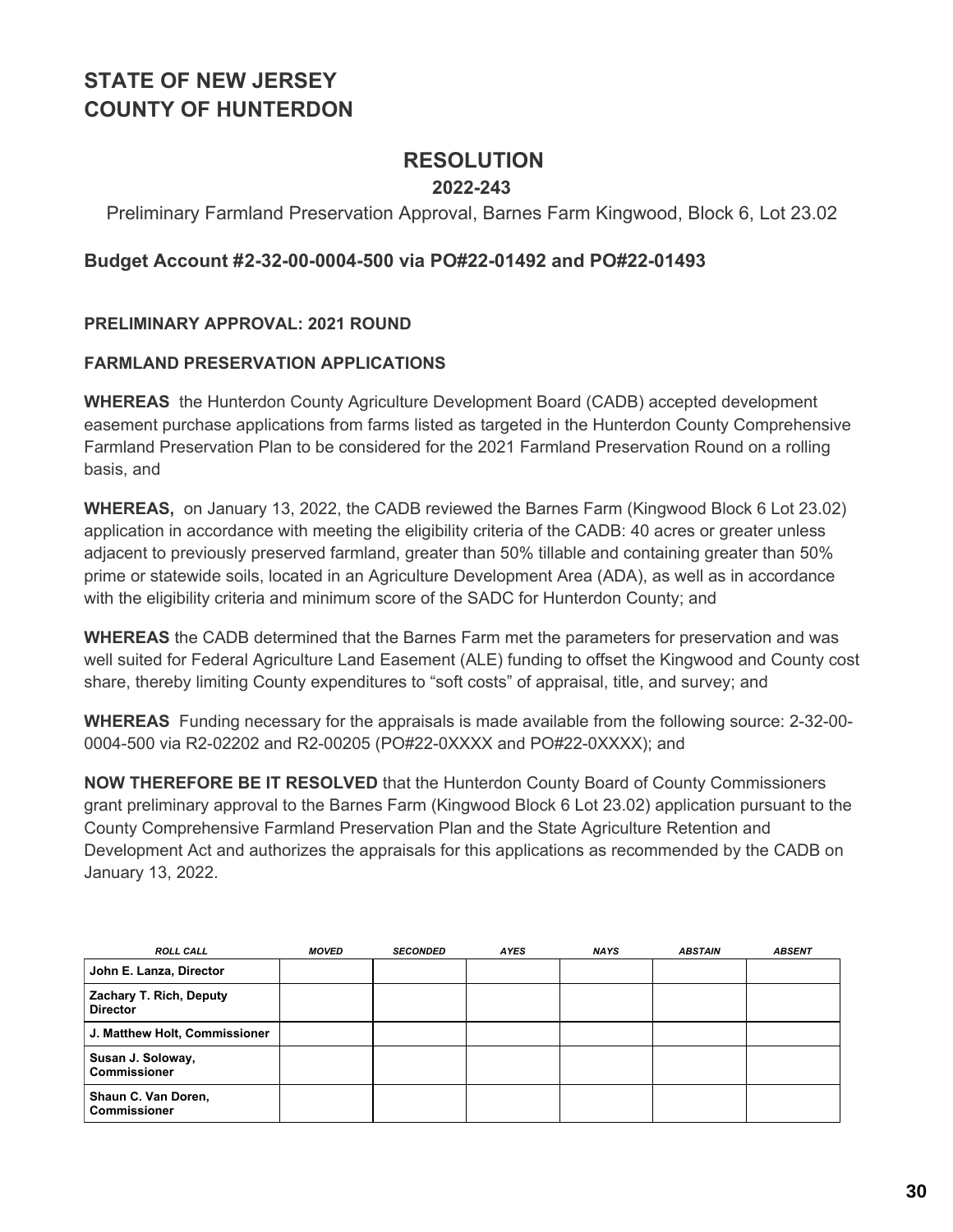**ADOPTED** April 5, 2022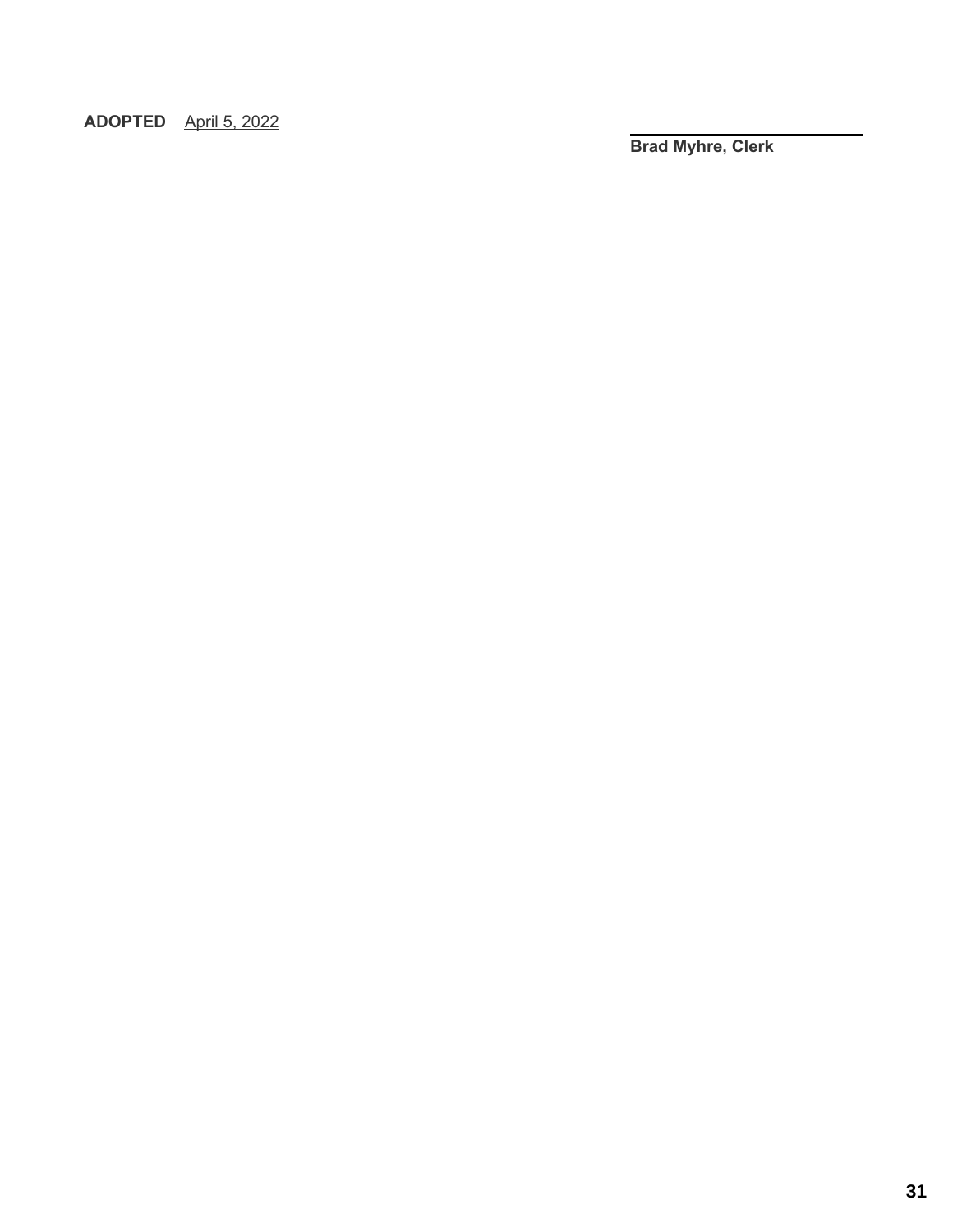### **RESOLUTION**

#### **2022-244**

### R2-01963: Murray Paving & Concrete, Landscaping Improvements for the North Branch County Library

#### **Budget Account #C-04-55-1801-208 & T-12-56-0000-011**

**WHEREAS** the Local Public Contracts Law requires that purchases in excess of \$44,000.00 be approved by resolution of the Governing Body; and

**NOW, THEREFORE, BE IT RESOLVED,** that the Board of County Commissioners of the County of Hunterdon does hereby approve the purchase of commodity(s)/service(s), requisition(s), #R2-01963 with Murray Paving & Concrete, LLC., located at 210 South Newman Street, Suite 1 in Hackensack, New Jersey 07601 for landscaping improvements to the North Branch County Library; and

**BE IT FURTHER RESOLVED,** the commodity(s)/service(s) will be purchased under Accounts C-04-55- 1801-208 & T-12-56-0000-011; and

**BE IT FURTHER RESOLVED** that the Chief Financial Officer of the County of Hunterdon has certified the availability of funding in the County Budget.

| <b>ROLL CALL</b>                           | <b>MOVED</b> | <b>SECONDED</b> | <b>AYES</b> | <b>NAYS</b> | <b>ABSTAIN</b> | <b>ABSENT</b> |
|--------------------------------------------|--------------|-----------------|-------------|-------------|----------------|---------------|
| John E. Lanza, Director                    |              |                 |             |             |                |               |
| Zachary T. Rich, Deputy<br><b>Director</b> |              |                 |             |             |                |               |
| J. Matthew Holt, Commissioner              |              |                 |             |             |                |               |
| Susan J. Soloway,<br><b>Commissioner</b>   |              |                 |             |             |                |               |
| Shaun C. Van Doren,<br><b>Commissioner</b> |              |                 |             |             |                |               |

**ADOPTED** April 5, 2022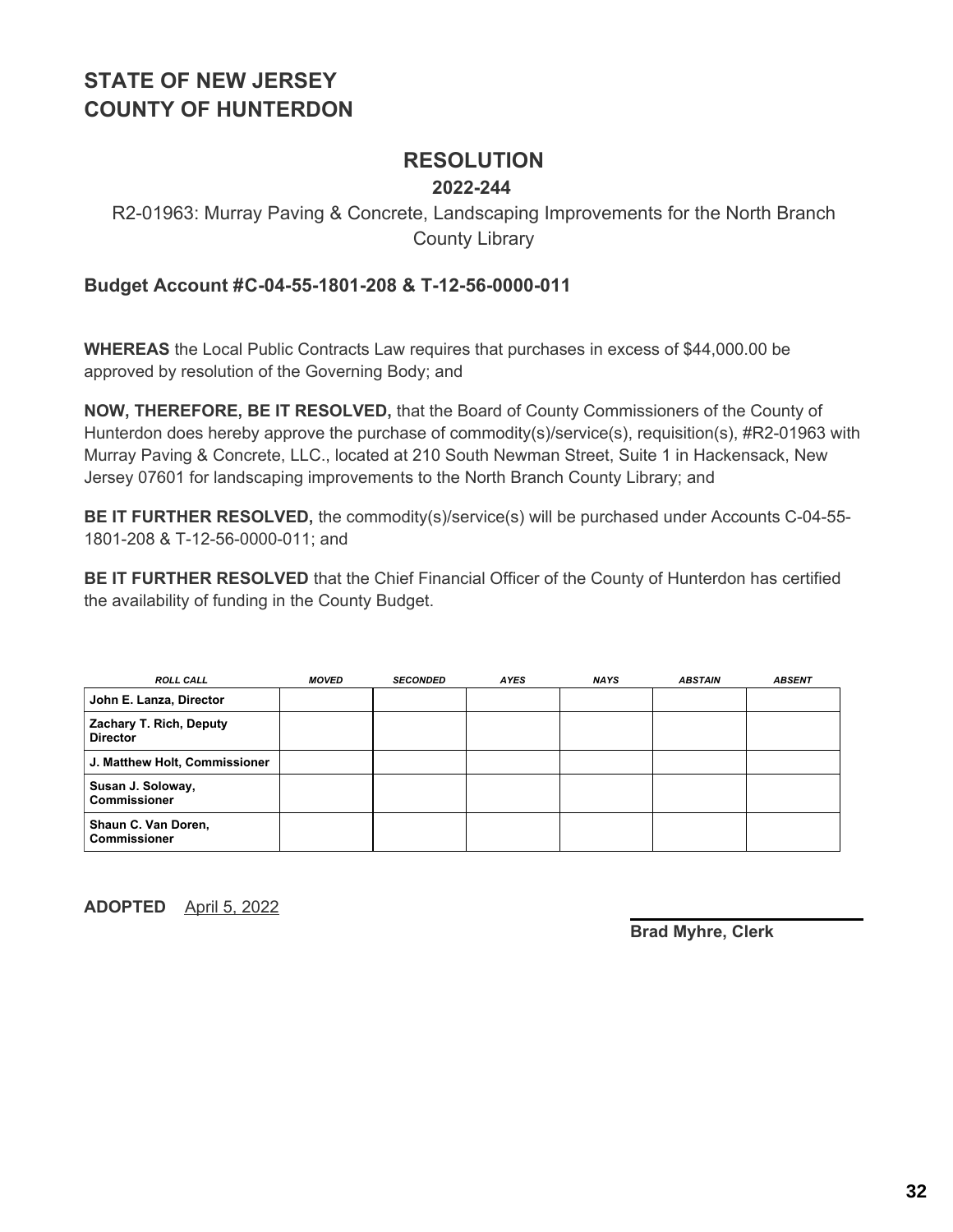#### **RESOLUTION 2022-245**

#### Contractual Salary Adjustments, CWA Local 1036 Supervisory Unit

**BE IT RESOLVED** that the salaries established for the employees covered under the CWA Local 1036 Supervisory bargaining unit, in the County of Hunterdon be hereby established as follows:

| Last Name, Suffix    | <b>First Name</b>  | <b>Position Id Descript</b>    | 2021 Base   | <b>2022 Base</b> |
|----------------------|--------------------|--------------------------------|-------------|------------------|
| <b>CONNORS</b>       | <b>HAROLD J</b>    | SUPERVISING BRIDGE REPAIRER    | \$80,697.87 | \$83,315.32      |
| <b>KOLLMER</b>       | <b>CRAIG I</b>     | SUPERVSING BRIDGE REPAIRER     | \$63,778.92 | \$66,178.92      |
| <b>MASTERSON</b>     | <b>PATRICK</b>     | SUPERVISING BRIDGE CONSTR WRKR | \$76,299.75 | \$78,807.24      |
| <b>MCELROY</b>       | <b>ROBERT</b>      | SUPERVISING BRIDGE REPAIRER    | \$60,409.48 | \$62,809.48      |
| <b>ROBINSON</b>      | MARK J             | SUPERVISING BRIDGE CONSTR WRKR | \$83,586.13 | \$86,275.78      |
| <b>BURHAM</b>        | <b>SHARON M</b>    | SUP. PUBLIC SAFETY TELECOMM.   | \$77,295.58 | \$79,327.97      |
| <b>POWELL</b>        | WILLIAM J          | SUP. PUBLIC SAFETY TELECOMM.   | \$77,490.86 | \$79,528.13      |
| <b>POWELL</b>        | <b>KATHERINE E</b> | SUP. PUBLIC SAFETY TELECOMM.   | \$70,747.52 | \$72,647.52      |
| <b>UMGELTER</b>      | <b>ALAN R</b>      | SUP. PUBLIC SAFETY TELECOMM.   | \$64,641.86 | \$66,541.86      |
| <b>MCGANN</b>        | <b>KATIE</b>       | SUPERVISING CLERK TRANSCRIBER  | \$44,130.00 | \$46,030.00      |
| PEREZ-SPANO          | <b>JACQUELINE</b>  | SUPERVISOR OF ACCOUNTS         | \$47,146.18 | \$49,046.18      |
| <b>COMELLA</b>       | LEE A              | SUPERVISING LIBRARY ASSISTANT  | \$71,175.17 | \$73,075.17      |
| <b>EDWARDS</b>       | <b>TERRY M</b>     | <b>LIBRARIAN 4</b>             | \$71,628.20 | \$73,528.20      |
| <b>FRANK</b>         | <b>CORTNEY P</b>   | <b>LIBRARIAN 4</b>             | \$66,701.00 | \$68,601.00      |
| <b>GARDNER</b>       | <b>ADRIENNE</b>    | SUPERVISING LIBRARIAN          | \$94,181.39 | \$96,635.92      |
| <b>NAFTAL</b>        | <b>ALISON J</b>    | PRINCIPAL LIBRARIAN            | \$75,668.37 | \$77,660.08      |
| <b>MILLS WINKLER</b> | ELAINE J           | CLERK 4                        | \$43,677.85 | \$45,577.85      |
| <b>ZIENIUK</b>       | ANGELA             | CLERK 4                        | \$43,677.85 | \$45,577.85      |
| <b>CHIANG</b>        | SHU <sub>C</sub>   | PUBLIC HEALTH NURSE            | \$77,967.08 | \$80,016.25      |
| <b>CARVER</b>        | <b>SCOTT T</b>     | ROAD REPAIRER SUPERVISOR       | \$66,219.71 | \$68,619.71      |
| <b>COLE JR</b>       | <b>JACOB A</b>     | ROAD REPAIRER SUPERVISOR       | \$76,907.64 | \$79,430.33      |
| <b>FLEMING</b>       | <b>JAMES M</b>     | <b>GENERAL ROAD SUPERVISOR</b> | \$90,861.85 | \$93,733.40      |
| <b>FLEMING</b>       | <b>KEITH R</b>     | ROAD REPAIRER SUPERVISOR       | \$71,113.13 | \$73,513.13      |
| <b>MANNING</b>       | <b>BRYANT</b>      | ROAD REPAIRER SUPERVISOR       | \$69,840.53 | \$72,240.53      |
| <b>MILLER</b>        | <b>RICHARD A</b>   | SUPERVISOR, TRAFFIC MAINTENANC | \$65,044.56 | \$67,444.56      |
| <b>ROSATO</b>        | DAVID J            | <b>GENERAL ROAD SUPERVISOR</b> | \$87,976.15 | \$90,775.55      |
| <b>STULL</b>         | <b>KEVIN S</b>     | ROAD REPAIRER SUPERVISOR       | \$65,142.99 | \$67,542.99      |
| <b>SUTPHEN</b>       | <b>KENNETH R</b>   | ROAD REPAIRER SUPERVISOR       | \$69,421.00 | \$71,821.00      |
| <b>WENE</b>          | DARLENE E          | SUPERVISING CLERK TRANSCRIBER  | \$59,726.96 | \$61,626.96      |
| <b>BOLANOWSKI</b>    | PAUL J             | SUPERVISOR GARAGE SERVICES     | \$81,021.63 | \$83,947.17      |

*ROLL CALL MOVED SECONDED AYES NAYS ABSTAIN ABSENT*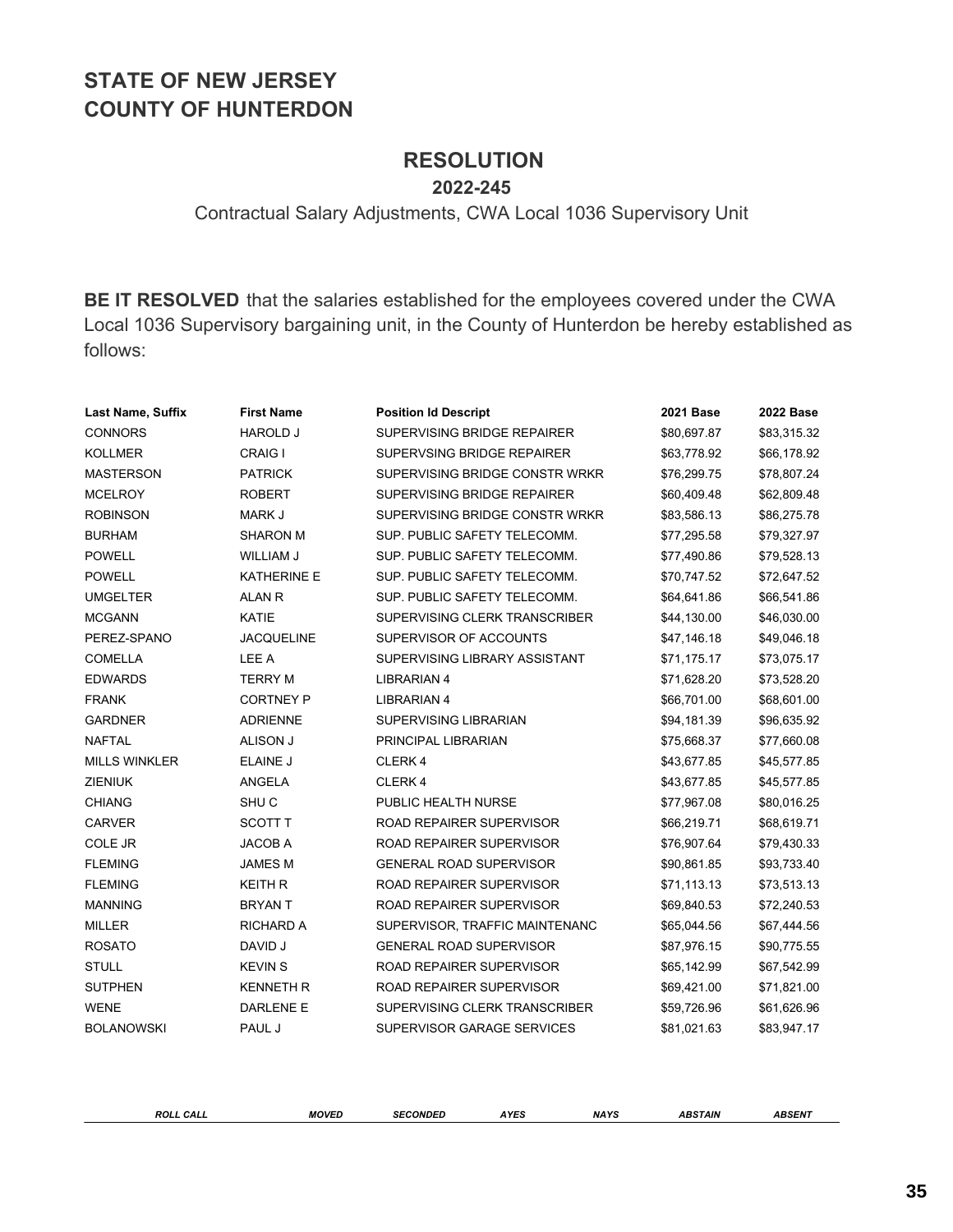| John E. Lanza, Director                    |  |  |  |
|--------------------------------------------|--|--|--|
| Zachary T. Rich, Deputy<br><b>Director</b> |  |  |  |
| J. Matthew Holt, Commissioner              |  |  |  |
| Susan J. Soloway,<br><b>Commissioner</b>   |  |  |  |
| Shaun C. Van Doren,<br><b>Commissioner</b> |  |  |  |

**ADOPTED** April 5, 2022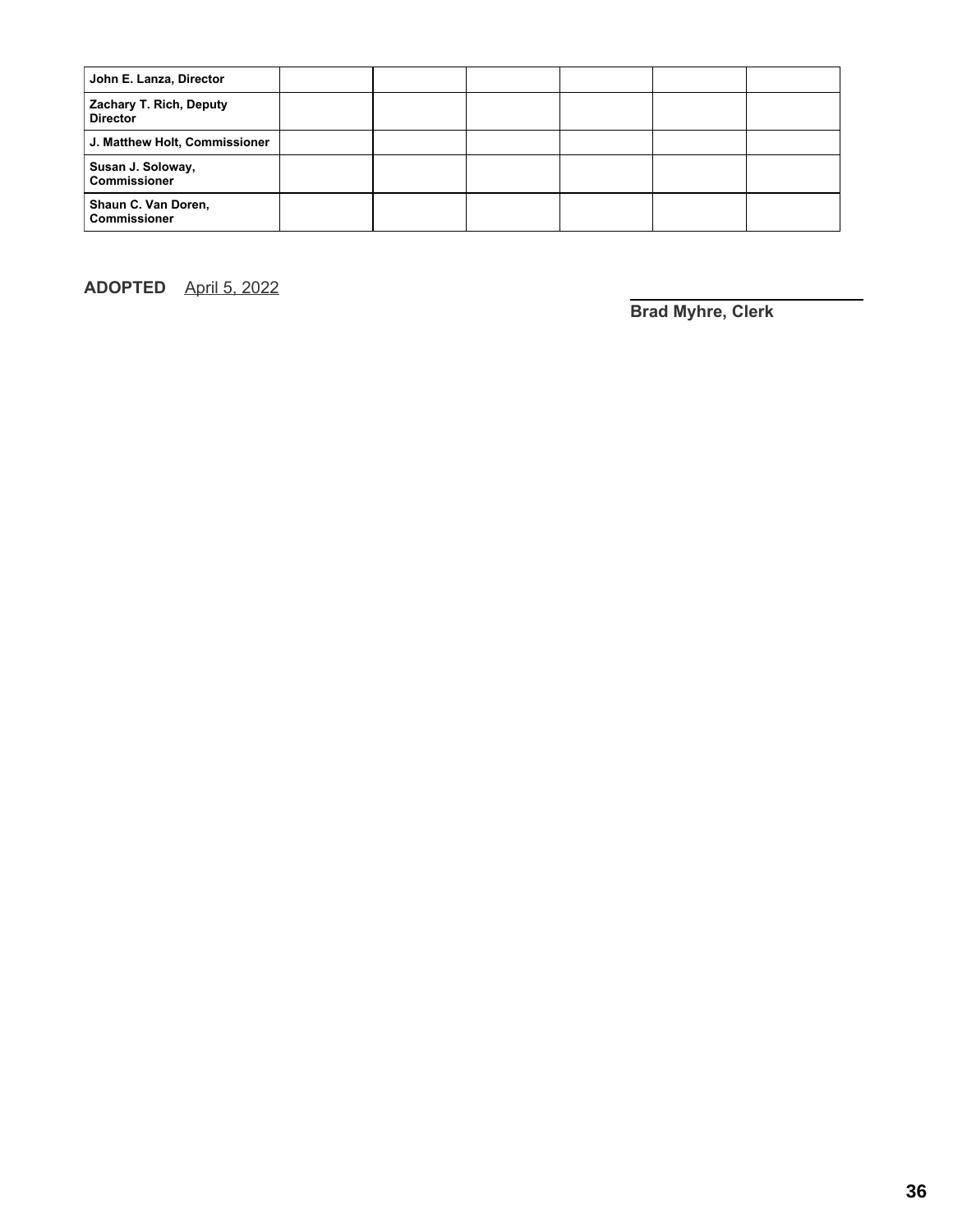## **RESOLUTION**

**2022-246**

Contractual Salary Adjustments, CWA Local 1036 Supervisory Unit, Division of Social **Services** 

**BE IT RESOLVED** that the salaries established for the employees covered under the CWA 1036 Supervisory Unit in the Division of Social Services in the County of Hunterdon be hereby established as follows:

| <b>Last Name, Suffix</b> | <b>First Name</b> | <b>Position Id Descript</b>      | <b>2021 Base</b> | 2022B            |      |
|--------------------------|-------------------|----------------------------------|------------------|------------------|------|
| <b>KROG</b>              | ROBIN S           | <b>FAMILY SERVICE SUPERVISOR</b> | \$70.542.37      | \$ 72            |      |
| <b>MUSCATELL</b>         | STEPHANIE C       | CLERK 4                          | \$42,600.00      | $\texttt{\$}$ 44 |      |
| <b>NICHOLSON</b>         | ARLYN N           | <b>FAMILY SERVICE SUPERVISOR</b> | \$47,700.00      | S.               | - 49 |
| <b>SZWEC</b>             | <b>GREGORY</b>    | <b>FAMILY SERVICE SUPERVISOR</b> | \$92,507.50      | -SS              | -94  |

| <b>ROLL CALL</b>                           | <b>MOVED</b> | <b>SECONDED</b> | <b>AYES</b> | <b>NAYS</b> | <b>ABSTAIN</b> | <b>ABSENT</b> |
|--------------------------------------------|--------------|-----------------|-------------|-------------|----------------|---------------|
| John E. Lanza, Director                    |              |                 |             |             |                |               |
| Zachary T. Rich, Deputy<br><b>Director</b> |              |                 |             |             |                |               |
| J. Matthew Holt, Commissioner              |              |                 |             |             |                |               |
| Susan J. Soloway,<br><b>Commissioner</b>   |              |                 |             |             |                |               |
| Shaun C. Van Doren,<br><b>Commissioner</b> |              |                 |             |             |                |               |

**ADOPTED** April 5, 2022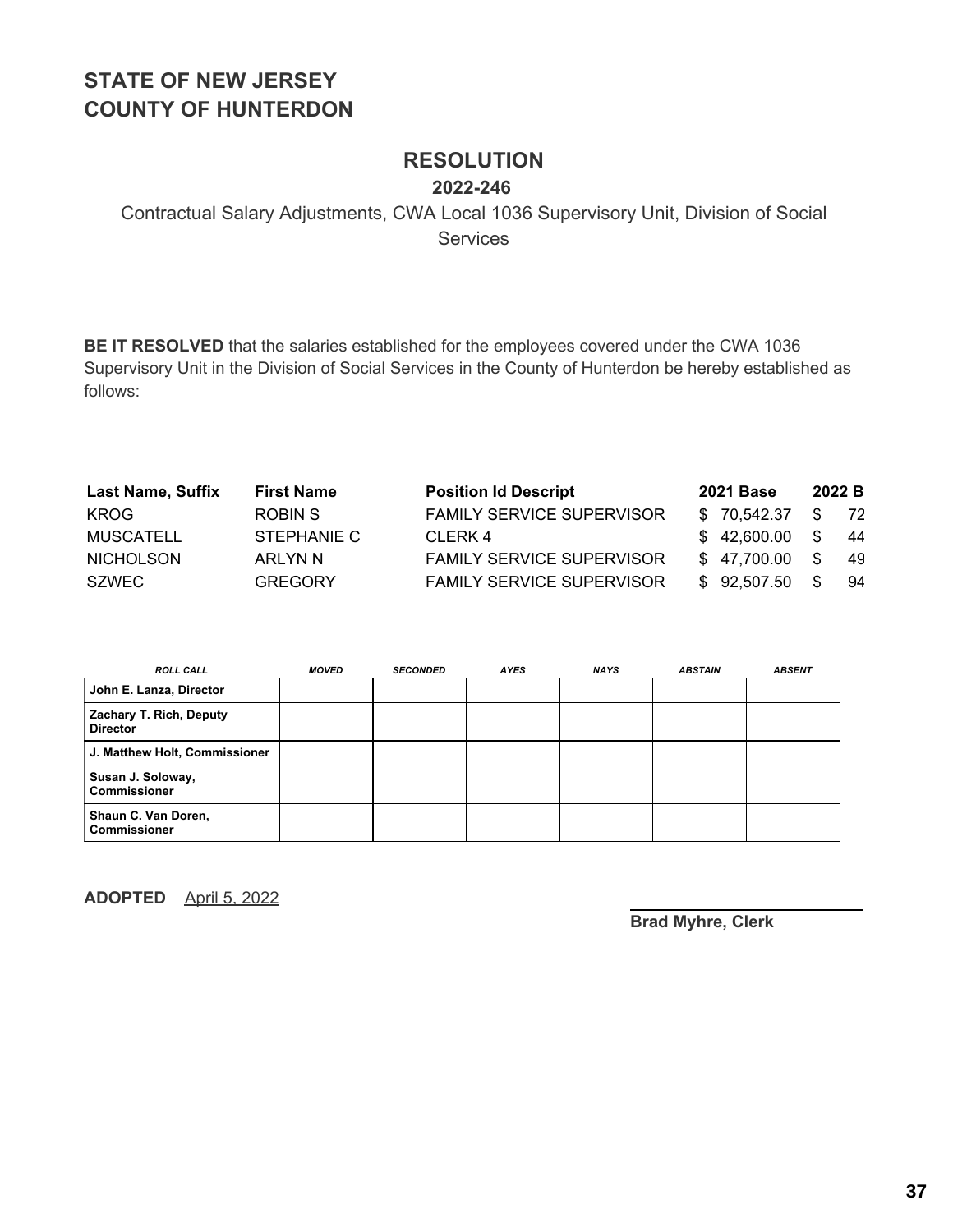#### **RESOLUTION 2022-247**

Contractual Promotion, Matthew Suydam, Department of Public Works, Division of Roads

**BE IT RESOLVED** that the Hunterdon County Board of County Commissioners approves the promotion, provisional appointment and salary adjustment of Matthew Suydam as a Road Repairer 1 in the Hunterdon County Department of Public Works, Roads Division upon successful training and receipt of a Commercial Driver's License Class A.

Base Salary: \$38,121.60

Weekly Hours: 40

Union: CWA Local 1036 / Rank & File

| <b>ROLL CALL</b>                           | <b>MOVED</b> | <b>SECONDED</b> | AYES | <b>NAYS</b> | <b>ABSTAIN</b> | <b>ABSENT</b> |
|--------------------------------------------|--------------|-----------------|------|-------------|----------------|---------------|
| John E. Lanza, Director                    |              |                 |      |             |                |               |
| Zachary T. Rich, Deputy<br><b>Director</b> |              |                 |      |             |                |               |
| J. Matthew Holt, Commissioner              |              |                 |      |             |                |               |
| Susan J. Soloway,<br><b>Commissioner</b>   |              |                 |      |             |                |               |
| Shaun C. Van Doren,<br><b>Commissioner</b> |              |                 |      |             |                |               |

**ADOPTED** April 5, 2022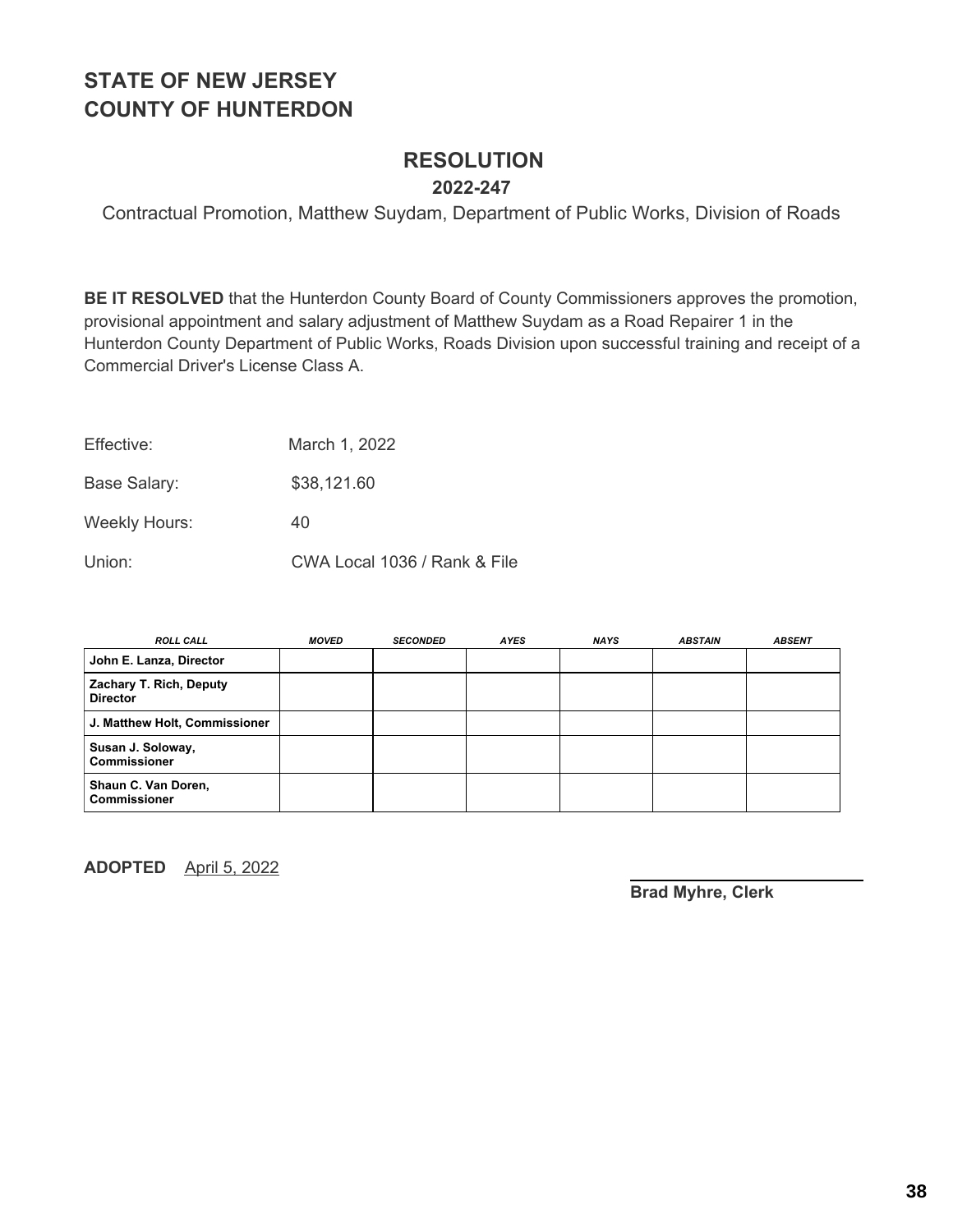#### **RESOLUTION 2022-248**

New Hire, Kevin Dunn, Department of Planning and Land Use, Rutgers Cooperative **Extension** 

BE IT RESOLVED, that the Hunterdon County Board of County Commissioners approves the hire and provisional appointment of Kevin Dunn as a Keyboarding Clerk 2 in the Hunterdon County Department of Planning and Land Use, Rutgers Cooperative Extension, contingent upon the successful outcome of post offer medical evaluation:

Effective: April 18, 2022 Base Salary: \$32,760.00 Weekly Hours: 35 Union: CWA Local 1036 / Rank & File

| <b>ROLL CALL</b>                           | <b>MOVED</b> | <b>SECONDED</b> | <b>AYES</b> | <b>NAYS</b> | <b>ABSTAIN</b> | <b>ABSENT</b> |
|--------------------------------------------|--------------|-----------------|-------------|-------------|----------------|---------------|
| John E. Lanza, Director                    |              |                 |             |             |                |               |
| Zachary T. Rich, Deputy<br><b>Director</b> |              |                 |             |             |                |               |
| J. Matthew Holt, Commissioner              |              |                 |             |             |                |               |
| Susan J. Soloway,<br><b>Commissioner</b>   |              |                 |             |             |                |               |
| Shaun C. Van Doren,<br><b>Commissioner</b> |              |                 |             |             |                |               |

**ADOPTED** April 5, 2022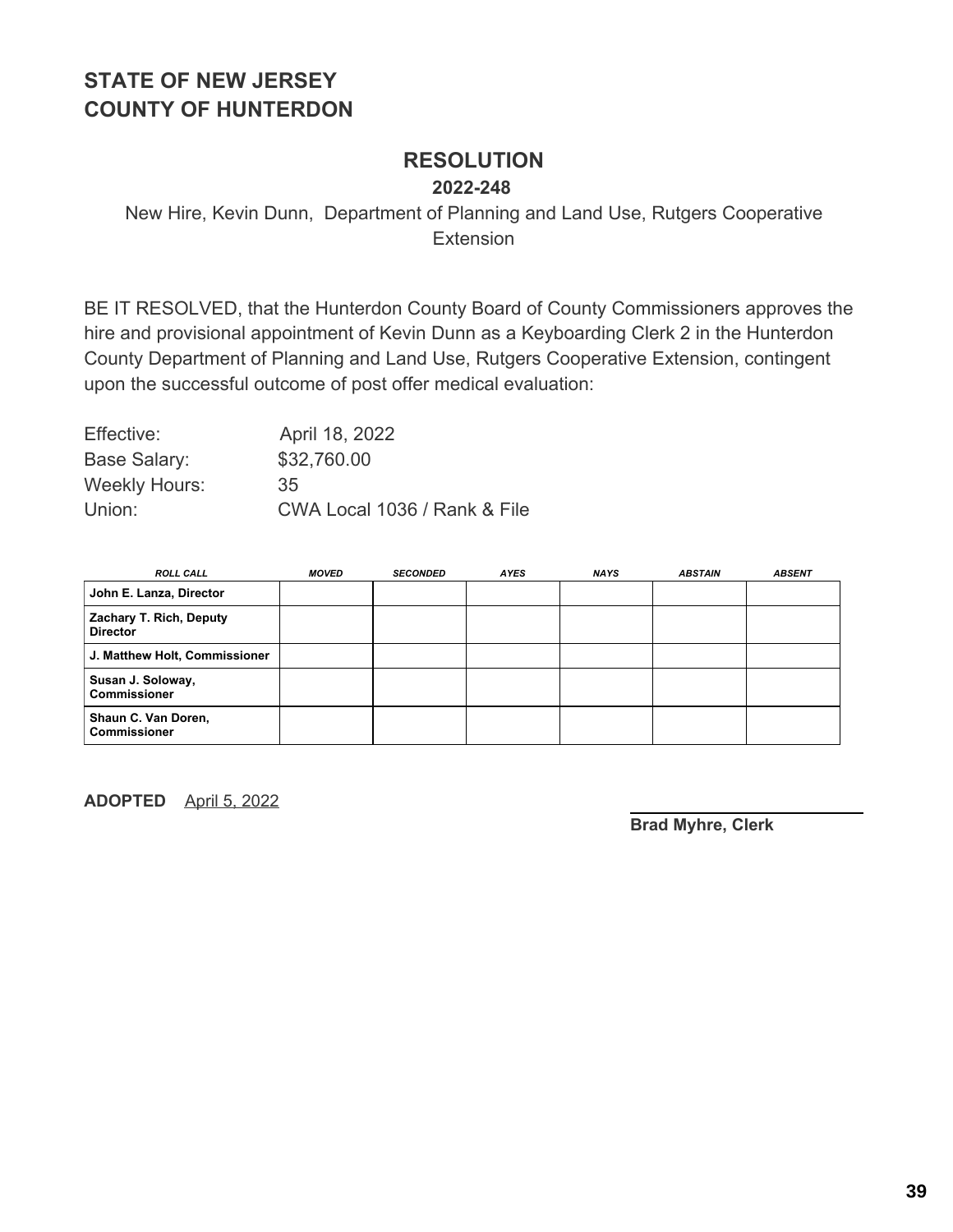#### **RESOLUTION 2022-249**

New Hire, Martin Walsh, Department of Health, Mosquito and Vector Control

**BE IT RESOLVED** that the Hunterdon County Board of County Commissioners approves the hire and regular appointment of Martin Walsh as an Inspector Trainee, Mosquito Extermination in the Hunterdon County Department of Health / Division of Mosquito and Vector Control, contingent upon the successful outcome of post offer medical evaluation.

Effective: April 18, 2022

Base Salary: \$31,600.00

Weekly Hours: 35

Union: CWA Local 1036/Rank & File

| <b>ROLL CALL</b>                           | <b>MOVED</b> | <b>SECONDED</b> | <b>AYES</b> | <b>NAYS</b> | <b>ABSTAIN</b> | <b>ABSENT</b> |
|--------------------------------------------|--------------|-----------------|-------------|-------------|----------------|---------------|
| John E. Lanza, Director                    |              |                 |             |             |                |               |
| Zachary T. Rich, Deputy<br><b>Director</b> |              |                 |             |             |                |               |
| J. Matthew Holt, Commissioner              |              |                 |             |             |                |               |
| Susan J. Soloway,<br><b>Commissioner</b>   |              |                 |             |             |                |               |
| Shaun C. Van Doren,<br><b>Commissioner</b> |              |                 |             |             |                |               |

**ADOPTED** April 5, 2022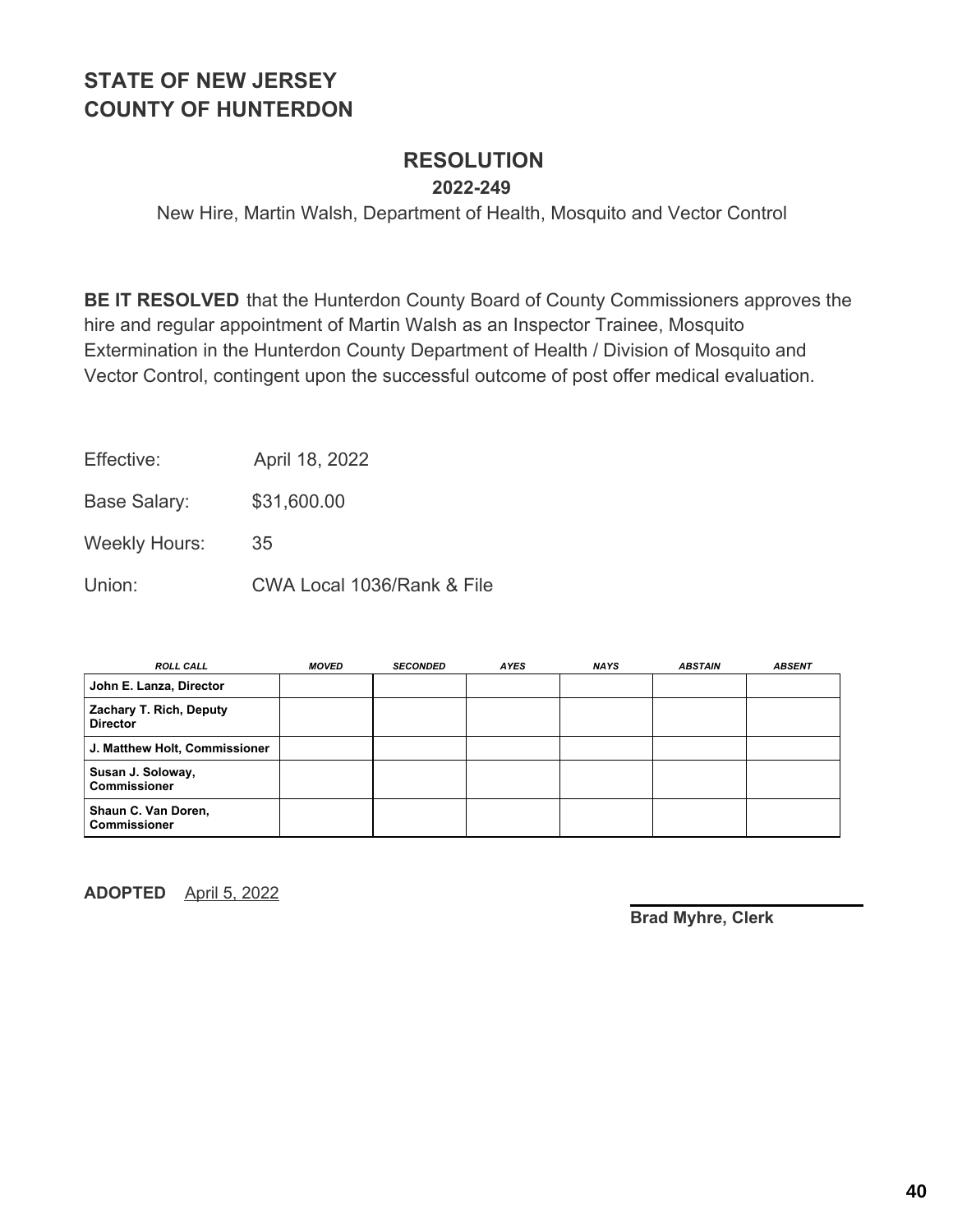# **RESOLUTION**

**2022-250**

New Hire, Jill Dextraze, Per Diem Fitness Instructor, Department of Human Services, Division of Senior Services

BE IT RESOLVED, that Jill Dextraze be hereby appointed as a per-diem Fitness Instructor in the Department of Human Services, Division of Senior Services of the County of Hunterdon

Effective: April 18, 2022 Hourly Rate: \$25.00 Hours Per Week: As needed

| <b>ROLL CALL</b>                           | MOVED | <b>SECONDED</b> | <b>AYES</b> | <b>NAYS</b> | <b>ABSTAIN</b> | <b>ABSENT</b> |
|--------------------------------------------|-------|-----------------|-------------|-------------|----------------|---------------|
| John E. Lanza, Director                    |       |                 |             |             |                |               |
| Zachary T. Rich, Deputy<br><b>Director</b> |       |                 |             |             |                |               |
| J. Matthew Holt, Commissioner              |       |                 |             |             |                |               |
| Susan J. Soloway,<br><b>Commissioner</b>   |       |                 |             |             |                |               |
| Shaun C. Van Doren,<br><b>Commissioner</b> |       |                 |             |             |                |               |

**ADOPTED** April 5, 2022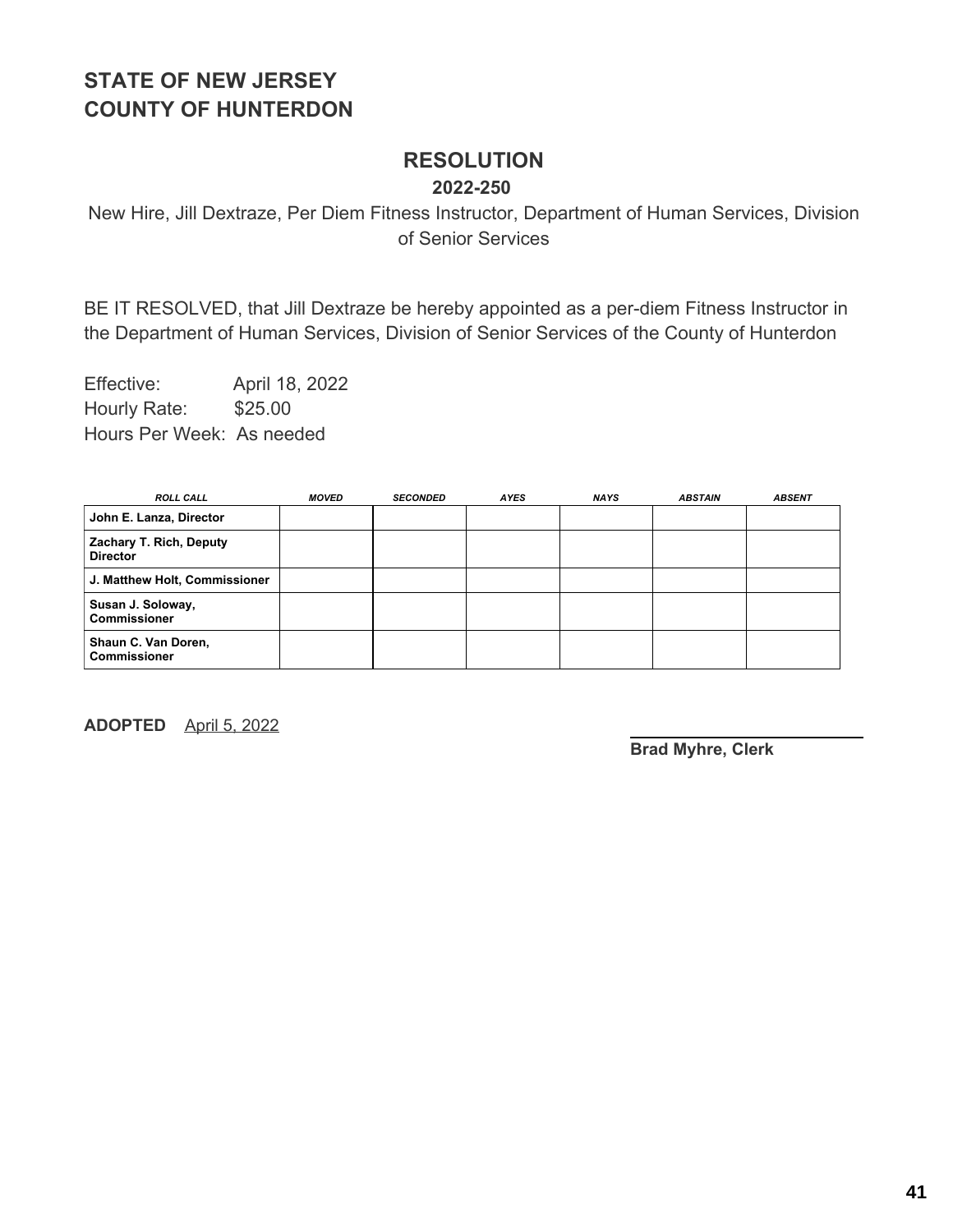#### **RESOLUTION 2022-251**

Promotion, Daniel Zmuda, Department of Administrative Services, Division of Vehicle Services

BE IT RESOLVED that the Hunterdon County Board of County Commissioners approves the promotion and provisional appointment of Daniel Zmuda as a Supervising Mechanic in the Hunterdon County Department of Administrative Services, Division of Vehicle Services

Effective: April 18, 2022 Base Salary: \$66,537.95 Weekly Hours: 40 Union: CWA Local 1036, Supervisory

| <b>ROLL CALL</b>                           | <b>MOVED</b> | <b>SECONDED</b> | <b>AYES</b> | <b>NAYS</b> | <b>ABSTAIN</b> | <b>ABSENT</b> |
|--------------------------------------------|--------------|-----------------|-------------|-------------|----------------|---------------|
| John E. Lanza, Director                    |              |                 |             |             |                |               |
| Zachary T. Rich, Deputy<br><b>Director</b> |              |                 |             |             |                |               |
| J. Matthew Holt, Commissioner              |              |                 |             |             |                |               |
| Susan J. Soloway,<br><b>Commissioner</b>   |              |                 |             |             |                |               |
| Shaun C. Van Doren,<br><b>Commissioner</b> |              |                 |             |             |                |               |

**ADOPTED** April 5, 2022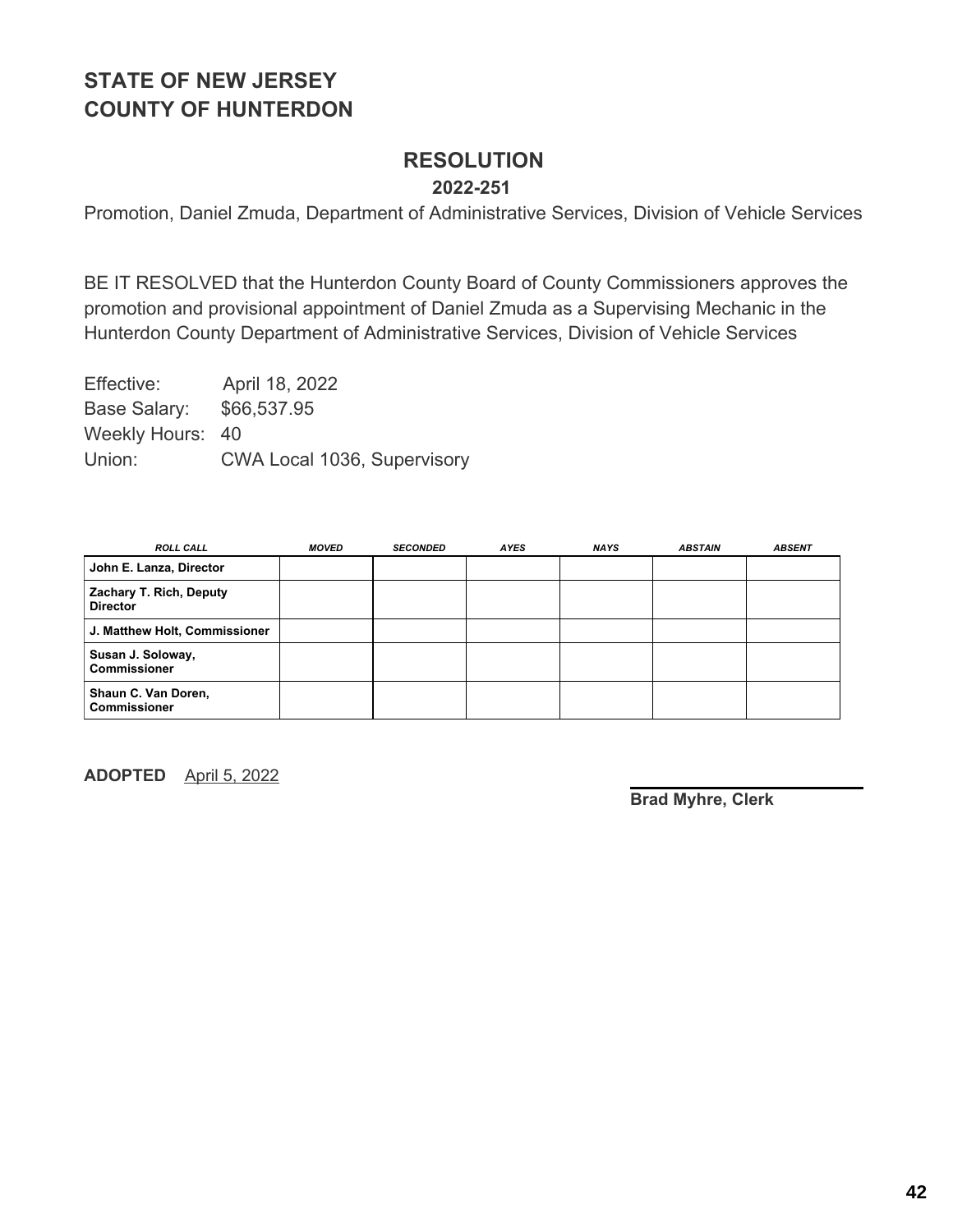### **RESOLUTION 2022-252**

Collective Bargaining Agreement between the Hunterdon County Corrections Officers Association, FOP Lodge #94

**NOW THEREFORE, BE IT RESOLVED,** that the Director of the Board of County Commissioners of the County of Hunterdon is hereby authorized to execute, on behalf of the County of Hunterdon, a Collective Bargaining Agreement between the Hunterdon County Corrections Officers Association, FOP Lodge #94, and the County of Hunterdon for a period of January 1, 2020 through December 31, 2023.

| <b>ROLL CALL</b>                           | <b>MOVED</b> | <b>SECONDED</b> | <b>AYES</b> | <b>NAYS</b> | <b>ABSTAIN</b> | <b>ABSENT</b> |
|--------------------------------------------|--------------|-----------------|-------------|-------------|----------------|---------------|
| John E. Lanza, Director                    |              |                 |             |             |                |               |
| Zachary T. Rich, Deputy<br><b>Director</b> |              |                 |             |             |                |               |
| J. Matthew Holt, Commissioner              |              |                 |             |             |                |               |
| Susan J. Soloway,<br><b>Commissioner</b>   |              |                 |             |             |                |               |
| Shaun C. Van Doren,<br><b>Commissioner</b> |              |                 |             |             |                |               |

**ADOPTED** April 5, 2022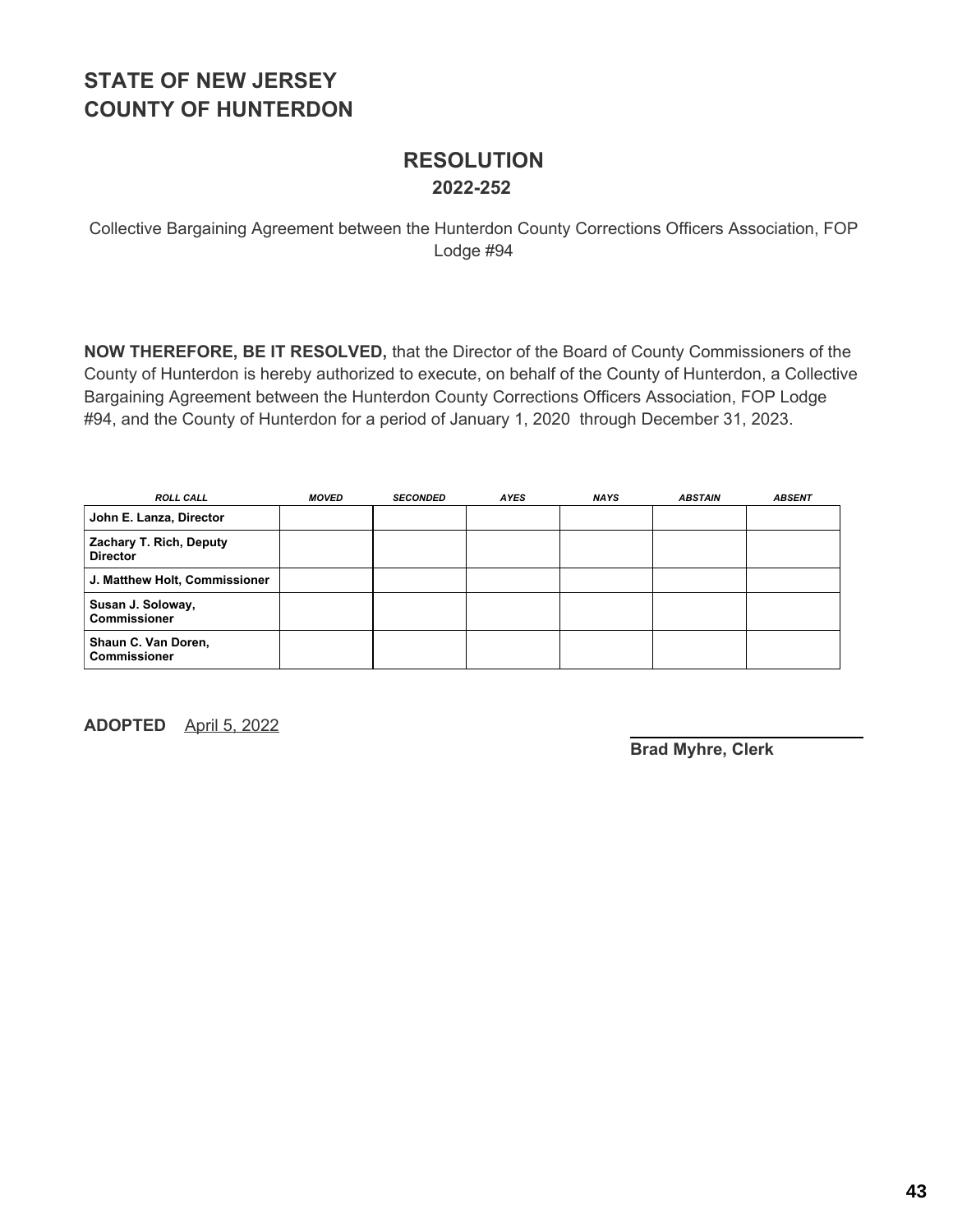### **RESOLUTION 2022-253**

Collective Bargaining Agreement between the County of Hunterdon and Communications Workers of America, CWA Local 1036, Rank and File Unit

**NOW THEREFORE, BE IT RESOLVED,** that the Director of the Board of County Commissioners of the County of Hunterdon is hereby authorized to execute, on behalf of the County of Hunterdon, a Collective Bargaining Agreement between the County of Hunterdon and Communications Workers of America, CWA Local 1036, Rank and File Unit, for a period of January 1, 2021, through December 31, 2025.

| <b>ROLL CALL</b>                           | <b>MOVED</b> | <b>SECONDED</b> | <b>AYES</b> | <b>NAYS</b> | <b>ABSTAIN</b> | <b>ABSENT</b> |
|--------------------------------------------|--------------|-----------------|-------------|-------------|----------------|---------------|
| John E. Lanza, Director                    |              |                 |             |             |                |               |
| Zachary T. Rich, Deputy<br><b>Director</b> |              |                 |             |             |                |               |
| J. Matthew Holt, Commissioner              |              |                 |             |             |                |               |
| Susan J. Soloway,<br><b>Commissioner</b>   |              |                 |             |             |                |               |
| Shaun C. Van Doren,<br><b>Commissioner</b> |              |                 |             |             |                |               |

**ADOPTED** April 5, 2022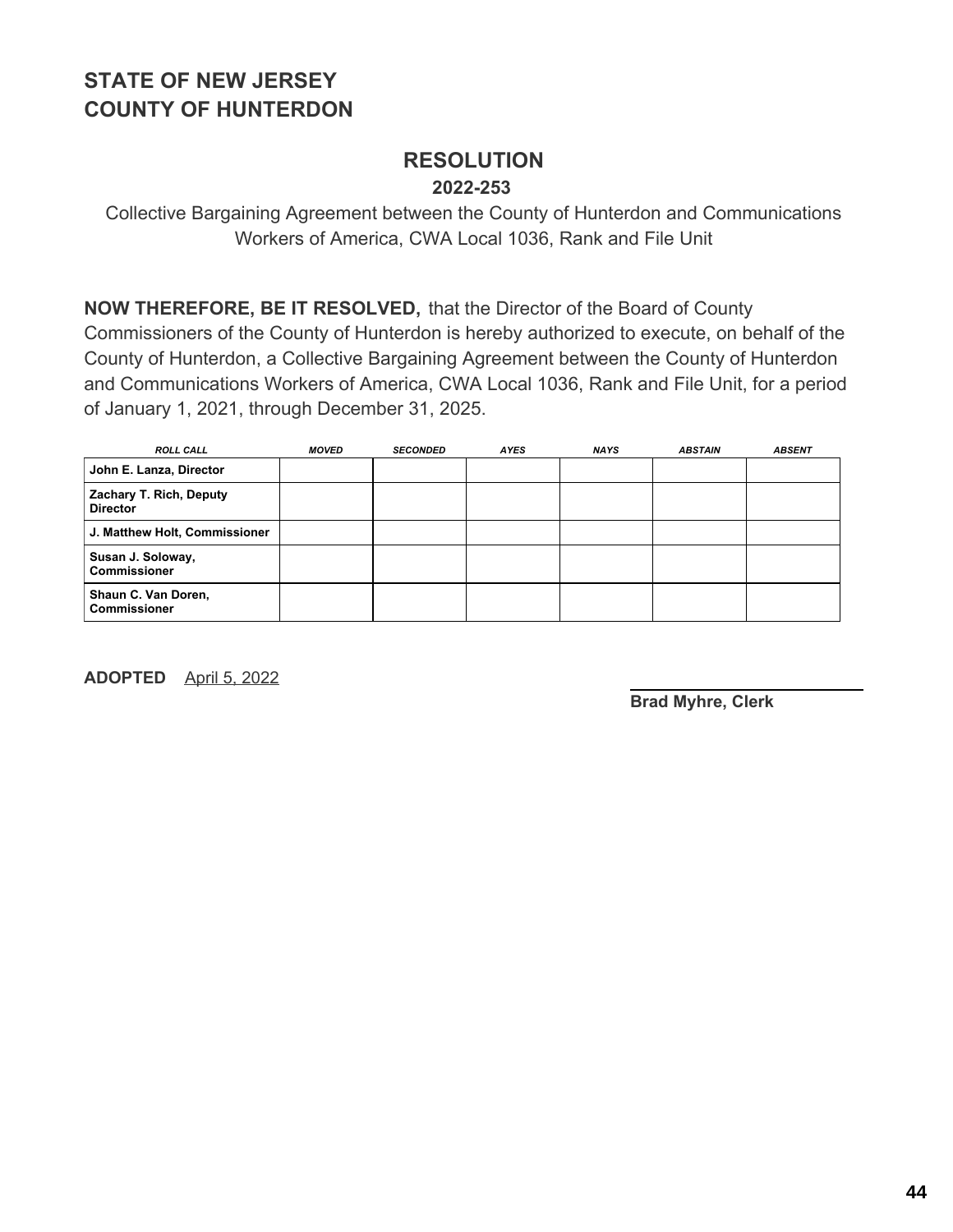#### **RESOLUTION 2022-254**

#### Letter of Support for Dvoor Farm Capital Grant to NJ Historic Trust

BE IT RESOLVED, that the Hunterdon County Board of County Commissioners hereby approves of the Commissioner Director sending a grant letter of support on behalf of the Hunterdon Land Trust, to the New Jersey Historic Trust, for historic preservation work at the Case-Dvoor Farm.

| <b>ROLL CALL</b>                           | <b>MOVED</b> | <b>SECONDED</b> | <b>AYES</b> | <b>NAYS</b> | <b>ABSTAIN</b> | <b>ABSENT</b> |
|--------------------------------------------|--------------|-----------------|-------------|-------------|----------------|---------------|
| John E. Lanza, Director                    |              |                 |             |             |                |               |
| Zachary T. Rich, Deputy<br><b>Director</b> |              |                 |             |             |                |               |
| J. Matthew Holt, Commissioner              |              |                 |             |             |                |               |
| Susan J. Soloway,<br><b>Commissioner</b>   |              |                 |             |             |                |               |
| Shaun C. Van Doren,<br><b>Commissioner</b> |              |                 |             |             |                |               |

**ADOPTED** April 5, 2022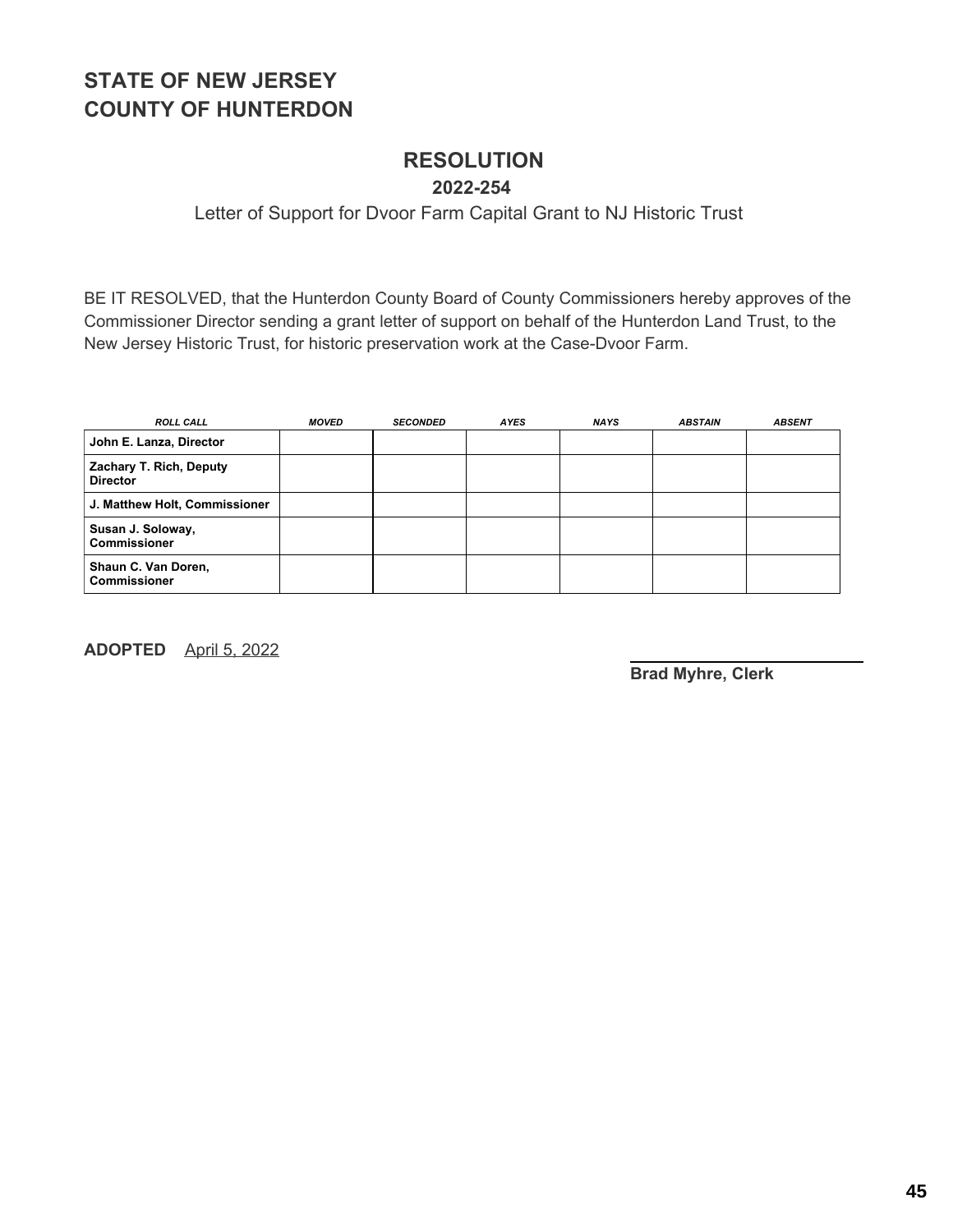### **RESOLUTION**

#### **2022-255**

#### Consultant Agreement with Transpo Group USA, Inc.

#### **Budget Account #(Acct. No. G-02-41-7753-020)**

(Acct. No. G-02-41-7753-020)

**WHEREAS,** the County of Hunterdon published a Request for Proposals #0085-2021 pursuant to the Local Public Contracts Law N.J.S.A. 40A:11-4.1, et seq., seeking a limited focus Hunterdon County Consolidated Transportation System Study to be funded through the 5311 CARES grant; and

**WHEREAS,** Transpo Group USA, Inc. submitted a proposal for the Hunterdon County Consolidated Transportation System Study, which the County deems acceptable. The Consultant has been determined to be the most appropriate responsible proposer under applicable New Jersey statutes and the County wishes to purchase and the Consultant wishes to furnish the services described in RFP #0085-2021; and

**WHEREAS,** the County of Hunterdon wishes to engage the Consultant for the provision of a limited focus Hunterdon County Consolidated Transportation System Study for the term March 1, 2022 through December 31, 2022, in an amount not-to-exceed \$50,000, to be funded through the 5311 CARES grant,

**NOW, THEREFORE, BE IT RESOLVED** that the Director of the Board of County Commissioners is hereby authorized to execute a Consultant Agreement contract with Transpo Group USA, Inc. for the provision of a limited focus Hunterdon County Consolidated Transportation System Study, pursuant to the terms and conditions set forth in the Department of Human Services Request for Proposals 0085-2021, for the period of March 1, 2022 through December 31, 2022. Funding for the term shall not exceed \$50,000.00.

| <b>ROLL CALL</b>                           | MOVED | <b>SECONDED</b> | <b>AYES</b> | <b>NAYS</b> | <b>ABSTAIN</b> | <b>ABSENT</b> |
|--------------------------------------------|-------|-----------------|-------------|-------------|----------------|---------------|
| John E. Lanza, Director                    |       |                 |             |             |                |               |
| Zachary T. Rich, Deputy<br><b>Director</b> |       |                 |             |             |                |               |
| J. Matthew Holt, Commissioner              |       |                 |             |             |                |               |
| Susan J. Soloway,<br><b>Commissioner</b>   |       |                 |             |             |                |               |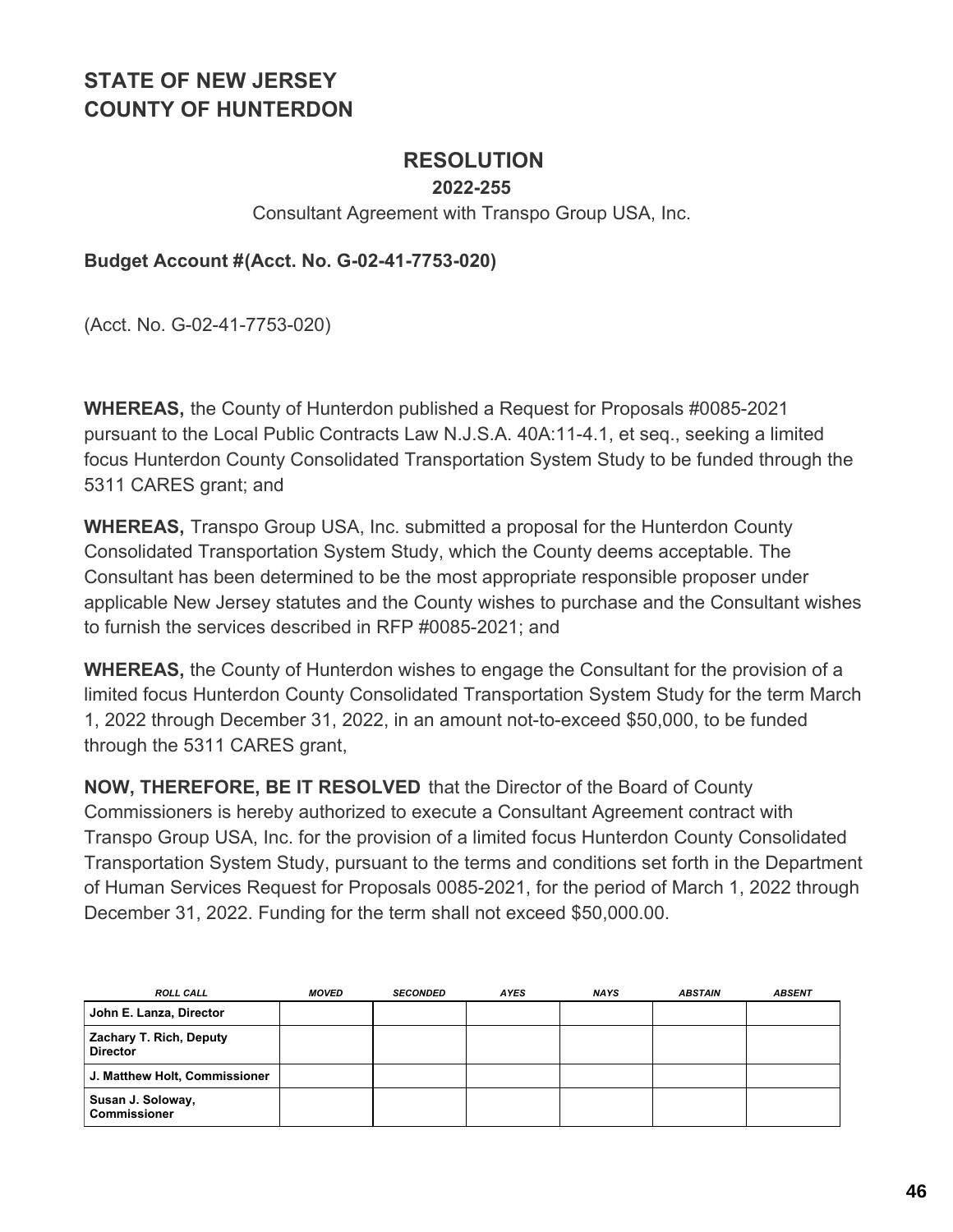| Shaun C. Van Doren,<br>Commissioner |
|-------------------------------------|
|-------------------------------------|

#### **ADOPTED** April 5, 2022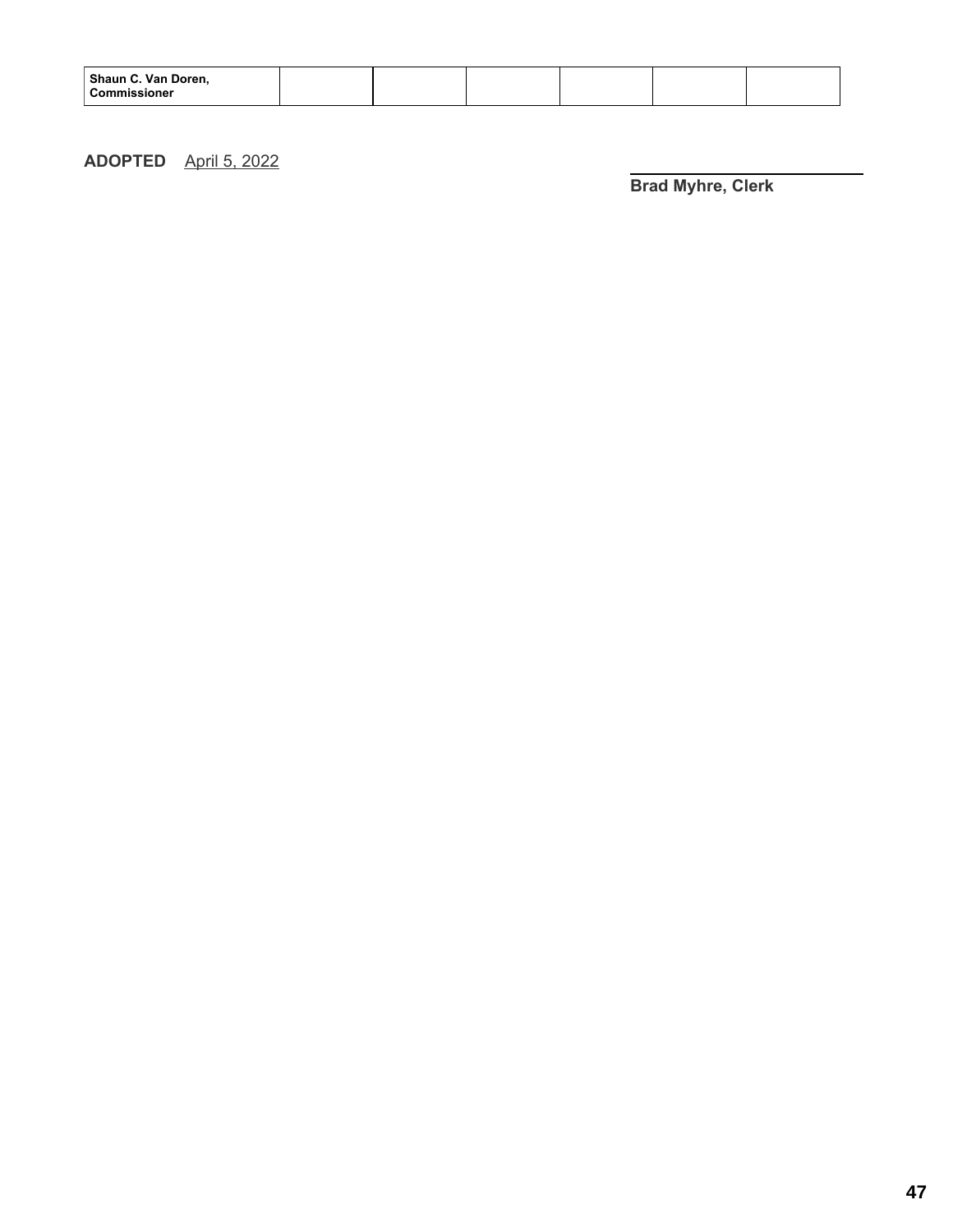### **RESOLUTION**

**2022-256**

East Amwell Township School PTO Color Run

BE IT RESOLVED that the Board of County Commissioners hereby approves the request from the East Amwell Township School PTO to host their second annual Color Run/ Fun Walk on Saturday, May 14th, 2022 from 10 a.m. to 1 p.m., with a road closure of Wertsville Road in East Amwell Township.

| <b>ROLL CALL</b>                           | <b>MOVED</b> | <b>SECONDED</b> | <b>AYES</b> | <b>NAYS</b> | <b>ABSTAIN</b> | <b>ABSENT</b> |
|--------------------------------------------|--------------|-----------------|-------------|-------------|----------------|---------------|
| John E. Lanza, Director                    |              |                 |             |             |                |               |
| Zachary T. Rich, Deputy<br><b>Director</b> |              |                 |             |             |                |               |
| J. Matthew Holt, Commissioner              |              |                 |             |             |                |               |
| Susan J. Soloway,<br><b>Commissioner</b>   |              |                 |             |             |                |               |
| Shaun C. Van Doren,<br><b>Commissioner</b> |              |                 |             |             |                |               |

**ADOPTED** April 5, 2022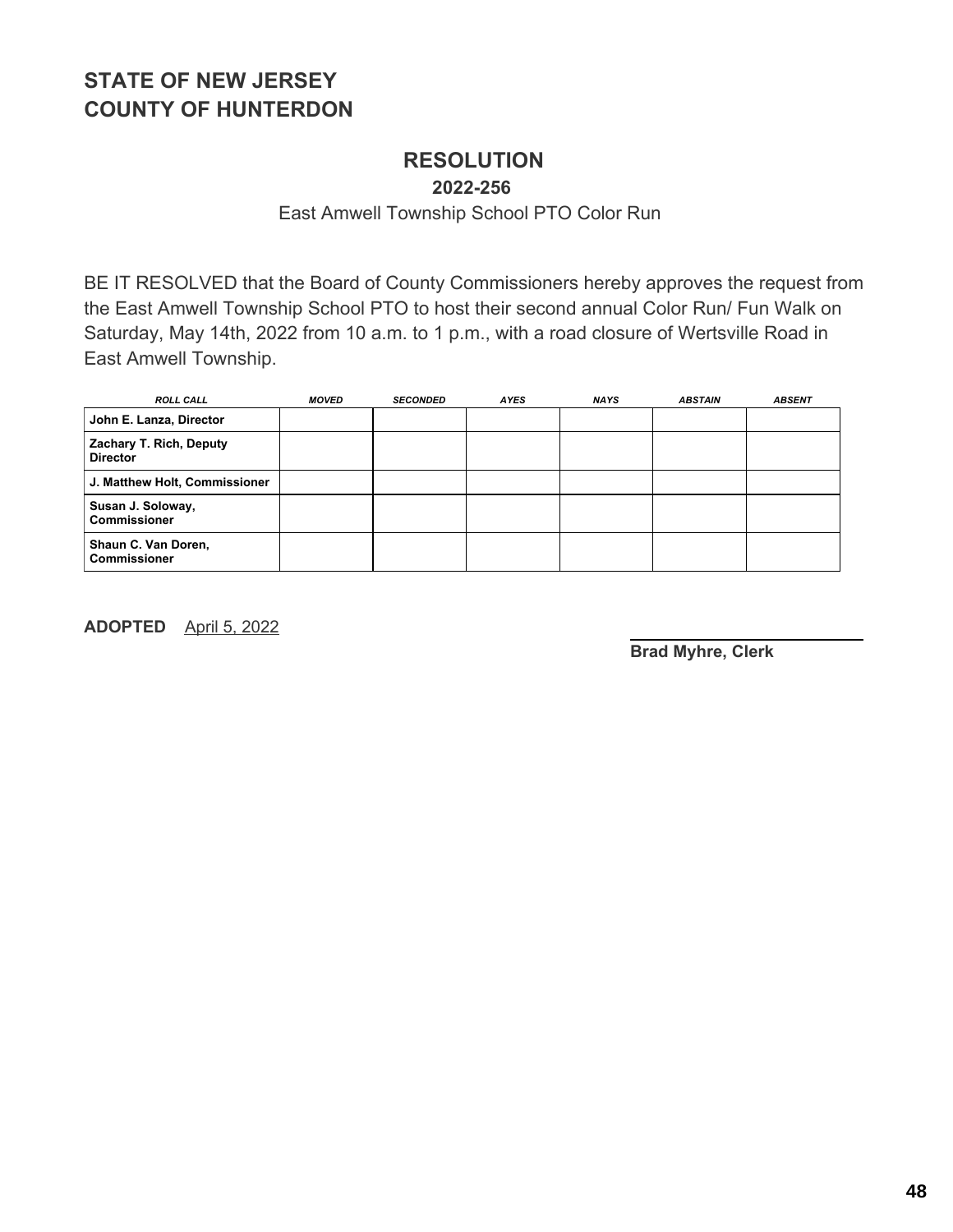### **RESOLUTION**

**2022-257**

National Psoriasis Foundation Cycling Event

**BE IT RESOLVED** that the Board of County Commissioner hereby approves the request from the National Psoriasis Foundation to host a cycling event on Saturday, May 7, 2022 from 6:30 a.m. to 2 p.m. on various roads in the County of Hunterdon.

| <b>ROLL CALL</b>                           | <b>MOVED</b> | <b>SECONDED</b> | <b>AYES</b> | <b>NAYS</b> | <b>ABSTAIN</b> | <b>ABSENT</b> |
|--------------------------------------------|--------------|-----------------|-------------|-------------|----------------|---------------|
| John E. Lanza, Director                    |              |                 |             |             |                |               |
| Zachary T. Rich, Deputy<br><b>Director</b> |              |                 |             |             |                |               |
| J. Matthew Holt, Commissioner              |              |                 |             |             |                |               |
| Susan J. Soloway,<br><b>Commissioner</b>   |              |                 |             |             |                |               |
| Shaun C. Van Doren,<br><b>Commissioner</b> |              |                 |             |             |                |               |

**ADOPTED** April 5, 2022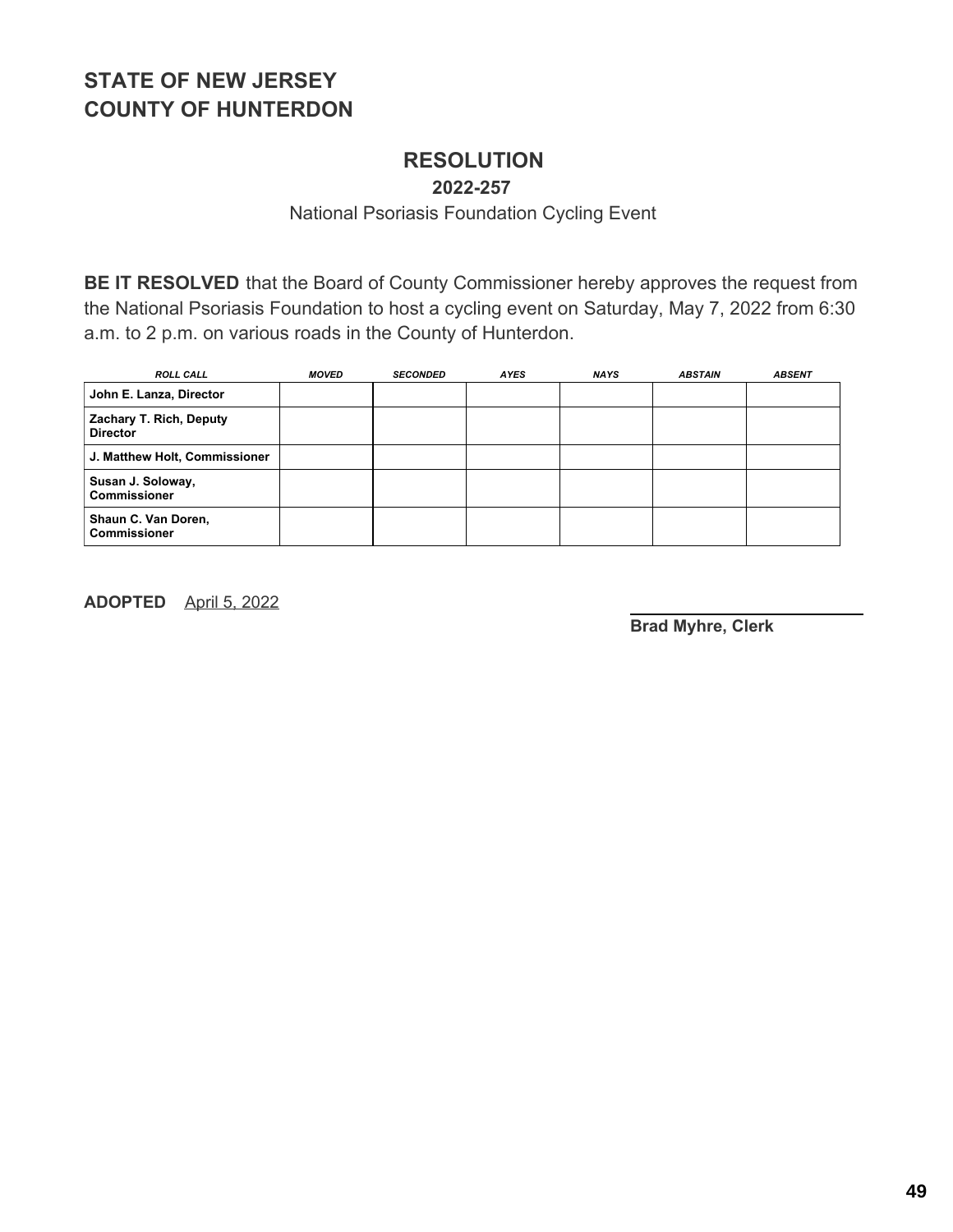# **RESOLUTION**

**2022-258**

Team Somerset, Bicycling Event

**BE IT RESOLVED**, that the Board of County Commissioners hereby approves the request from Team Somerset Bicycling Club to host a bicycling event on Saturday, May 14th, 2022 from 8:00 a.m. to 9: 30 a.m., on various County Roads.

| <b>ROLL CALL</b>                           | <b>MOVED</b> | <b>SECONDED</b> | <b>AYES</b> | <b>NAYS</b> | <b>ABSTAIN</b> | <b>ABSENT</b> |
|--------------------------------------------|--------------|-----------------|-------------|-------------|----------------|---------------|
| John E. Lanza, Director                    |              |                 |             |             |                |               |
| Zachary T. Rich, Deputy<br><b>Director</b> |              |                 |             |             |                |               |
| J. Matthew Holt, Commissioner              |              |                 |             |             |                |               |
| Susan J. Soloway,<br><b>Commissioner</b>   |              |                 |             |             |                |               |
| Shaun C. Van Doren,<br><b>Commissioner</b> |              |                 |             |             |                |               |

**ADOPTED** April 5, 2022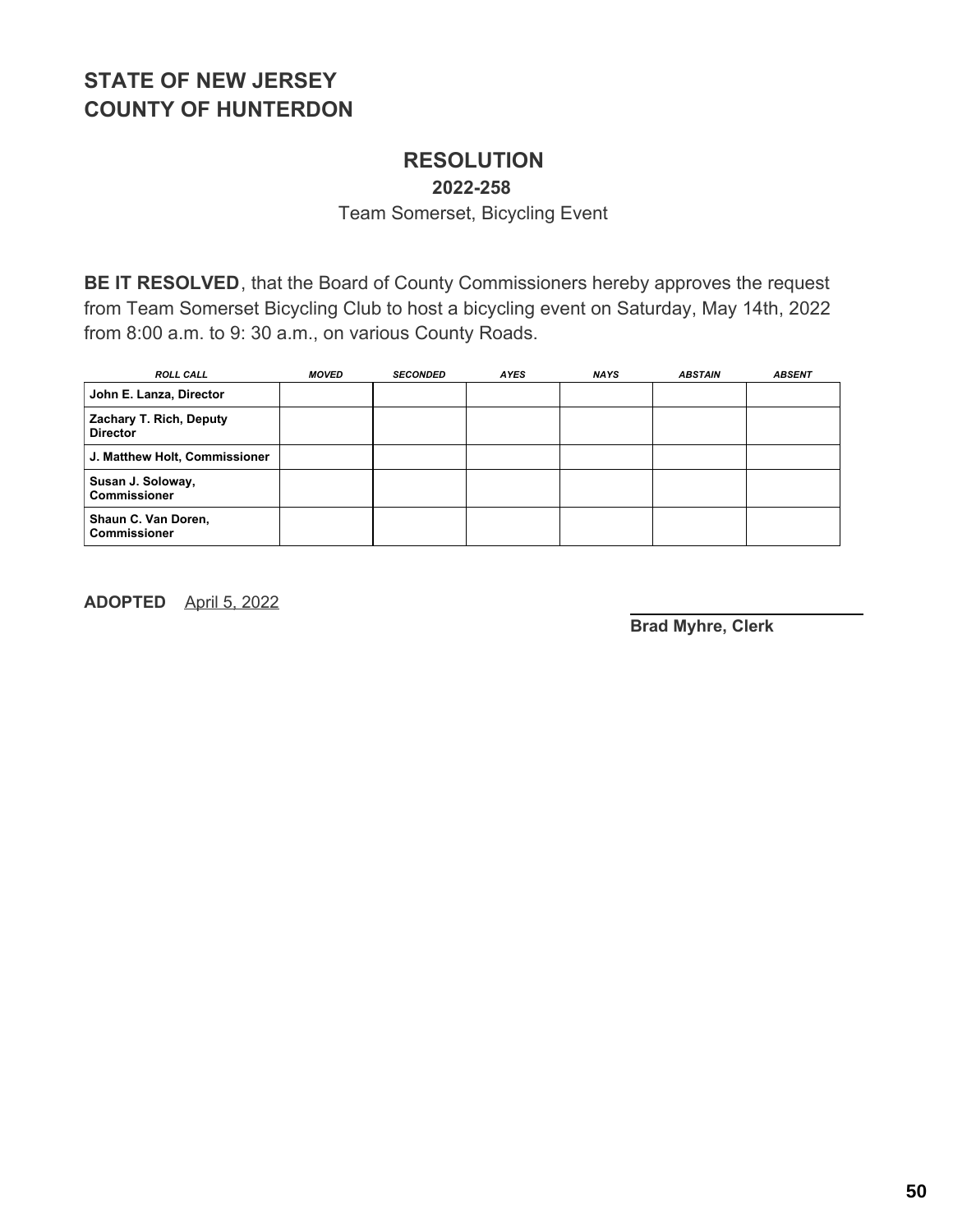## **RESOLUTION**

**2022-259**

#### South Branch Emergency Services, Coin Toss

**BE IT RESOLVED** that the Hunterdon County Board of County Commissioners hereby approves an application submitted by the South Branch Emergency Services to host a coin toss on Saturday, April 23<sup>rd</sup>, 2022, from 9 a.m. to 1:30 p.m., at the South Branch Emergency Services Station #3 in the Borough of High Bridge, with a rain date of Sunday, April 24<sup>th</sup>, 2022.

**BE IT FURTHER RESOLVED** that the Hunterdon County Board of County Commissioners hereby approves an application submitted by the South Branch Emergency Services to host a coin toss on Saturday, October 8<sup>th</sup>, 2022, from 9 a.m. to 1:30 p.m., at the South Branch Emergency Services Station #3 in the Borough of High Bridge, with a rain date of Sunday, October 9<sup>th</sup>, 2022.

| <b>ROLL CALL</b>                           | <b>MOVED</b> | <b>SECONDED</b> | <b>AYES</b> | <b>NAYS</b> | <b>ABSTAIN</b> | <b>ABSENT</b> |
|--------------------------------------------|--------------|-----------------|-------------|-------------|----------------|---------------|
| John E. Lanza, Director                    |              |                 |             |             |                |               |
| Zachary T. Rich, Deputy<br><b>Director</b> |              |                 |             |             |                |               |
| J. Matthew Holt, Commissioner              |              |                 |             |             |                |               |
| Susan J. Soloway,<br><b>Commissioner</b>   |              |                 |             |             |                |               |
| Shaun C. Van Doren,<br><b>Commissioner</b> |              |                 |             |             |                |               |

**ADOPTED** April 5, 2022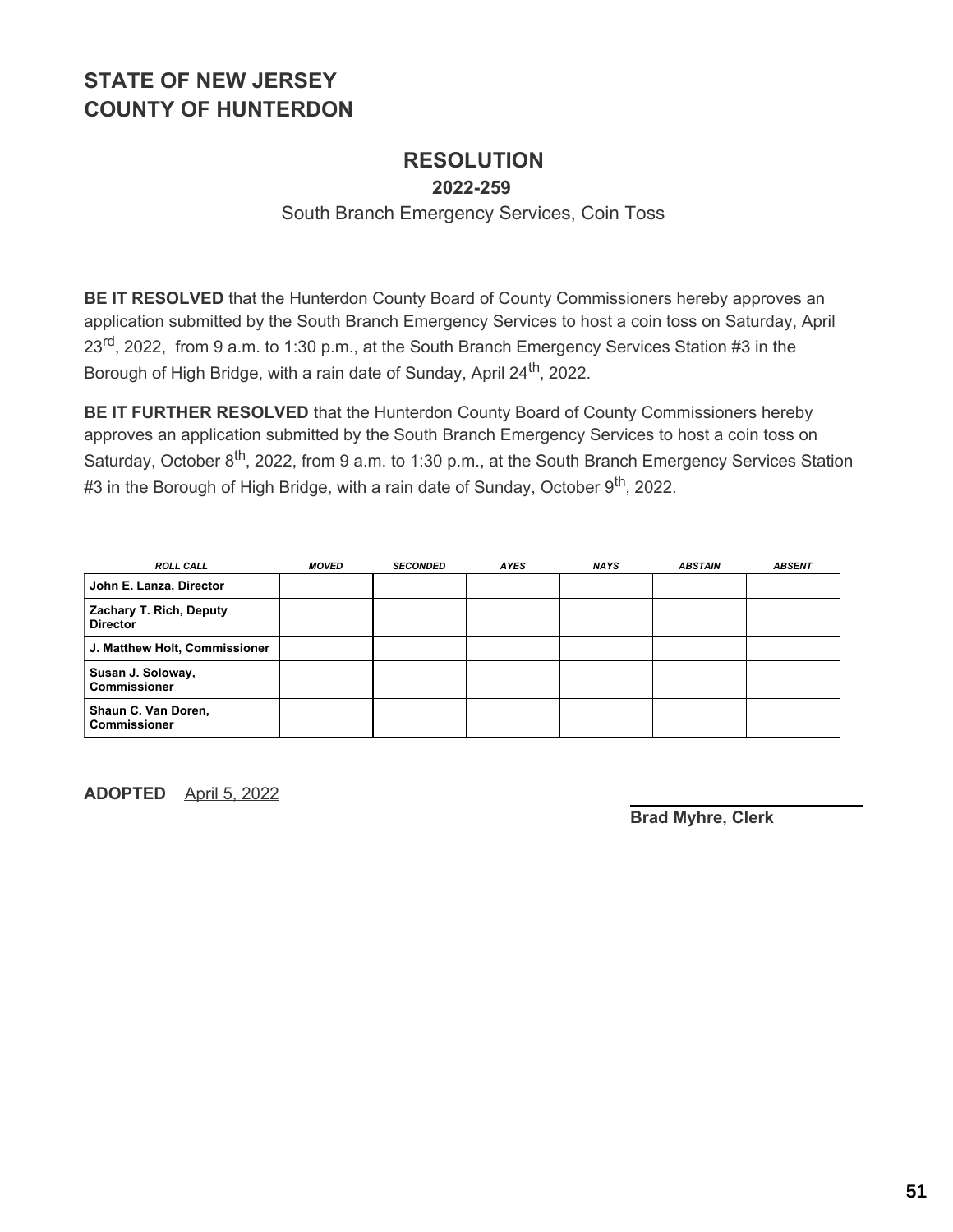### **RESOLUTION**

**2022-260**

Whitehouse Fire Company No. 1, Inc., Coin Toss

**BE IT RESOLVED** that the Hunterdon County Board of County Commissioners hereby approves an application submitted by the Whitehouse Fire Company No. 1, Inc., to host a coin toss on Friday, June 3<sup>rd</sup>, 2022, from 12 p.m. to 8 p.m. and Saturday June 4 <sup>th</sup>, 2022, from 7 a.m. to 7 p.m., on County Route 523, in front of 271 Main Street in Whitehouse Station, with rain dates of Friday June 10<sup>th</sup>, 2022, from 12 p.m. to 8 p.m. and Saturday, June 11, 2022, from 7 a.m. to 7 p.m.

| <b>ROLL CALL</b>                           | <b>MOVED</b> | <b>SECONDED</b> | <b>AYES</b> | <b>NAYS</b> | <b>ABSTAIN</b> | <b>ABSENT</b> |
|--------------------------------------------|--------------|-----------------|-------------|-------------|----------------|---------------|
| John E. Lanza, Director                    |              |                 |             |             |                |               |
| Zachary T. Rich, Deputy<br><b>Director</b> |              |                 |             |             |                |               |
| J. Matthew Holt, Commissioner              |              |                 |             |             |                |               |
| Susan J. Soloway,<br><b>Commissioner</b>   |              |                 |             |             |                |               |
| Shaun C. Van Doren,<br><b>Commissioner</b> |              |                 |             |             |                |               |

**ADOPTED** April 5, 2022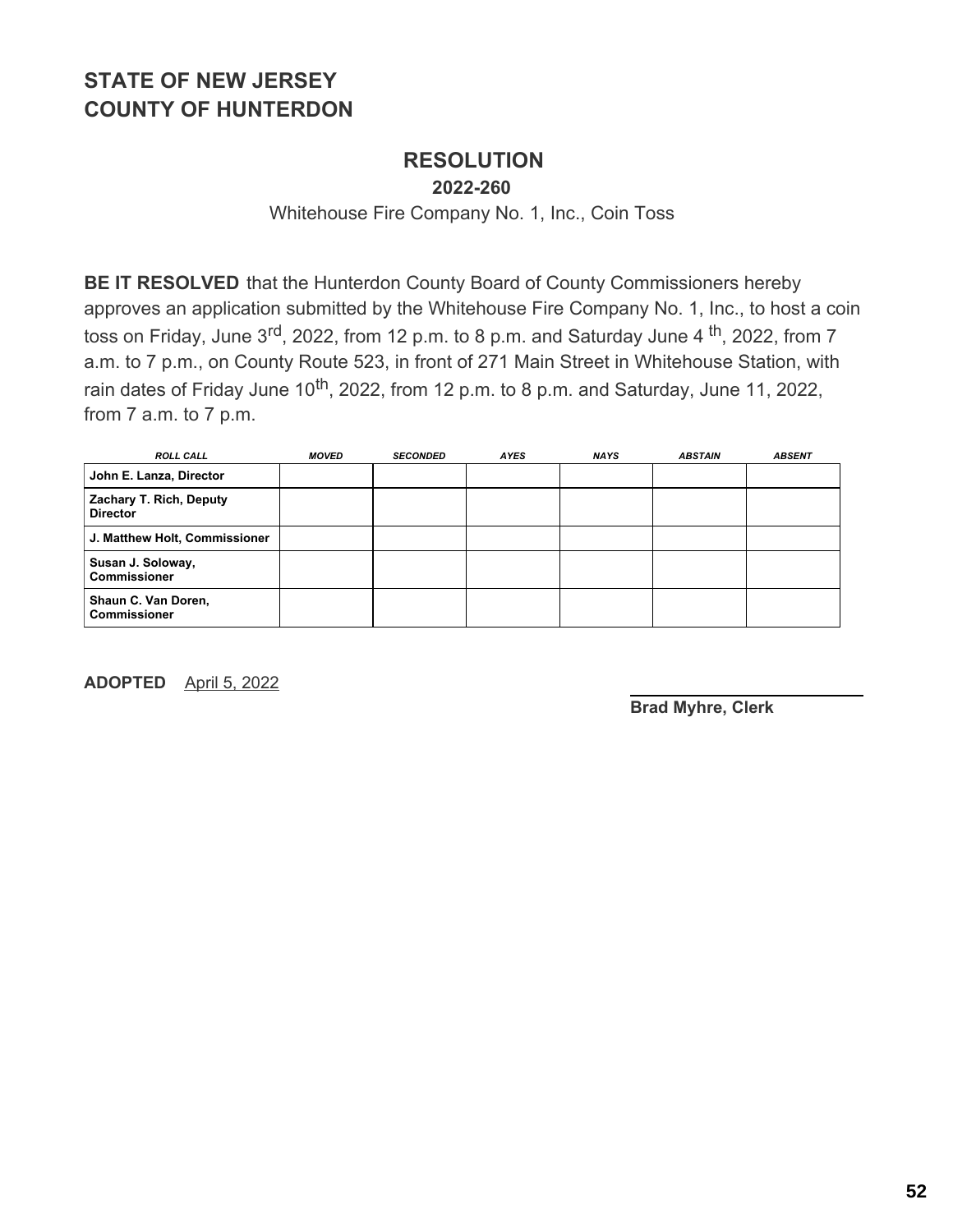### **RESOLUTION**

**2022-261**

Milford Fire Company, Coin Toss

**BE IT RESOLVED** that the Hunterdon County Board of County Commissioners hereby approves an application submitted by the Milford Fire Company to host a coin toss on Saturday, April 9<sup>th</sup>, 2022, at 21 Water Street at the firehouse, Bridge Street and Railroad Ave, and Frenchtown Road near the Citgo gas station, with a rain date of Saturday, April 16<sup>th</sup>, 2022.

| <b>ROLL CALL</b>                           | <b>MOVED</b> | <b>SECONDED</b> | <b>AYES</b> | <b>NAYS</b> | <b>ABSTAIN</b> | <b>ABSENT</b> |
|--------------------------------------------|--------------|-----------------|-------------|-------------|----------------|---------------|
| John E. Lanza, Director                    |              |                 |             |             |                |               |
| Zachary T. Rich, Deputy<br><b>Director</b> |              |                 |             |             |                |               |
| J. Matthew Holt, Commissioner              |              |                 |             |             |                |               |
| Susan J. Soloway,<br><b>Commissioner</b>   |              |                 |             |             |                |               |
| Shaun C. Van Doren,<br><b>Commissioner</b> |              |                 |             |             |                |               |

**ADOPTED** April 5, 2022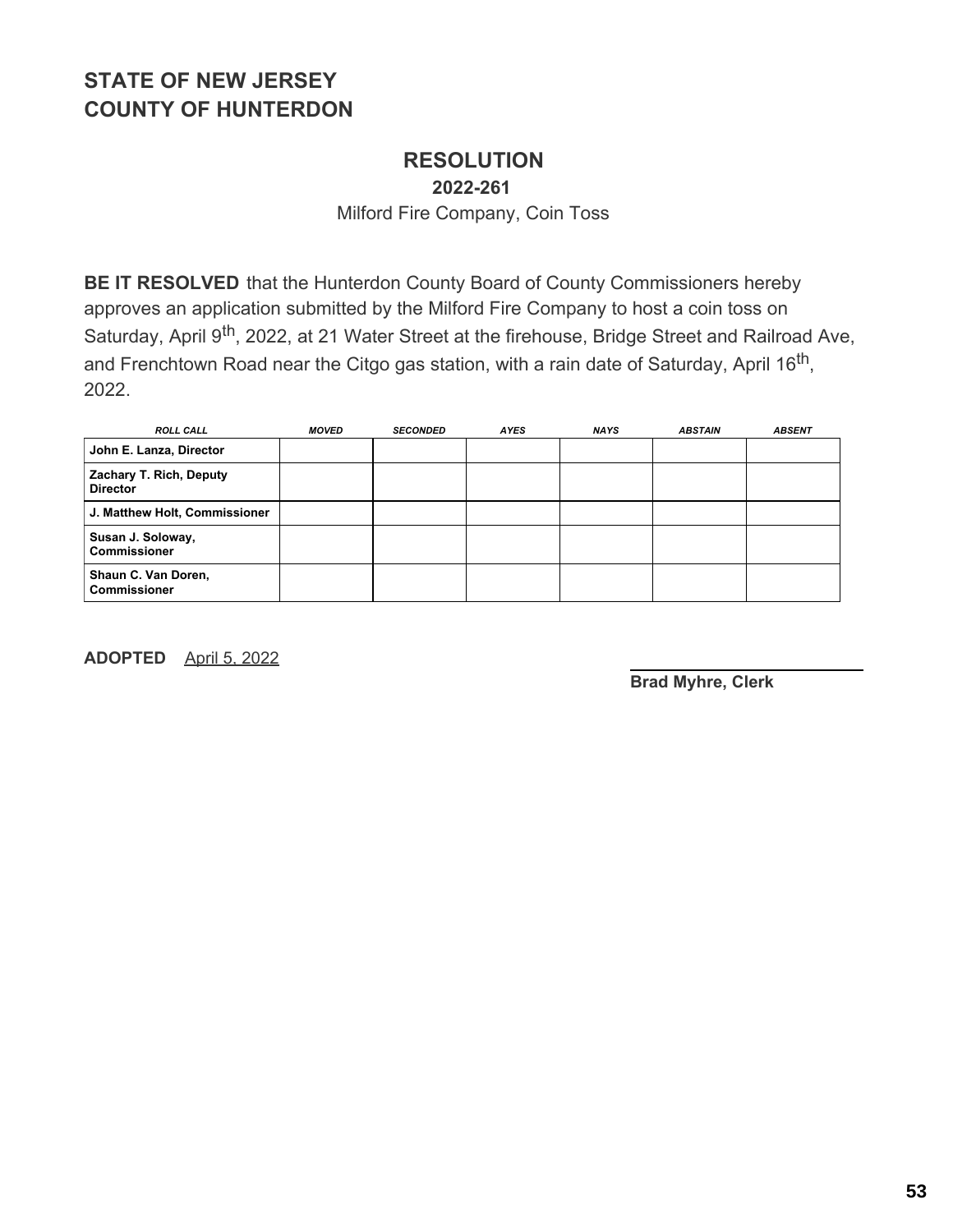#### **RESOLUTION 2022-262**

Vehicle Services Title, Registration and Transfer Authorization

**WHEREAS,** the County of Hunterdon Board of County Commissioners hereby authorizes Dan Zmuda, in his capacity as Assistant Supervising Mechanic and Paul Bolanowski, in his capacity as and Supervisor of Garage Services for the Division of Vehicle Services, to complete and submit any and all documents necessary to transfer ownership of and/or register/title County vehicles/equipment with the Division of Motor Vehicle; and

**NOW THEREFORE BE IT RESOLVED** that the Commissioner Director and Clerk of the Board of County Commissioners of the County of Hunterdon are hereby authorized to sign on behalf of the County, a Vehicle Services Title, Registration and Transfer Authorization.

| <b>ROLL CALL</b>                           | <b>MOVED</b> | <b>SECONDED</b> | <b>AYES</b> | <b>NAYS</b> | <b>ABSTAIN</b> | <b>ABSENT</b> |
|--------------------------------------------|--------------|-----------------|-------------|-------------|----------------|---------------|
| John E. Lanza, Director                    |              |                 |             |             |                |               |
| Zachary T. Rich, Deputy<br><b>Director</b> |              |                 |             |             |                |               |
| J. Matthew Holt, Commissioner              |              |                 |             |             |                |               |
| Susan J. Soloway,<br><b>Commissioner</b>   |              |                 |             |             |                |               |
| Shaun C. Van Doren,<br><b>Commissioner</b> |              |                 |             |             |                |               |

**ADOPTED** April 5, 2022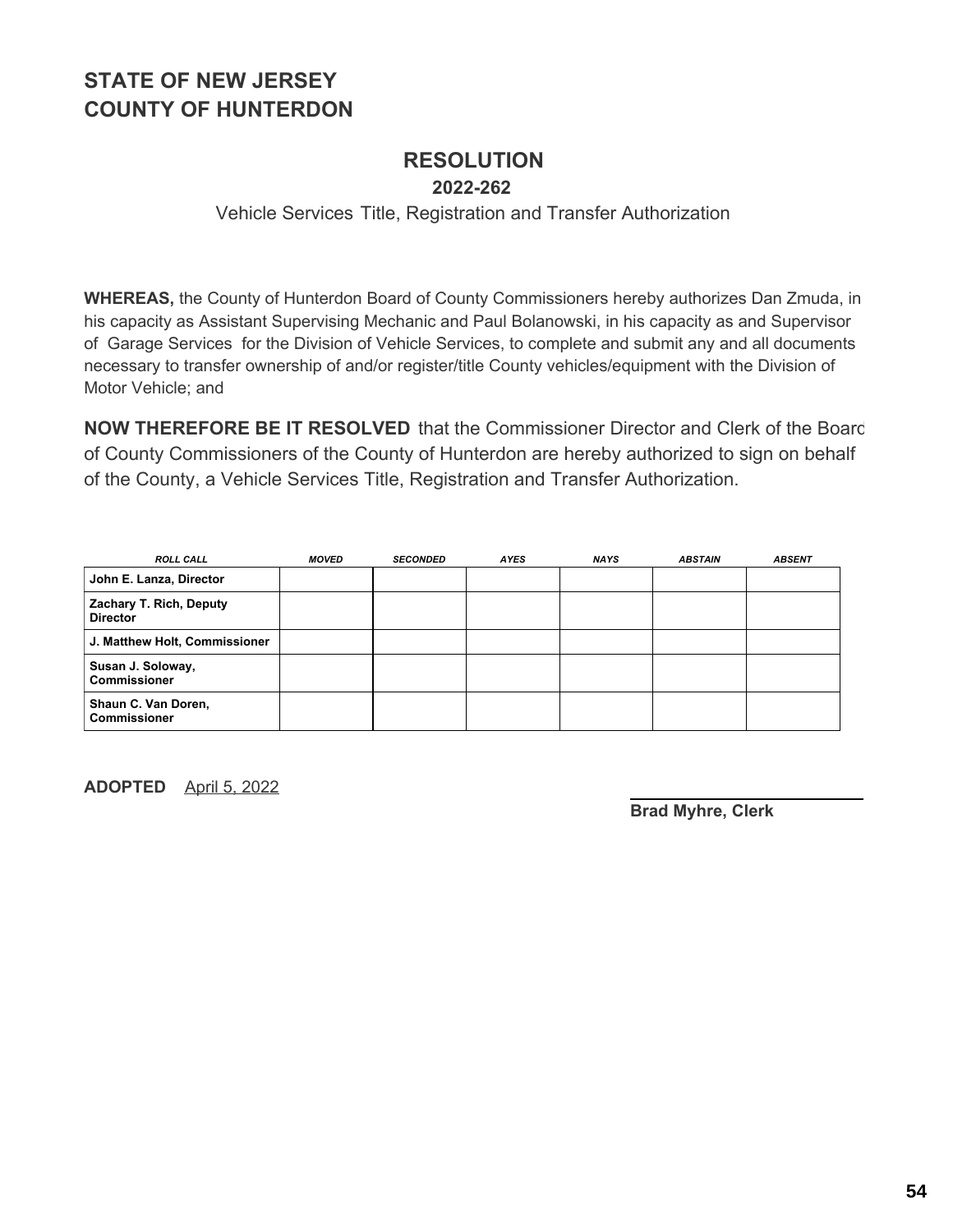### **RESOLUTION**

**2022-263**

HCFRW Courthouse Step Use Approval

**BE IT RESOLVED**, that the Hunterdon County Board of County Commissioners hereby approves a request from the Hunterdon County Federated Republican Women (HCFRW) to host a prayer vigil for Ukraine on Sunday, April 10, 2022 at 7:00 PM on the steps of the Historic Hunterdon County Courthouse; and

**BE IT FURTHER RESOLVED,** the Hunterdon County Board of County Commissioners agrees to waive the insurance requirement associated with this application.

| <b>ROLL CALL</b>                           | <b>MOVED</b> | <b>SECONDED</b> | <b>AYES</b> | <b>NAYS</b> | <b>ABSTAIN</b> | <b>ABSENT</b> |
|--------------------------------------------|--------------|-----------------|-------------|-------------|----------------|---------------|
| John E. Lanza, Director                    |              |                 |             |             |                |               |
| Zachary T. Rich, Deputy<br><b>Director</b> |              |                 |             |             |                |               |
| J. Matthew Holt, Commissioner              |              |                 |             |             |                |               |
| Susan J. Soloway,<br><b>Commissioner</b>   |              |                 |             |             |                |               |
| Shaun C. Van Doren,<br><b>Commissioner</b> |              |                 |             |             |                |               |

**ADOPTED** April 5, 2022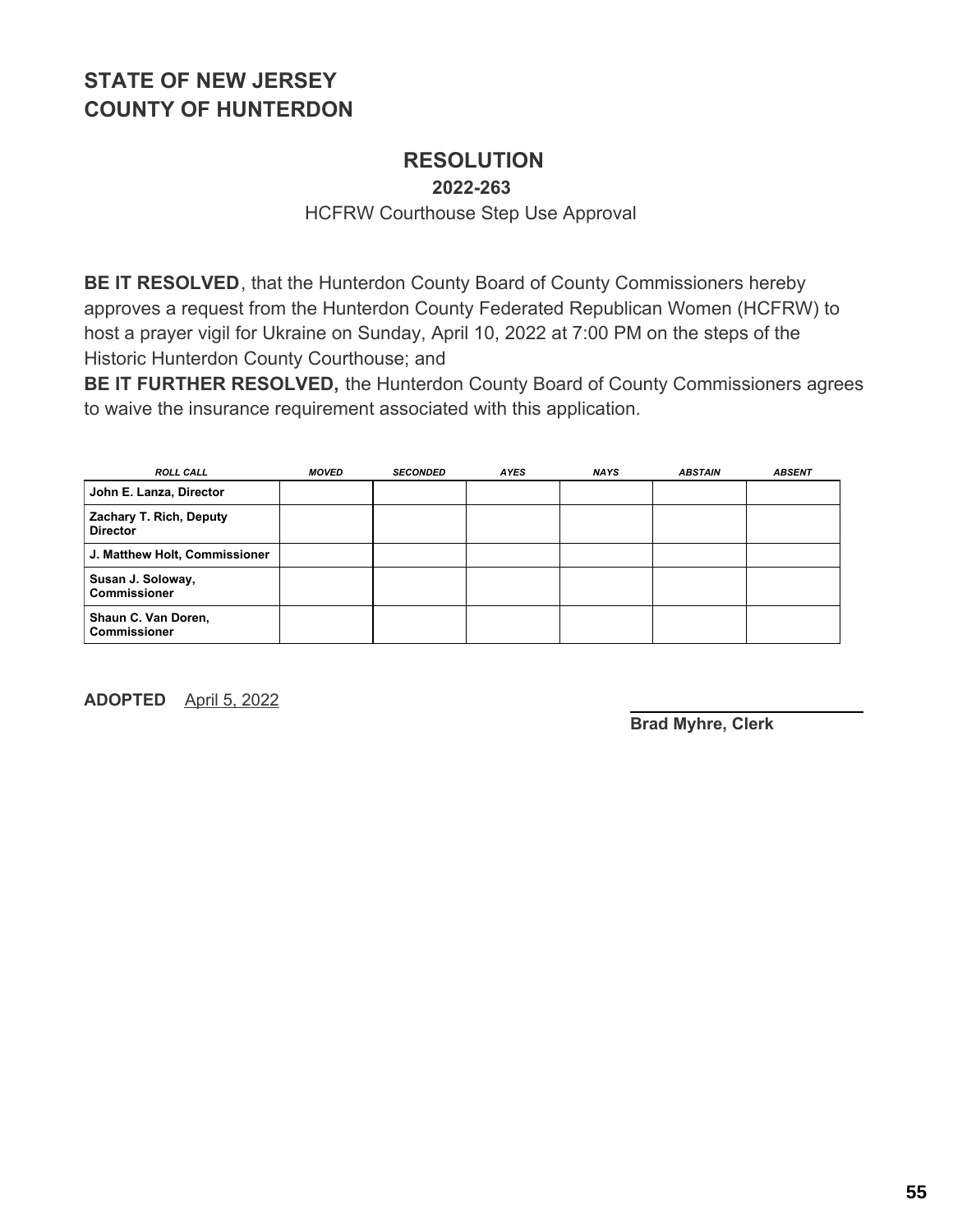#### **RESOLUTION 2022-264**

Historic Courthouse Use Request, filming for an NJ PBS documentary

BE IT RESOLVED that the Board of County Commissioners approves the use of the Hunterdon County Historic Courthouse and Courtroom by the nonprofit Truehart Productions on April 22, 2022, during business hours, to film elements of a documentary on slavery in New Jersey, for New Jersey Public Broadcasting Service.

| <b>ROLL CALL</b>                           | <b>MOVED</b> | <b>SECONDED</b> | <b>AYES</b> | <b>NAYS</b> | <b>ABSTAIN</b> | <b>ABSENT</b> |
|--------------------------------------------|--------------|-----------------|-------------|-------------|----------------|---------------|
| John E. Lanza, Director                    |              |                 |             |             |                |               |
| Zachary T. Rich, Deputy<br><b>Director</b> |              |                 |             |             |                |               |
| J. Matthew Holt, Commissioner              |              |                 |             |             |                |               |
| Susan J. Soloway,<br><b>Commissioner</b>   |              |                 |             |             |                |               |
| Shaun C. Van Doren,<br><b>Commissioner</b> |              |                 |             |             |                |               |

**ADOPTED** April 5, 2022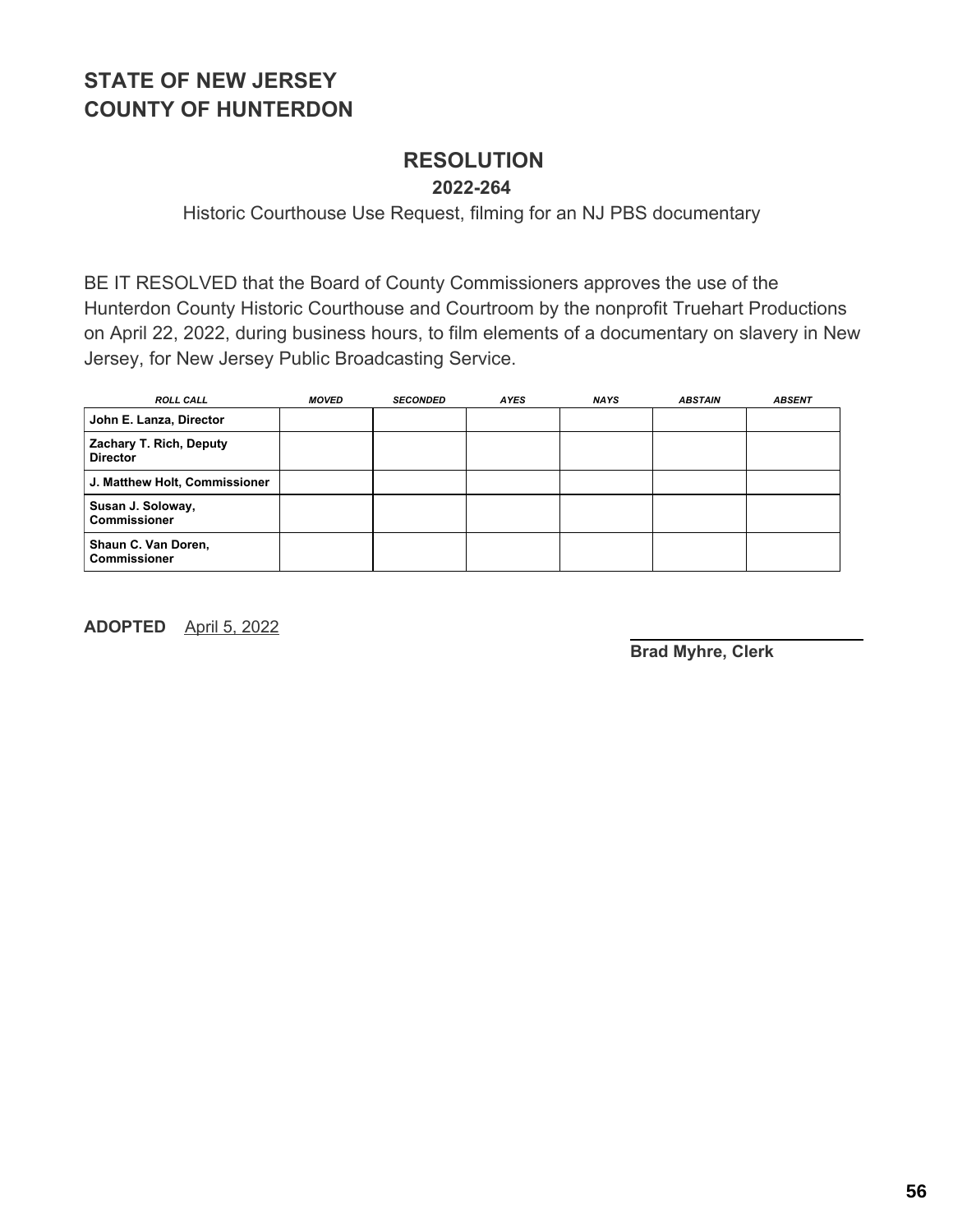### **RESOLUTION**

**2022-265**

#### Hunterdon County Bar Association Law Day Program

**BE IT RESOLVED** that the Board of County Commissioners approves request and fee waiver from the Hunterdon County Bar Association for the use of the Hunterdon County Historic Courthouse for their annual Law Day program on Wednesday, May 4<sup>th</sup>, 2022.

| <b>ROLL CALL</b>                           | <b>MOVED</b> | <b>SECONDED</b> | <b>AYES</b> | <b>NAYS</b> | <b>ABSTAIN</b> | <b>ABSENT</b> |
|--------------------------------------------|--------------|-----------------|-------------|-------------|----------------|---------------|
| John E. Lanza, Director                    |              |                 |             |             |                |               |
| Zachary T. Rich, Deputy<br><b>Director</b> |              |                 |             |             |                |               |
| J. Matthew Holt, Commissioner              |              |                 |             |             |                |               |
| Susan J. Soloway,<br><b>Commissioner</b>   |              |                 |             |             |                |               |
| Shaun C. Van Doren,<br><b>Commissioner</b> |              |                 |             |             |                |               |

**ADOPTED** April 5, 2022